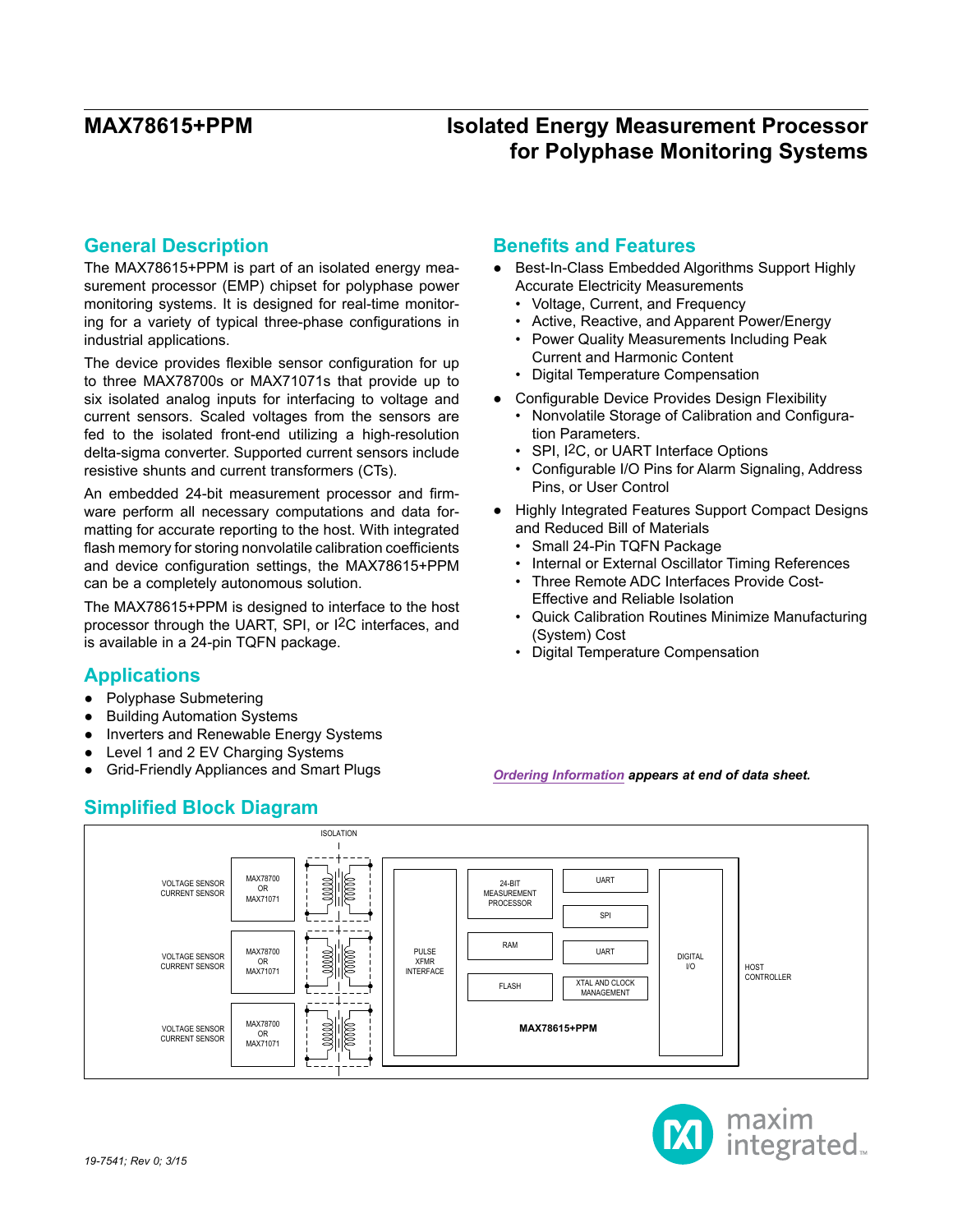## **Absolute Maximum Ratings**

| <b>Supplies and Ground Pins</b>                      |                                    |
|------------------------------------------------------|------------------------------------|
|                                                      |                                    |
|                                                      |                                    |
| <b>Analog Input Pins</b>                             |                                    |
| AV1, AV2, AV3, AI1, AI2, AI3 10mA to +10mA           |                                    |
|                                                      | $-0.5V$ to $(V_{DD} + 0.5V)$       |
| <b>Oscillator Pins:</b>                              |                                    |
|                                                      |                                    |
|                                                      | $-0.5V$ to $3.0V$                  |
| <b>Digital Pins:</b>                                 |                                    |
| Digital Pins Configured as Outputs  - 30mA to +30mA, |                                    |
|                                                      | $-0.5$ to (V <sub>DD</sub> + 0.5V) |

| <b>RESET and Digital Pins</b>             |                  |
|-------------------------------------------|------------------|
|                                           |                  |
|                                           | $-0.5V$ to $+6V$ |
| Operating Junction Temperature            |                  |
|                                           |                  |
|                                           |                  |
| Storage Temperature Range -45°C to +165°C |                  |
| Lead Temperature (soldering, 10s) +260°C  |                  |
|                                           |                  |
|                                           |                  |
|                                           |                  |

*Stresses beyond those listed under "Absolute Maximum Ratings" may cause permanent damage to the device. These are stress ratings only, and functional operation of the device at these or any other conditions beyond those indicated in the operational sections of the specifications is not implied. Exposure to absolute maximum rating conditions for extended periods may affect device reliability.*

# **Recommended External Components**

| <b>NAME</b> | <b>FROM</b> | то          | <b>FUNCTION</b>                                            | <b>VALUE</b> | <b>UNITS</b> |
|-------------|-------------|-------------|------------------------------------------------------------|--------------|--------------|
| <b>XTAL</b> | XIN         | <b>XOUT</b> | 20.000MHz                                                  | 20,000       | MHz          |
| CXS         | XIN         | <b>GND</b>  | Load capacitor for crystal (exact value depends on crystal | $18 + 10%$   | рF           |
| CXL         | XOUT        | <b>GND</b>  | specifications and parasitic capacitance of board)         | $18 + 10%$   | pF           |

## **Recommended Operating Conditions**

| <b>PARAMETER</b>                       | <b>CONDITIONS</b> | MIN | <b>TYP</b> | <b>MAX</b> | <b>UNITS</b> |
|----------------------------------------|-------------------|-----|------------|------------|--------------|
| 3.3V Supply Voltage (V <sub>DD</sub> ) | Normal operation  | 3.0 |            | 3.6        |              |
| <b>Operating Temperature</b>           |                   | -40 |            | $+85$      | $\sim$       |

## **Performance Specifications**

(Note that production tests are performed at room temperature.)

| <b>PARAMETER</b>                                     | <b>CONDITIONS</b>                 |                | <b>TYP</b> | <b>MAX</b> | <b>UNITS</b> |
|------------------------------------------------------|-----------------------------------|----------------|------------|------------|--------------|
| <b>INPUT LOGIC LEVELS</b>                            |                                   |                |            |            |              |
| Digital High-Level Input Voltage (V <sub>IH</sub> )  |                                   |                |            |            | $\vee$       |
| Digital Low-Level Input Voltage (V <sub>II</sub> )   |                                   |                |            | 0.8        | V            |
| <b>OUTPUT LOGIC LEVELS</b>                           |                                   |                |            |            |              |
| Digital High-Level Output Voltage (V <sub>OH</sub> ) | $I_{LOAD}$ = 1mA                  | $VDD$ -<br>0.4 |            |            | v            |
|                                                      | $I_{LOAD} = 10mA$                 | $VDD$ -<br>0.6 |            |            | $\vee$       |
| Digital Low-Level Output Voltage (VOL)               | $I_{LOAD} = 1mA$                  | 0              |            | 0.4        | V            |
|                                                      | $I_{LOAD} = 10mA$                 |                |            | 0.5        | V            |
| <b>SUPPLY CURRENT</b>                                |                                   |                |            |            |              |
| V <sub>DD</sub> Current<br>(Compounded)              | Normal operation, $V_{DD} = 3.3V$ |                | 8.1        | 10.3       | mA           |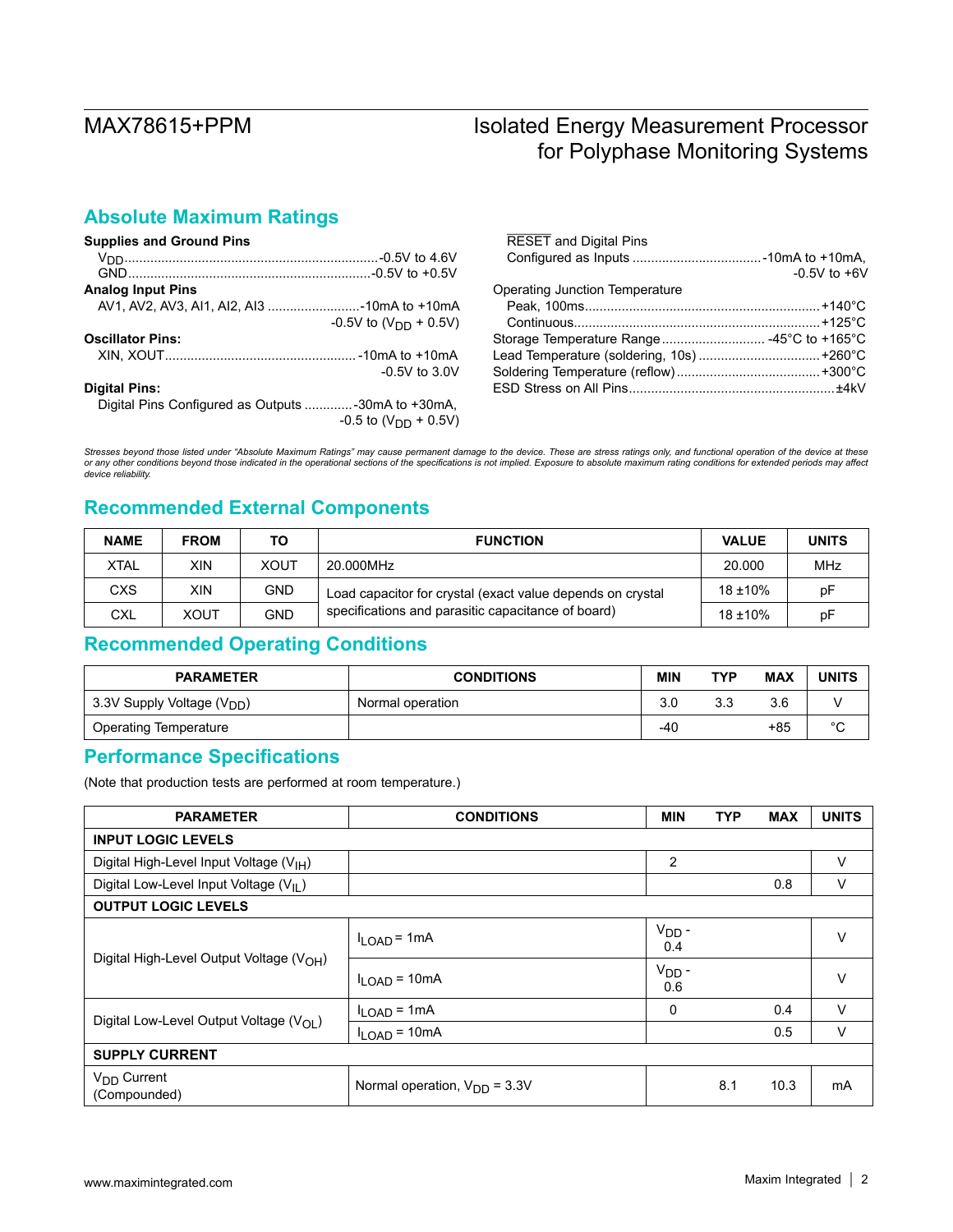## **Performance Specifications (continued)**

(Note that production tests are performed at room temperature.)

| <b>PARAMETER</b>                                                                                                           | <b>CONDITIONS</b>                                         | <b>MIN</b> | <b>TYP</b>     | <b>MAX</b> | <b>UNITS</b> |
|----------------------------------------------------------------------------------------------------------------------------|-----------------------------------------------------------|------------|----------------|------------|--------------|
| <b>CRYSTAL OSCILLATOR</b>                                                                                                  |                                                           |            |                |            |              |
| XIN to XOUT Capacitance                                                                                                    | (Note 1)                                                  |            | 3              |            | pF           |
|                                                                                                                            | XIN                                                       |            | 5              |            |              |
| Capacitance to GND (Note 1)                                                                                                | <b>XOUT</b>                                               |            | 5              |            | pF           |
| <b>INTERNAL RC OSCILLATOR</b>                                                                                              |                                                           |            |                |            |              |
| Nominal Frequency                                                                                                          |                                                           |            | 20.000         |            | <b>MHz</b>   |
| Accuracy                                                                                                                   | $V_{DD}$ = 3.0V, 3.6V; T <sub>A</sub> = 22 <sup>°</sup> C |            | ±1.5           |            | $\%$         |
| <b>RESET PIN</b>                                                                                                           |                                                           |            |                |            |              |
| <b>Reset Pulse Fall Time</b>                                                                                               | (Note 1)                                                  |            | 1              |            | $\mu s$      |
| <b>Reset Pulse Width</b>                                                                                                   | (Note 1)                                                  |            | 5              |            | $\mu s$      |
| SPI SLAVE PORT (Figure 1)                                                                                                  |                                                           |            |                |            |              |
| SCK Cycle Time (tsp <sub>ICYC</sub> )                                                                                      |                                                           | 1          |                |            | μs           |
| Enable Lead Time (t <sub>SPILEAD</sub> )                                                                                   |                                                           | 15         |                |            | ns           |
| Enable Lag Time (t <sub>SPILAG</sub> )                                                                                     |                                                           | 0          |                |            | ns           |
|                                                                                                                            | High                                                      | 250        |                |            |              |
| SCK Pulse Width (tSPIW)                                                                                                    | Low                                                       | 250        |                |            | ns           |
| SSB to First SCK Fall (tSPISCK)                                                                                            | Ignore if SCK is low when SSB falls (Note 1)              |            | $\overline{2}$ |            | ns           |
| Disable Time (tspinis)                                                                                                     | (Note 1)                                                  |            | 0              |            | ns           |
| SCK to Data Out (SDO) (tSPIEV)                                                                                             |                                                           |            |                | 25         | ns           |
| Data Input Setup Time (SDI) (t <sub>SPISU</sub> )                                                                          |                                                           | 10         |                |            | ns           |
| Data Input Hold Time (SDI) (tSPIH)                                                                                         |                                                           | 5          |                |            | ns           |
| I <sup>2</sup> C SLAVE PORT (Figure 2, Note 1)                                                                             |                                                           |            |                |            |              |
| Bus Idle (Free) Time Between<br>Transmissions (STOP/START) (t <sub>BUF</sub> )                                             |                                                           | 1500       |                |            | ns           |
| I <sup>2</sup> C Input Fall Time (t <sub>ICF</sub> )                                                                       | (Note 2)                                                  | 20         |                | 300        | ns           |
| <sup>12</sup> C Input Rise Time (t <sub>ICR</sub> )                                                                        | (Note 2)                                                  | 20         |                | 300        | ns           |
| I <sup>2</sup> C START or Repeated START Condition<br>Hold Time (t <sub>STH</sub> )                                        |                                                           | 500        |                |            | ns           |
| I <sup>2</sup> C START or Repeated START Condition<br>Setup Time (t <sub>STS</sub> )                                       |                                                           | 600        |                |            | ns           |
| I <sup>2</sup> C Clock High Time (t <sub>SCH</sub> )                                                                       |                                                           | 600        |                |            | ns           |
| I <sup>2</sup> C Clock Low Time (t <sub>SCL</sub> )                                                                        |                                                           | 1300       |                |            | ns           |
| <sup>12</sup> C Serial Data Setup Time (t <sub>SDS</sub> )                                                                 |                                                           | 100        |                |            | ns           |
| <sup>12</sup> C Serial Data Hold Time (t <sub>SDH</sub> )                                                                  |                                                           | 10         |                |            | ns           |
| I <sup>2</sup> C Valid Data Time ( $t_{VDA}$ ):<br>SCL Low to SDA Output Valid ACK Signal<br>from SCL Low to SDA (Out) Low |                                                           |            |                | 900        | ns           |

**Note 1:** Guaranteed by design, not subject to test.

**Note 2:** Dependent on bus capacitance.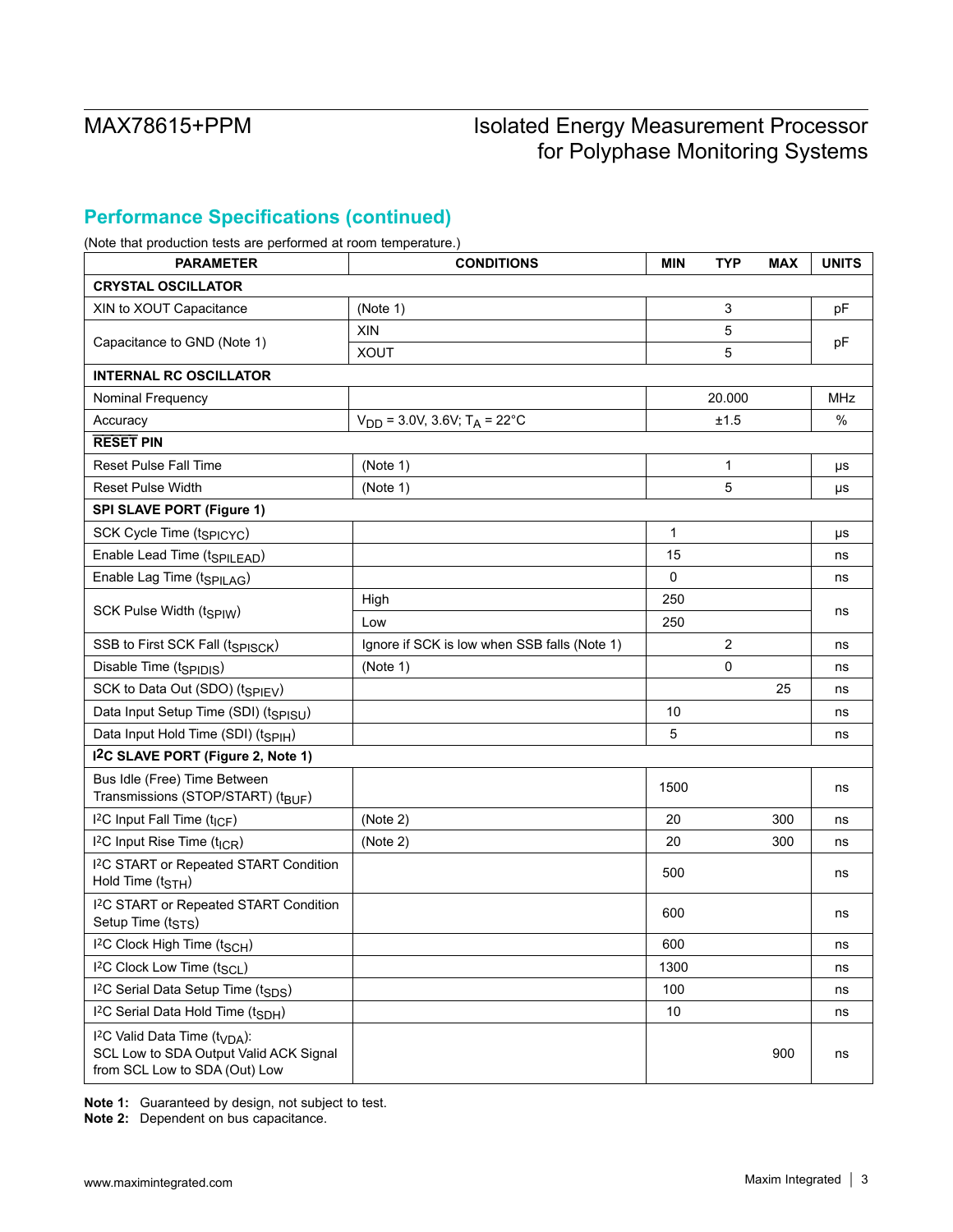# **Timing Diagrams**



*Figure 1. SPI Timing Diagram*



*Figure 2. I2C Timing Diagram*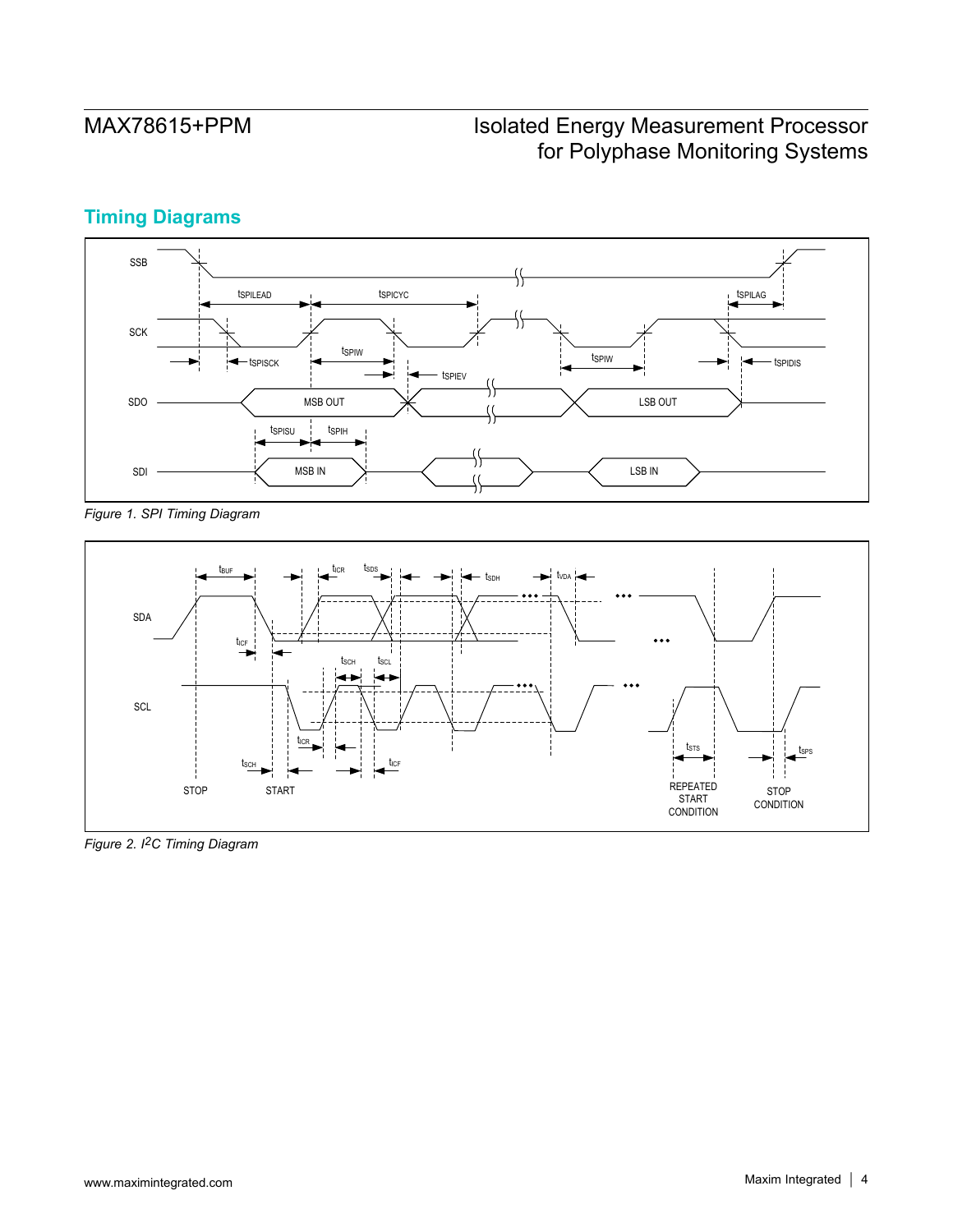# **Pin Configuration**



## **Pin Description**

|                | 응<br>IFC0/MP8<br>Zel<br>AD1/MP6<br><b>SSB/MP5/SCL</b><br>D4 |                                                       |  |  |  |
|----------------|-------------------------------------------------------------|-------------------------------------------------------|--|--|--|
|                |                                                             |                                                       |  |  |  |
|                |                                                             | <b>TQFN</b>                                           |  |  |  |
|                |                                                             |                                                       |  |  |  |
|                | <b>Pin Description</b>                                      |                                                       |  |  |  |
| <b>PIN</b>     | <b>NAME</b><br><b>FUNCTION</b>                              |                                                       |  |  |  |
| 1, 10          | <b>GND</b>                                                  | Ground                                                |  |  |  |
| $\overline{2}$ | IFC0/MP8                                                    | IFC0 (Interface Selection)                            |  |  |  |
| 3              | MP7                                                         | Multipurpose DIO                                      |  |  |  |
| 4              | AD1/MP6                                                     | Multipurpose DIO/Address                              |  |  |  |
| 5              | SSB/MP5/SCL                                                 | Slave Select (SPI)/MP5/I <sup>2</sup> C Serial Clock  |  |  |  |
| 6              | MP4                                                         | Multipurpose DIO                                      |  |  |  |
| 7, 18          | <b>V<sub>DD</sub></b>                                       | 3.3V DC Supply                                        |  |  |  |
| 8              | <b>XIN</b>                                                  | Crystal Oscillator Input                              |  |  |  |
| 9              | <b>XOUT</b>                                                 | <b>Crystal Oscillator Output</b>                      |  |  |  |
| 10             | <b>GND</b>                                                  | Ground                                                |  |  |  |
| 11             | COMP <sub>2</sub>                                           | Comparator 2 Input (Not Used/Reserved), No Connection |  |  |  |
| 12             | COMP1                                                       | Comparator 1 Input (Not Used/Reserved), No Connection |  |  |  |
| 13             | SDO/TX/SDAO                                                 | SPI Data Out/UART Tx/I <sup>2</sup> C Data Out        |  |  |  |
| 14             | SDI/RX/SDAI                                                 | SPI Data In/UART Rx/I <sup>2</sup> C Data In          |  |  |  |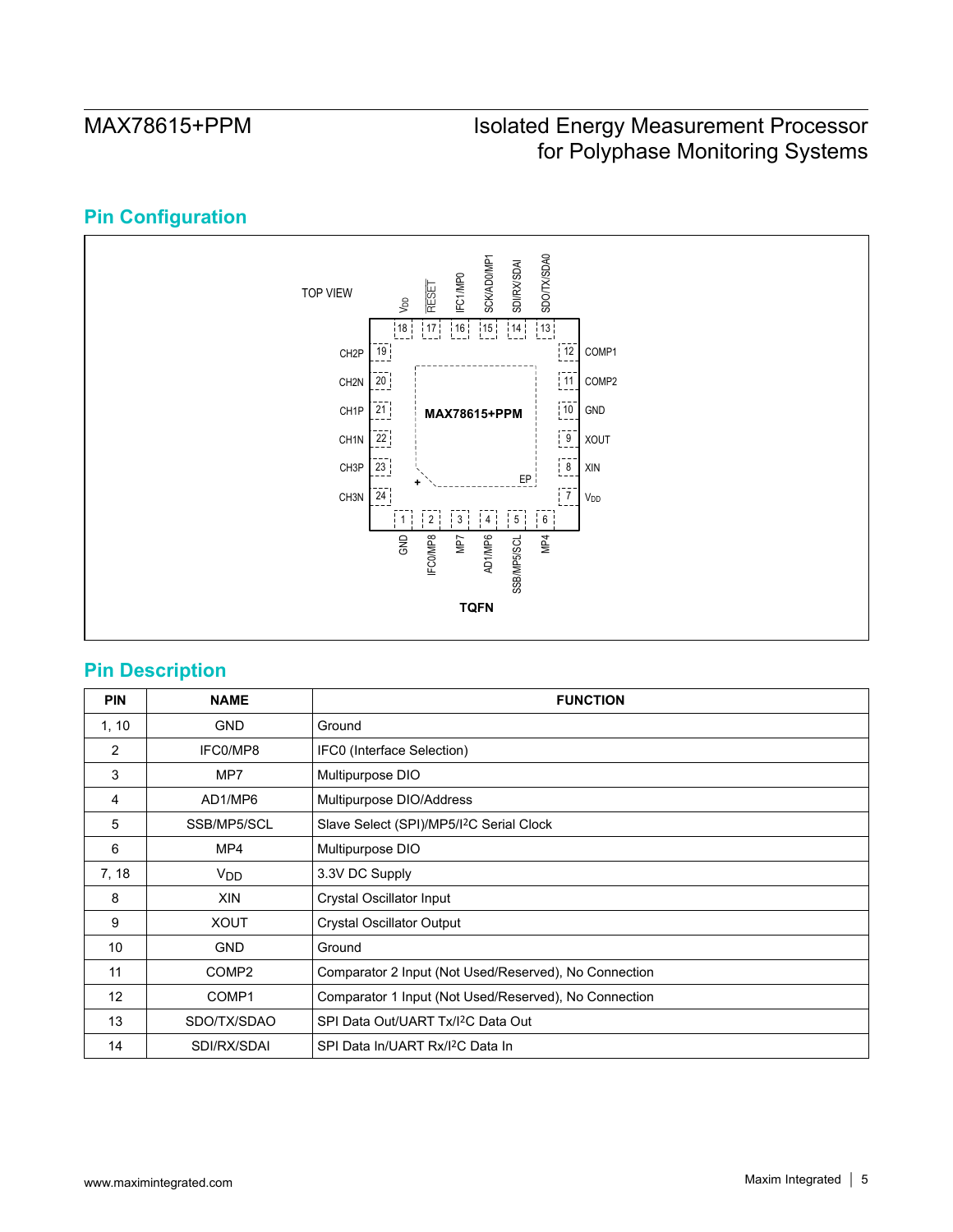# **Pin Description (continued)**

| <b>PIN</b> | <b>NAME</b>                                                           | <b>FUNCTION</b>                                                                           |  |  |  |
|------------|-----------------------------------------------------------------------|-------------------------------------------------------------------------------------------|--|--|--|
| 15         | SCK/AD0/MP1                                                           | <b>SPI Clock/Address</b>                                                                  |  |  |  |
| 16         | IFC1/MP0                                                              | Multipurpose DIO/Interface Selection                                                      |  |  |  |
| 17         | <b>RESET</b>                                                          | Active-Low Reset Input                                                                    |  |  |  |
| 19         | CH <sub>2</sub> P                                                     | Pulse Transformer Interface Channel 2 (Negative)                                          |  |  |  |
| 20         | CH <sub>2N</sub>                                                      | Pulse Transformer Interface Channel 2 (Positive)                                          |  |  |  |
| 21         | CH <sub>1</sub> P                                                     | Pulse Transformer Interface Channel 1 (Negative)                                          |  |  |  |
| 22         | CH <sub>1</sub> N<br>Pulse Transformer Interface Channel 1 (Positive) |                                                                                           |  |  |  |
| 23         | CH <sub>3</sub> P<br>Pulse Transformer Interface Channel 3 (Negative) |                                                                                           |  |  |  |
| 24         | CH <sub>3</sub> N                                                     | Pulse Transformer Interface Channel 3 (Positive)                                          |  |  |  |
|            | EP                                                                    | Exposed Pad. Internally connected to GND. Not intended as an electrical connection point. |  |  |  |

## **Glossary**

| <b>NAME</b> | <b>DESCRIPTION</b>                                             |
|-------------|----------------------------------------------------------------|
| <b>AFE</b>  | Analog Front-End                                               |
| <b>ADC</b>  | Analog-to-Digital Converter                                    |
| <b>FSV</b>  | Peak System Voltage Required to Produce 250mVpk at the AFE ADC |
| <b>FSI</b>  | Peak System Current Required to Produce 250mVpk at the AFE ADC |
| <b>FSP</b>  | Full-Scale Power (FSI x FSV)                                   |
| <b>SPS</b>  | Sample Per Second                                              |
| <b>HPF</b>  | <b>Highpass Filter</b>                                         |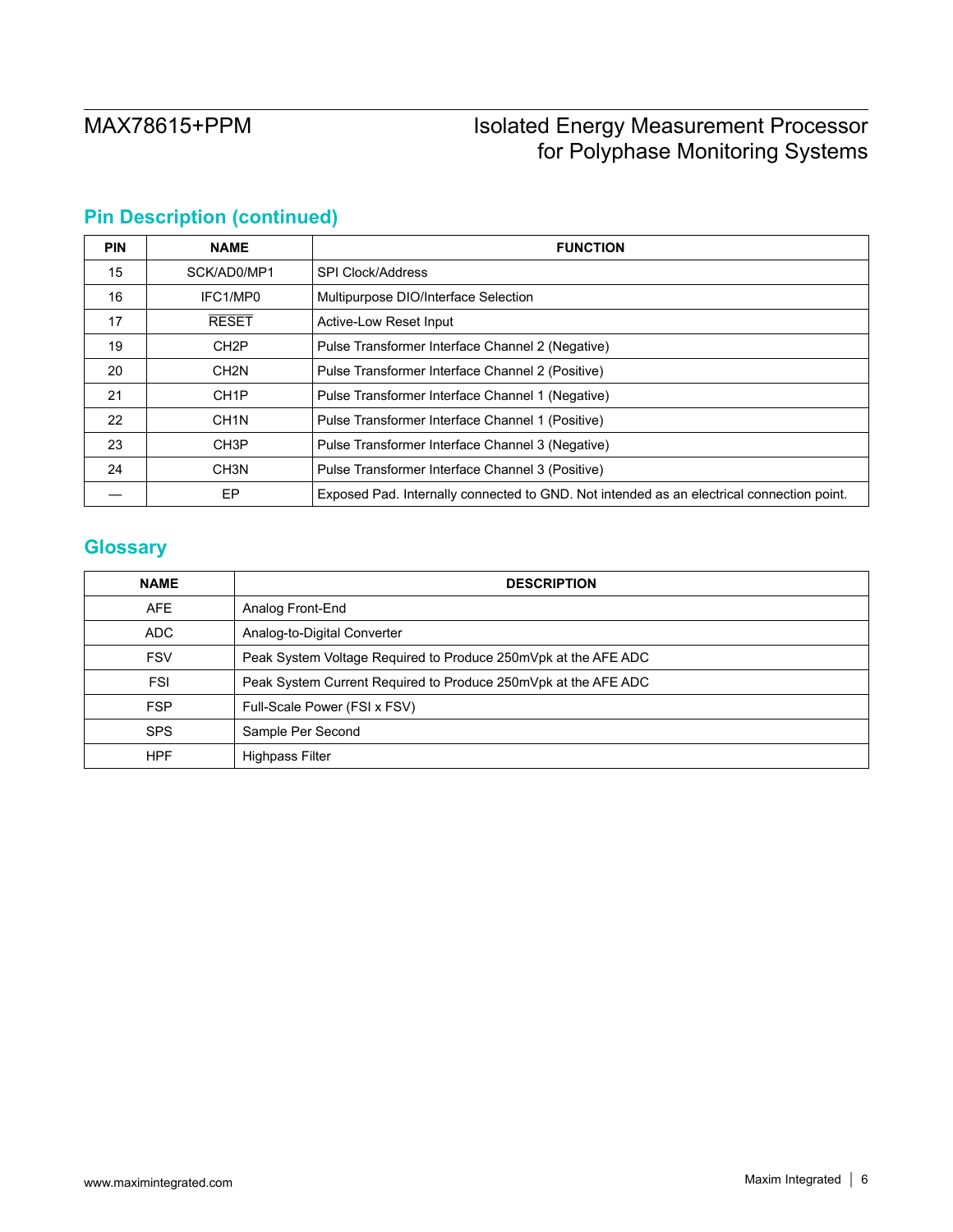# **Block Diagram**

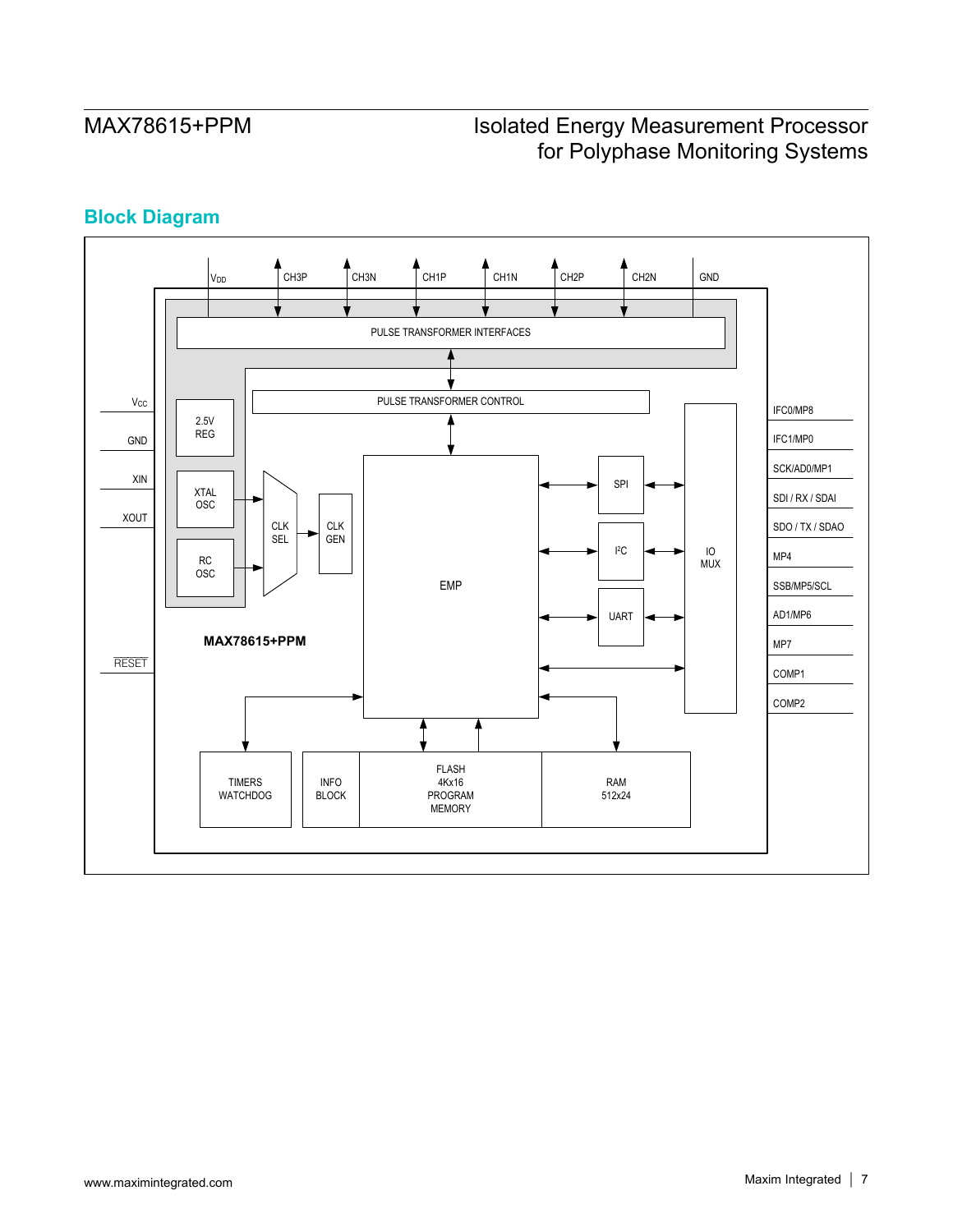## **On-Chip Resources Overview**

The MAX78615+PPM device integrates all the hardware blocks required for accurate AC power and energy measurement. Included on the device are the following:

- Oscillator and clock management logic
- Power-on reset, watchdog timer, and reset circuitry
- 24-bit measurement processor with RAM and flash memory
- UART, SPI, and I<sup>2</sup>C serial communication interfaces and multipurpose digital I/O
- Pulse transformer interfaces (for connection to up to three or more MAX78700 or MAX71071 devices)

### **Clock Management**

The device can be clocked by oscillator circuitry that relies on an external crystal or, as a backup source, by a trimmed internal RC oscillator. The internal RC oscillator provides an accurate clock source for UART baud rate generation.

The chip hardware automatically handles the clock sources logic and distributes the clock to the rest of the device. Upon reset or power-on, the device will utilize the internal RC oscillator circuit for the first 1024 clock cycles, allowing the external crystal adequate time to startup. The device will then automatically select the external clock, if available. It will also automatically switch back to the internal oscillator in the event of a failure with the external oscillator. This condition is also monitored by the processor and available to the user in the STATUS register.

The MAX78615+PPM external clock circuitry requires a 20.000MHz crystal. The circuitry includes two 18pF ceramic capacitors. [Figure 3](#page-7-0) shows the typical connection of the external crystal. This oscillator is self-biasing and therefore an external resistor should **not** be connected across the crystal.

An external 20MHz system clock signal can also be utilized instead of the crystal. In this case, the external clock should be connected to the XOUT pin while the XIN pin should be connected to GND.

Alternatively, if no external crystal or clock is utilized, the XOUT pin should be connected to GND and the XIN pin left unconnected.

# MAX78615+PPM Isolated Energy Measurement Processor for Polyphase Monitoring Systems

## **Power-On Reset, Watchdog-Timer, and Reset Circuitry**

### **Power-On Reset (POR)**

An on-chip power-on reset (POR) block monitors the supply voltage  $(V_{DD})$  and initializes the internal digital circuitry at power-on. Once  $V_{DD}$  is above the minimum operating threshold, the POR circuit triggers and initiates a reset sequence. It also issues a reset to the digital circuitry if the supply voltage falls below the minimum operating level.

### **Watchdog Timer (WDT)**

A watchdog timer (WDT) block detects any software processing errors. The embedded software periodically refreshes the free-running watchdog timer to prevent it from timing out. If the WDT times out, it is an indication that software is no longer being executed in the intended sequence; thus, a system reset is initiated.

### **External Reset Pin (RESET Pin)**

In addition to the internal sources, a reset can be forced by applying a low level to the RESET pin. If the RESET pin is pulled low, all digital activities in the device stop, except the clock management circuitry and oscillators, which continue to run. The external reset input is filtered to prevent spurious reset events in noisy environments. The reset does not occur until RESET has been held low for at least 1µs.

Once initiated, the reset mode persists until the RESET is set high and the reset timer times out (4096 clock cycles). At the completion of the reset sequence, the internal reset is released and the processor begins executing from address 0.

If not used, the RESET pin can be connected either directly or through a pullup resistor to  $V_{DD}$  supply. [Figure 4](#page-8-0) shows simple connection diagram examples.

<span id="page-7-0"></span>

*Figure 3. Typical Connection of External Crystal*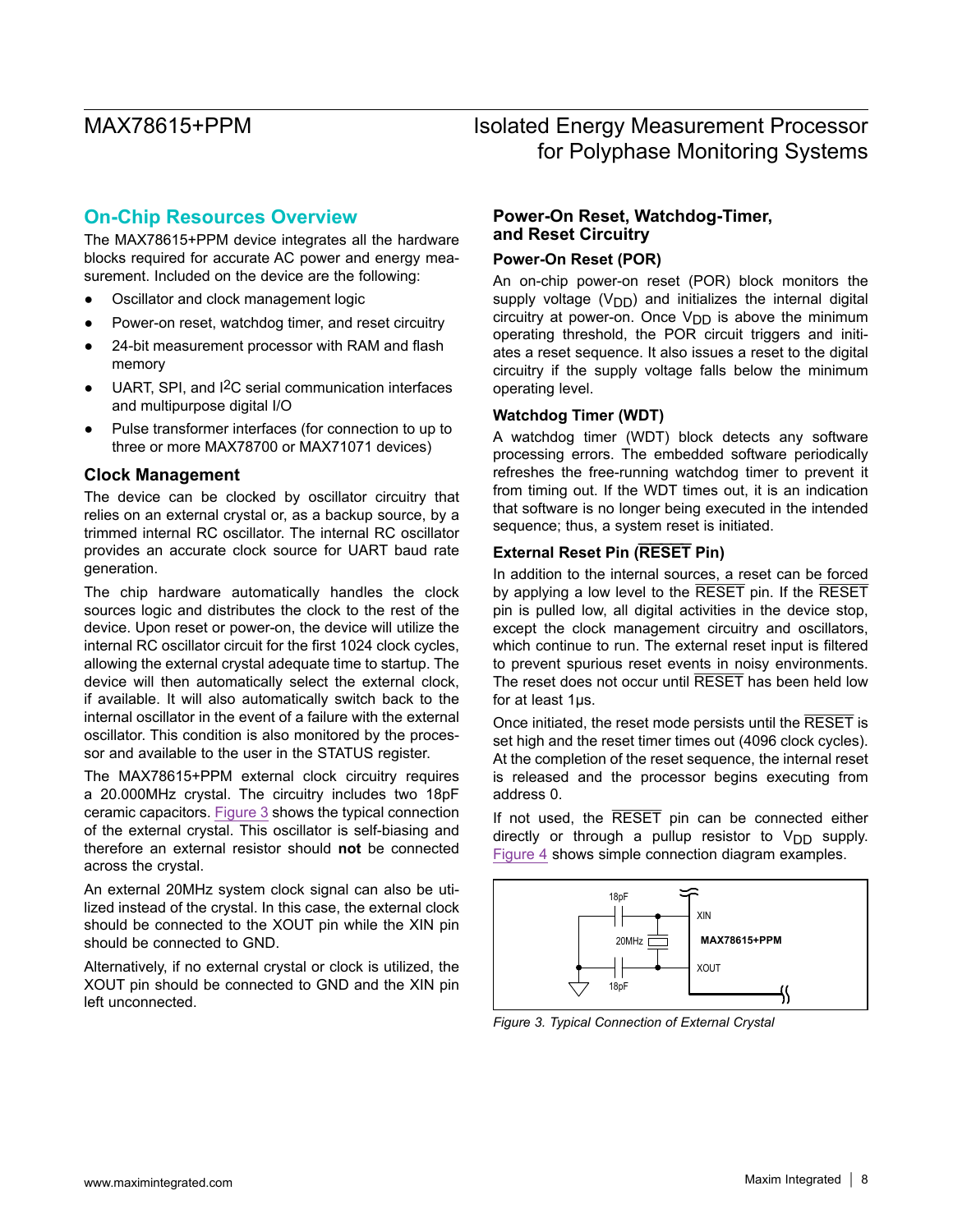<span id="page-8-0"></span>

*Figure 4. Connection Examples for RESET Pin*

### **24-Bit Measurement Processor**

The MAX78615+PPM integrates a fixed-point 24-bit signal processor that performs all the digital signal processing necessary for energy measurement, alarm generation, calibration, compensation, etc. Functionality and operation of the device is determined by the firmware and described in the *[Functional Description and Operation](#page-9-0)* section.

### **Flash and RAM**

The MAX78615+PPM includes 8KB of on-chip flash memory. The flash memory contains program code and is used to stores coefficients, calibration data, and configuration settings. The MAX78615+PPM includes 1.5KB of on-chip RAM, which contains the values of input and output registers and is utilized by the firmware for its operations.

### **Digital I/O Pins**

There are a total of nine digital input/outputs on the MAX78615+PPM device. Some are dedicated to serial interface communications and configuration. Others are multi-purpose I/O (indicated as MP or "Multi-Purpose" pins) that can be used as a simple output under user control or routed to special purpose internal signals, such as alarm signaling.

#### **Communication Interfaces**

The MAX78615+PPM includes three communication interface options: UART, SPI, and I2C. Since the I/O pins are shared, only one mode is supported at a time. Interface configuration pins are sampled at power-on or reset to determine which interface is active.

### **Isolated Analog Front-End (AFE)**

Up to three isolation interfaces (channels) are provided to provide power, configure/control, and read measurement data from a MAX78700 or MAX71071. The power is provided by the MAX78615+PPM, through dedicated pulses that are spaced at 10.00MHz/6 (600ns period), with write and read pulses located in between. The power pulses are also used to provide the synchronization for the MAX78700 (or MAX71071) on-chip PLL. Within every power pulse cycle a write data pulse and a read data pulse is inserted.

Data sent from the MAX78615+PPM to the isolated AFE:

- **Power**
- ADC Configuration
- Control

Data sent from the isolated AFE to the MAX78615+PPM:

- **Voltage Samples**
- **Current Samples**
- Die Temperature
- Bandgap and Trim Information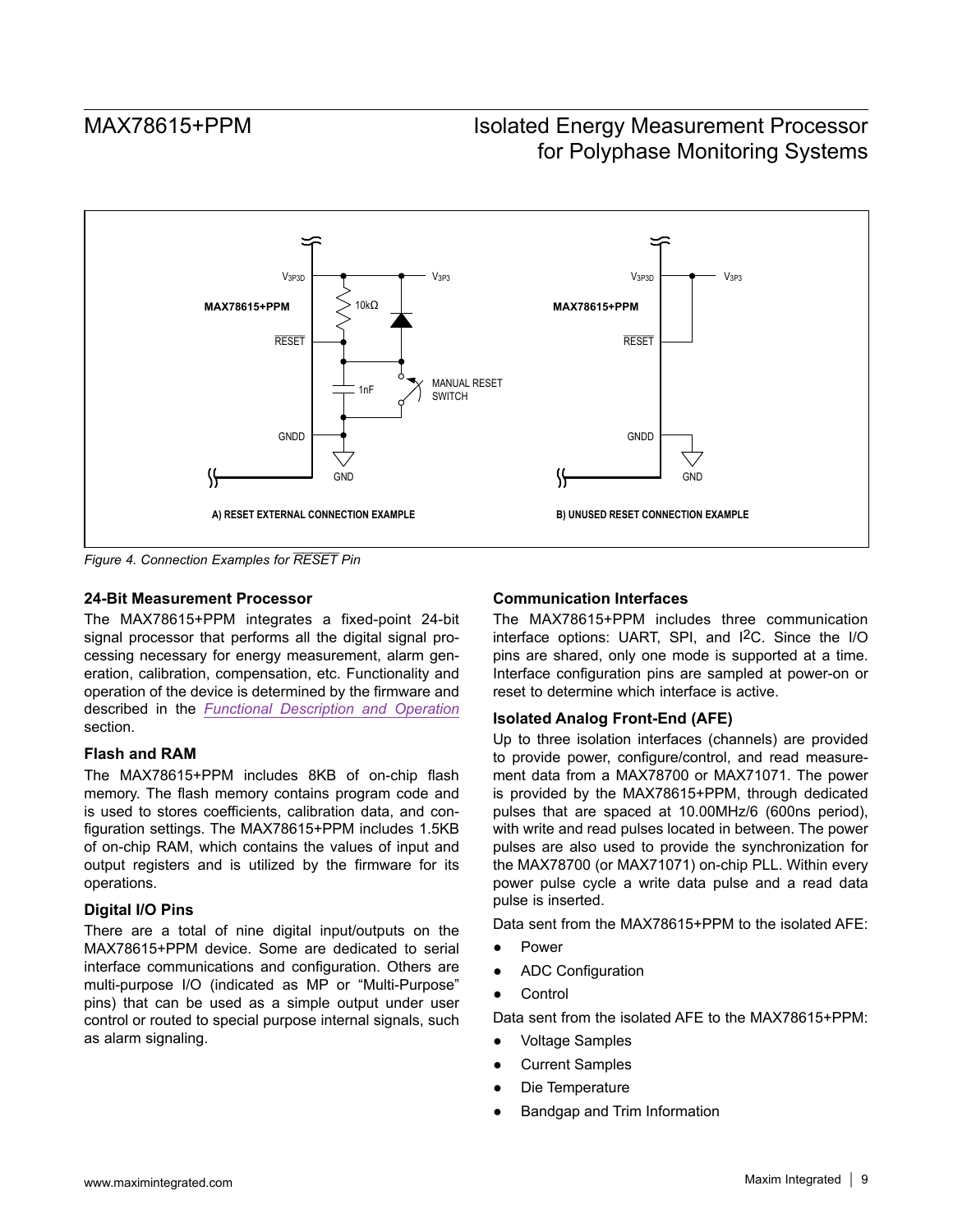## <span id="page-9-0"></span>**Functional Description and Operation**

This section describes the MAX78615+PPM functionality. It includes measurements and relevant calculations, alarms, auxiliary functions such as calibrations, zerocrossing, etc.

A set of input (write), output (read), and read/write registers are provided to allow access to calculated data and alarms and to configure the device. The input (write) registers values can be saved into flash memory through a specific command. The values saved into flash memory are loaded in these registers at reset or power-on as defaults.

### **Signal Processing Description**

### **AFE Configuration**

The MAX78615+PPM supplies configuration and control to the isolated AFEs. The MAX71071 and MAX78700 have different configurations to support the same solution.

#### **Input Mapping**

Up to three remotes can be connected to the remote interfaces. The sensors are expected by the firmware to be connected to support the logical current/voltage mapping as shown in [Table 2](#page-9-1).

### **Highpass Filters and Offset Removal**

Offset registers for each analog input contain values to be subtracted from the raw ADC outputs for the purpose of removing inherent system DC offsets from any calculated power and RMS values. When the integrated highpass filter (HPF) is enabled, it dynamically updates the offset registers every accumulation interval. During each accumulation interval (or low-rate cycle), the HPF calculates the median or DC average of each input. Adjustable coefficients determine what portion of the measured offset is combined with the previous offset value (see [Table 3\)](#page-9-2).

The HPF\_COEF\_I and HPF\_COEF\_V registers contain signed fixed point numbers with a usable range of 0 to 1.0-LSB (negative values are not supported). Setting them to 1.0 (0x7FFFFF) causes the entire measured offset to be applied to the offset register enabling lumpsum offset removal. Setting them to zero disables any dynamic update of the offset registers by the HPF. The HPF coefficients apply to all three channels (current or voltage).

## **Table 1. Sample Rate and Preamplifier Settings**

| <b>PARAMETER</b> | <b>MAX78700</b> | <b>MAX71071</b> | <b>NOTES</b>       |
|------------------|-----------------|-----------------|--------------------|
| <b>SPS</b>       | 3306.9*         | 2381**          | Samples per second |
| ADC PREAMP       | 1х              | 9x              | _                  |

*\*Sample rate per channel on multiplexed ADC.*

*\*\*Sample rate per channel with one ADC per channel.*

## <span id="page-9-1"></span>**Table 2. Analog Input Assignment Table 3. Offset Registers**

| <b>REMOTE ANALOG</b><br><b>INPUT PINS</b> | <b>REMOTE</b><br><b>INTERFACE</b> | <b>INPUT NAME</b> |
|-------------------------------------------|-----------------------------------|-------------------|
| <b>INAP/N</b>                             | CH <sub>1</sub>                   | Voltage 1 (AV1)   |
| <b>INBP/N</b>                             |                                   | Current 1 (AI1)   |
| <b>INAP/N</b>                             | CH <sub>2</sub>                   | Voltage 2 (AV2)   |
| <b>INBP/N</b>                             |                                   | Current 2 (AI2)   |
| <b>INAP/N</b>                             | CH <sub>3</sub>                   | Voltage 3 (AV3)   |
| INBP/N                                    |                                   | Current 3 (AI3)   |

<span id="page-9-2"></span>

| <b>REGISTER</b>                                              | <b>DESCRIPTION</b>                   |
|--------------------------------------------------------------|--------------------------------------|
| V1_OFFS                                                      | Voltage Input AV1 Offset Calibration |
| V <sub>2</sub> _OFFS<br>Voltage Input AV2 Offset Calibration |                                      |
| V3_OFFS                                                      | Voltage Input AV3 Offset Calibration |
| 11 OFFS                                                      | Current Input AI1 Offset Calibration |
| I2 OFFS                                                      | Current Input AI2 Offset Calibration |
| 13 OFFS                                                      | Current Input AI3 Offset Calibration |

## **Table 4. Highpass Filter Coefficients**

| <b>REGISTER</b> | <b>DESCRIPTION</b>                                   |
|-----------------|------------------------------------------------------|
| HPF COEF I      | HPF Coefficient for AIA, AIB, and AIC Current Inputs |
| HPF COEF V      | HPF Coefficient for AVA, AVB, and AVC Voltage Inputs |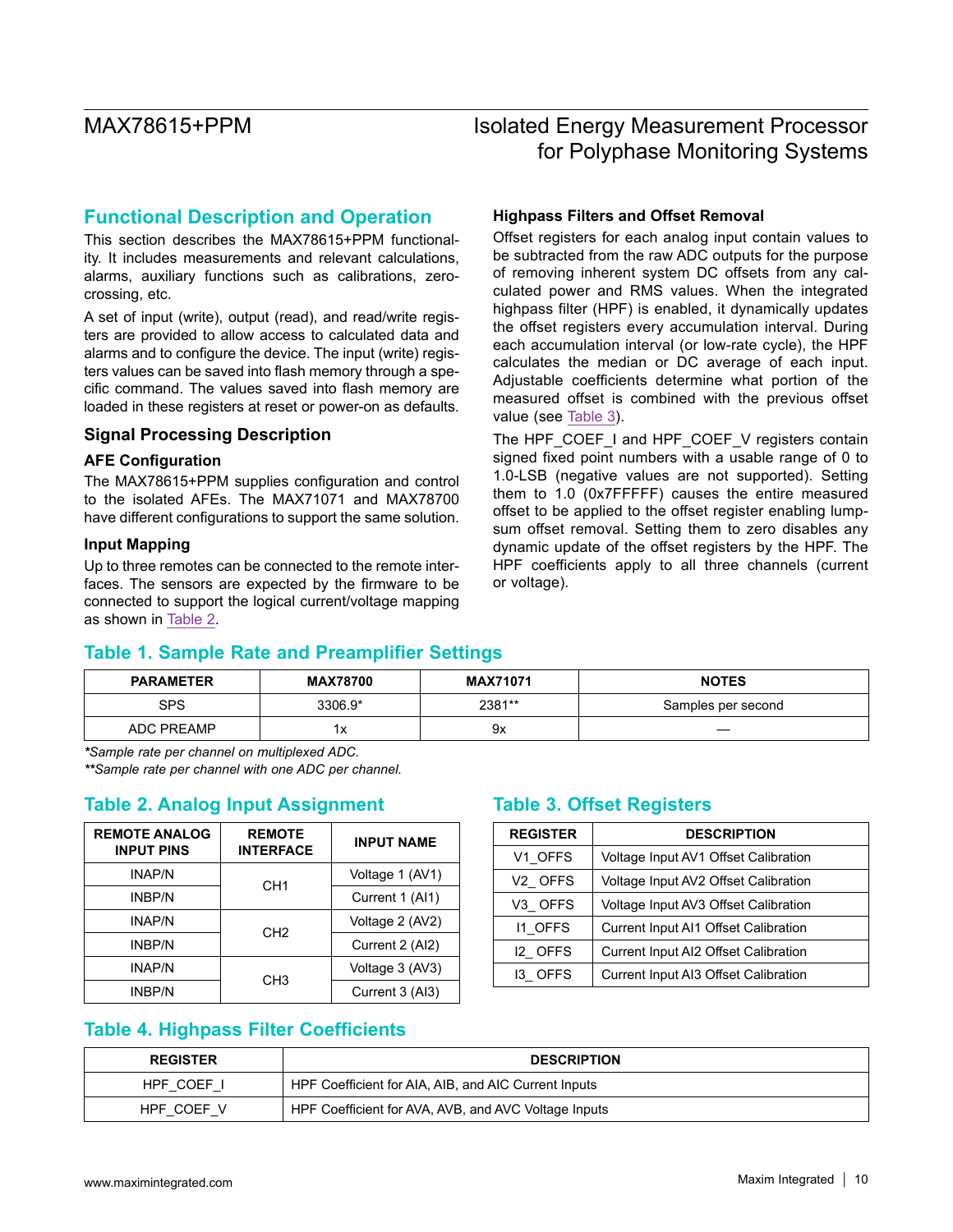#### **Gain Correction**

The system (sensors) and the MAX78615+PPM device inherently have gain errors that can be corrected by using the gain registers. These registers can be directly accessed and modified by an external host processor or automatically updated by an integrated self-calibration routine.

Input gain registers are signed fixed-point numbers with the binary point to the left of bit 21. They are set to 1.0 by default and have a usable range of 0 to 4.0-LSB (negative values are not supported). The gain equation for each input X can be described as  $Y = gain * X$ .

#### **Die Temperature Compensation**

The MAX78615+PPM receives the isolated ADC (MAX78700 or MAX71071) die temperature measurements. This data is used by the signal processor for correcting the voltage reference error (bandgap curvature). It is also available to the user in the TEMPC registers. Temperature data has a fixed scaling with a range of -16384°C to +16384°C less one LSB (format S.10). See [Table 6.](#page-10-0)

Setting the temperature compensation (TC) bit in the Control register allows the firmware to further adjust the system gain based on measured isolated die temperature. The isolated ADC die temperature offset is typically calibrated by the user during the calibration stage. Die temperature gain is set to a factory default value for most applications, but can be adjusted by the user. See [Table 7.](#page-10-1)

| <b>REGISTER</b> | <b>DESCRIPTION</b>                 |
|-----------------|------------------------------------|
| V1_GAIN         | Voltage Input AV1 Gain Calibration |
| V2 GAIN         | Voltage Input AV2 Gain Calibration |
| V3 GAIN         | Voltage Input AV3 Gain Calibration |
| <b>I1 GAIN</b>  | Current Input AI1 Gain Calibration |
| <b>I2 GAIN</b>  | Current Input AI2 Gain Calibration |
| 13 GAIN         | Current Input AI3 Gain Calibration |

## <span id="page-10-0"></span>**Table 6. Remote ADC Die Temperature Registers**

| <b>REGISTER</b> | <b>DESCRIPTION</b>                                    | <b>LSB</b> | TIME<br><b>SCALE</b> |
|-----------------|-------------------------------------------------------|------------|----------------------|
| TEMPC1          | Chip Temperature<br>(Celsius <sup>°</sup> ) Channel 1 | °C/210     |                      |
| TEMPC2          | Chip Temperature<br>(Celsius <sup>°</sup> ) Channel 2 | °C/210     | 1 interval           |
| TEMPC3          | Chip Temperature<br>(Celsius <sup>°</sup> ) Channel 3 | °C/210     |                      |

### **Phase Compensation**

Phase compensation registers are used to compensate for phase errors or time delays between the voltage input source and respective current source that are introduced by the off-chip sensor circuit. The user configurable registers are signed fixed point numbers with the binary point to the left of bit 21. Values are in units of high rate sample delays so each integer unit of delay is 1/SPS with a total possible delay of ±4 samples. See [Table 8.](#page-10-2)

#### Example:

To compensate a phase error of 315µs (or 6.8° at 60Hz) for a MAX78700 isolated AFE it is necessary to set the relevant phase compensation register as follows:

| $Compensation =$        | Phase Error | 315 $E^{-6}$ |
|-------------------------|-------------|--------------|
|                         |             |              |
|                         | Sample Rate | 3174.6       |
| Compensation = $1.0000$ |             |              |

The value to enter in the phase compensation register is therefore:

PHASECOMP = 
$$
\frac{315 \text{ E}^{-6}}{1} \times 2^{21} = 2097150 = 0 \times 1 \text{FFFFD}
$$
  

$$
\frac{1}{3174.6}
$$

## **Table 5. Voltage and Current Gain Registers Table 7. Remote ADC Temperature Calibration Registers**

<span id="page-10-1"></span>

| <b>REGISTER</b>            | <b>DESCRIPTION</b>                                    |
|----------------------------|-------------------------------------------------------|
| T OFFS1, TOFFS2,<br>TOFFS3 | Die Temperature Offset<br>Calibration.                |
| T GAIN                     | Die Temperature Slope<br>Calibration, set by factory. |

## <span id="page-10-2"></span>**Table 8. Phase Compensation Registers**

| <b>REGISTER</b> | <b>LSB</b> | <b>DESCRIPTION</b>                                       |
|-----------------|------------|----------------------------------------------------------|
| PHASECOMP1      | SAMPLE/221 | Phase (delay)<br>compensation for AI1<br>relative to AV1 |
| PHASECOMP2      | SAMPLE/221 | Phase (delay)<br>compensation for AI2<br>relative to AV1 |
| PHASECOMP3      | SAMPLE/221 | Phase (delay)<br>compensation for AI3<br>relative to AV1 |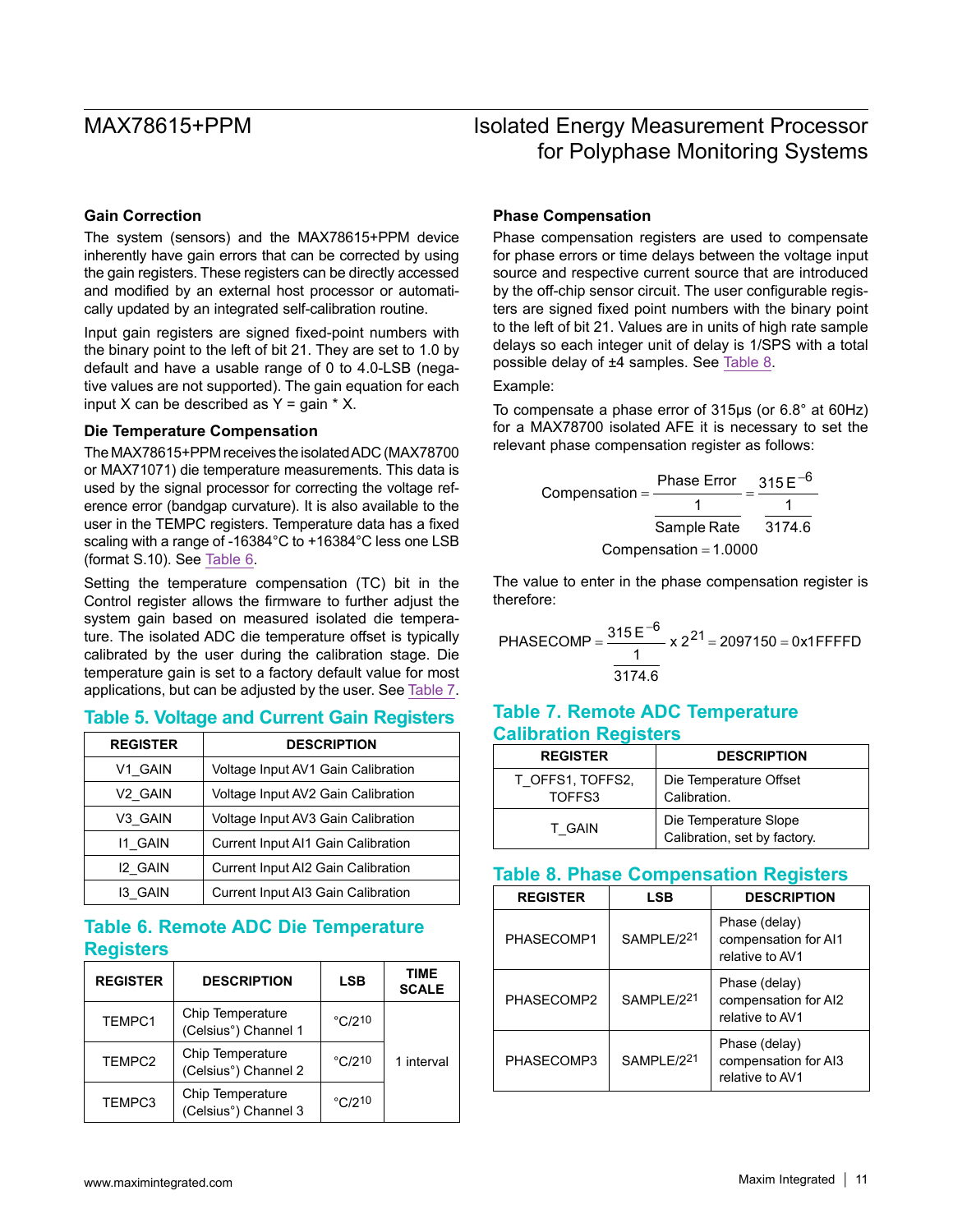#### **Voltage Input Configuration**

The device supports multiple analog input configurations for determining the voltages in a three-phase system. The CONFIG register is used to instruct the device on how to compute them. See [Table 9.](#page-11-0)

The VDELTA bit must be set whenever the voltage sensors measure phase voltages (line-to-neutral), but the load is connected in a Delta configuration. The MAX78615+PPM then computes line-to-line voltages from the inputs and uses those for all other computations.

The VPHASE setting determines how many voltage sensors are present, and in which phases. If three sensors are used, these bits should be set to zero. If two sensors are used, settings 01, 10 and 11 indicate the phase with no

### <span id="page-11-0"></span>**Table 9. Voltage Inputs Configuration Table 10. Voltage Inputs Computation**

| <b>CONFIG</b><br><b>BITS</b> | <b>NAME</b>   | <b>FUNCTION</b>                                 |  |
|------------------------------|---------------|-------------------------------------------------|--|
| 22                           | INV AV3       | Invert voltage samples AV3                      |  |
| 21                           | INV AV2       | Invert voltage samples AV2                      |  |
| 20                           | INV AV1       | Invert voltage samples AV1                      |  |
| 5                            | <b>VDELTA</b> | Compute and report line-to-<br>line voltages    |  |
| 4:3                          | <b>VPHASE</b> | Missing sensor on voltage<br>input or reference |  |

voltage sensor. This phase will then be computed such that VA+VB+VC equals to zero. Note that using two voltage sensors is not recommended in Wye-connected systems, as the previous equation may not necessarily be true.

The INV\_AVx bits instruct the MAX78615+PPM to invert every sample of the corresponding voltage input, before performing any other computations based on the VDELTA and VPHASE settings. See [Table 10](#page-11-1).

#### **Voltage Input Flowchart**

[Figure 5](#page-11-2) illustrates the computational flowchart for VA, VB, and VC. The values for the voltage input configuration register can be saved in flash memory and automatically restored at power-on or reset.

<span id="page-11-1"></span>

| <b>VDELTA</b> | <b>VPHASE</b> | VA              | VB         | VC            |
|---------------|---------------|-----------------|------------|---------------|
| 0             | 00            | AV <sub>1</sub> | AV2        | AV3           |
| 0             | 01            | $AV3$ -AV $2$   | AV2        | AV3           |
| 0             | 10            | AV <sub>1</sub> | $AV1-AV3$  | AV3           |
| 0             | 11            | AV <sub>1</sub> | AV2        | AV2-AV1       |
| 1             | 00            | AV3-AV1         | AV1-AV2    | $AV2$ -AV3    |
| 1             | 01            | $AV2$ -AV3      | $AV2-AV1$  | AV3-AV1       |
| 1             | 10            | $AV1-AV2$       | $AV1-AV3$  | $AV3$ -AV $2$ |
| 1             | 11            | $AV1-AV3$       | $AV2$ -AV3 | AV1-AV2       |

*Note: INV\_AVx settings are applied before these computations.*

<span id="page-11-2"></span>

*Figure 5. Computational Flowchart for VA, VB, and VC*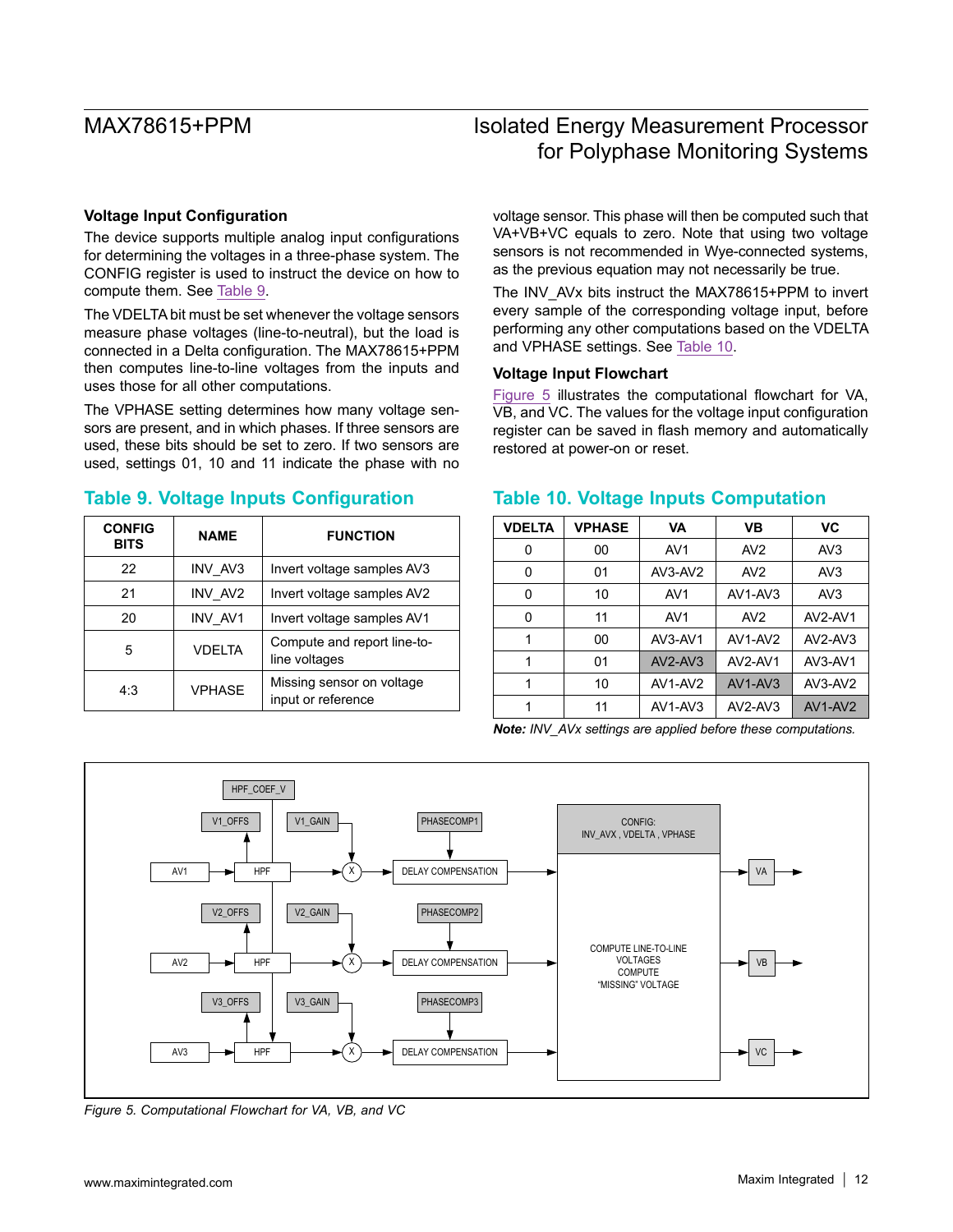#### <span id="page-12-2"></span>**Current Input Configuration**

The MAX78615+PPM supports multiple analog input configurations for determining the currents in a three-phase system. The CONFIG register is used to instruct the MAX78615+PPM how to compute them. See [Table 11](#page-12-0).

The IPHASE setting determines how many line current sensors are present, and for which phases. If three sensors are used, these bits should be set to zero. If two sensors are used, settings 01, 10, and 11 indicate the phase without a line current sensor. The current for this phase will then be computed according to the INEUTRAL and VDELTA settings. If VDELTA is cleared and IN can be assumed to be zero, the current is computed such that IA  $+$  IB  $+$  IC = 0. If VDELTA is set, the current in this phase is

#### the difference between the two other currents (INEUTRAL must be cleared in these two cases).

When the INEUTRAL bit is set, a sensor in the neutral conductor replaces one of the three line current sensors. IN is directly measured from a sensor placed in the neutral conductor and the firmware calculates the current for the input with no line current sensor, such that  $IA + IB +$ IC = IN (IPHASE cannot be 00). See [Table 12.](#page-12-1)

#### **Current Input Flowchart**

[Figure 6](#page-13-0) illustrates the computational flowchart for IA, IB, and IC. The values for current input configuration register can be saved in flash memory and automatically restored at power-on or reset.

## <span id="page-12-0"></span>**Table 11. Current Inputs Configuration**

| <b>CONFIG BITS</b> | <b>NAME</b>     | <b>FUNCTION</b>                                                                                                                |
|--------------------|-----------------|--------------------------------------------------------------------------------------------------------------------------------|
| 2                  | <b>INEUTRAL</b> | Configuration uses a current sensor in the neutral conductor. This sensor replaces the missing<br>sensor (see IPHASE setting). |
| 1:0                | <b>IPHASE</b>   | Missing sensor on current input<br>00: none missing<br>01: A11<br>10: AI2<br>11. AI3                                           |

## <span id="page-12-1"></span>**Table 12. Current Inputs Computation**

| <b>INEUTRAL</b> | <b>IPHASE</b> | <b>VDELTA</b> | IA              | IB              | IC                         |
|-----------------|---------------|---------------|-----------------|-----------------|----------------------------|
| X               | 00            | x             | AI <sub>1</sub> | Al <sub>2</sub> | AI3                        |
| 0               | 01            | 0             | $-(A12+IA3)$    | Al <sub>2</sub> | AI3                        |
| 0               | 10            | 0             | AI1             | $-(IA1+A13)$    | AI3                        |
| 0               | 11            | 0             | AI <sub>1</sub> | AI2             | $-(\text{IA1}+\text{Al2})$ |
| 0               | 01            |               | $AI2-IA3$       | Al <sub>2</sub> | AI3                        |
| 0               | 10            |               | AI <sub>1</sub> | AI3-IA1         | AI3                        |
| 0               | 11            |               | AI1             | Al <sub>2</sub> | AI1-IA2                    |
|                 | 01            | x             | AI1-(AI2+AI3)   | AI2             | AI3                        |
|                 | 10            | x             | AI1             | $AI2-(AI1+AI3)$ | AI3                        |
|                 | 11            | x             | AI1             | AI2             | $AI3-(AI1+AI2)$            |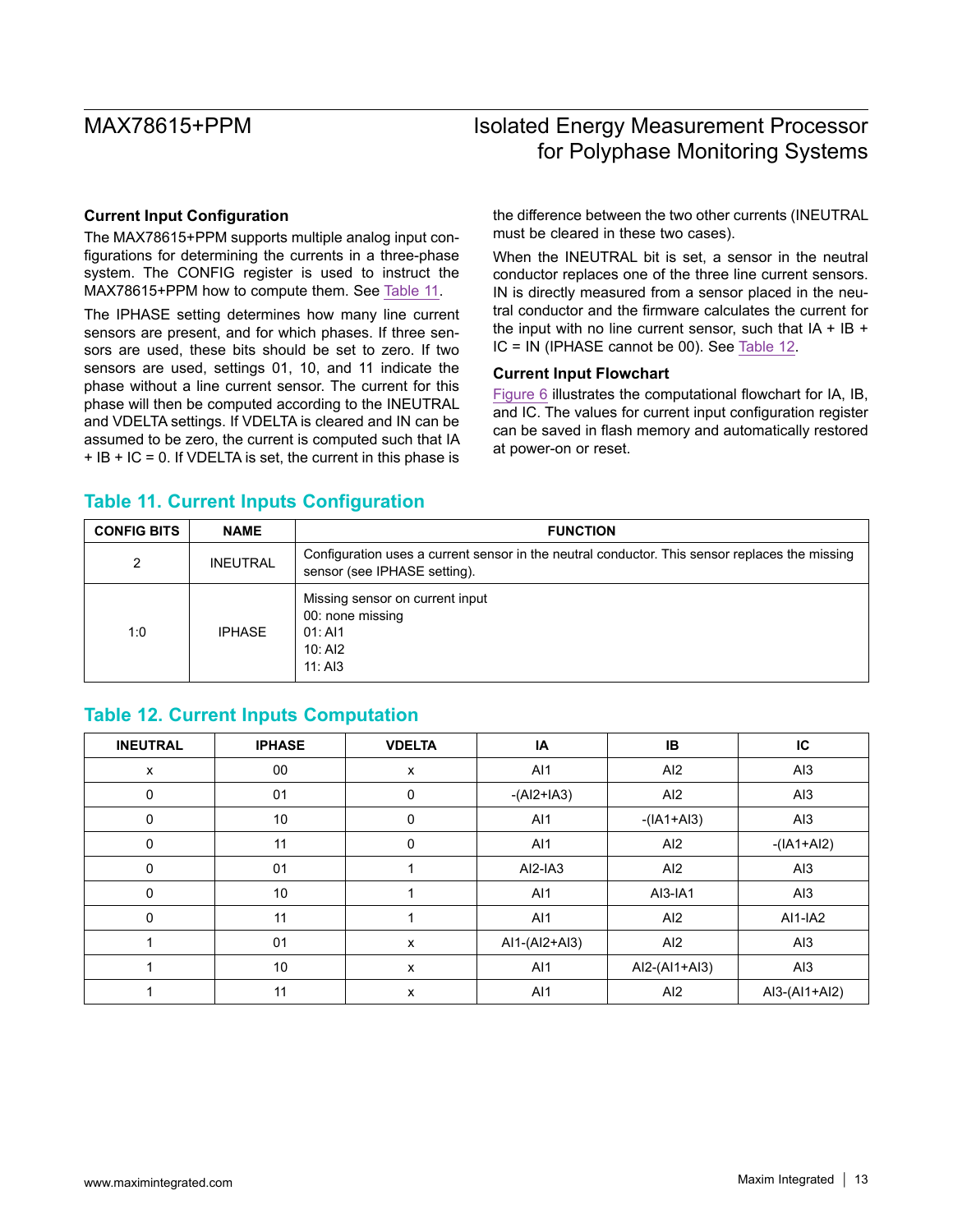## MAX78615+PPM

# Isolated Energy Measurement Processor for Polyphase Monitoring Systems

<span id="page-13-0"></span>

*Figure 6. Computational Flowchart for IA, IB, and IC*

#### **Data Refresh Rates**

Instantaneous voltage and current measurement results are updated at the sample rate (SPS) and are generally not useful unless accessed with a high-speed interface such as SPI. The CYCLE register is a 24-bit counter that increments every high-rate sample update and resets when low rate results are updated.

Low rate results, updated at a user-configurable rate (also referred to as accumulation interval), are typically used and more suitable for most applications. The FRAME register is a counter that increments every accumulation interval. A data ready indicator in the STATUS register indicates when new data is available. Optionally, this indicator can be made available as a signal on one of the maskable MP output pins.

The high rate samples in one accumulation interval are averaged to produce a low-rate result, increasing their accuracy and repeatability. Low rate results include RMS voltages and currents, frequency, power, energy, and power factor. The accumulation interval can be based on a fixed number of ADC samples or locked to the incoming line voltage cycles.

If Line Lock is disabled, the accumulation interval defaults to a fixed time interval defined by the number of samples defined in the SAMPLES register (default of SPS samples or 1.0 seconds).

When the Line-Lock bit (LL) is set, and a valid AC voltage signal is present, the actual accumulation interval is stretched to the next positive zero-crossing of the reference line voltage after the defined number of samples has been reached. If there is not a valid AC signal present and line lock is enabled, there is a 100 sample timeout implemented that would limit the accumulation interval to SAMPLES+100.

The DIVISOR register records the actual duration (number of high rate samples) of the last low-rate interval whether or not Line-Lock is enabled.

Zero-crossing detection and line frequency for the purpose of determining the accumulation interval are derived from a composite signal, VZC = VA  $-$  0.5 x VB  $-$  0.25 x VC. For a three-phase system, this signal oscillates at the line frequency as long as any of the three voltages is present.

#### **Calibration**

The firmware provides integrated calibration routines to modify gain and offset coefficients. The user can setup and initiate a calibration routine through the Command Register. On a successful calibration, the command bits are cleared in the Command Register, leaving only the system setup bits. In case of a failed calibration, the bit in the Command Register corresponding to the failed calibration is left set. When calibrating, the line-lock bit should be set for best results.

The calibration routines will write the new coefficients to the relevant registers. The user can then save the new coefficients into flash memory as defaults using the flash access command in the Command Register.

See the *[Command Register](#page-25-0)* section for more information on using commands.

### **Voltage and Current Gain Calibration**

In order to calibrate the gain parameters for voltage and current channels, a reference AC signal must be applied to the channel to be calibrated. The RMS value corre-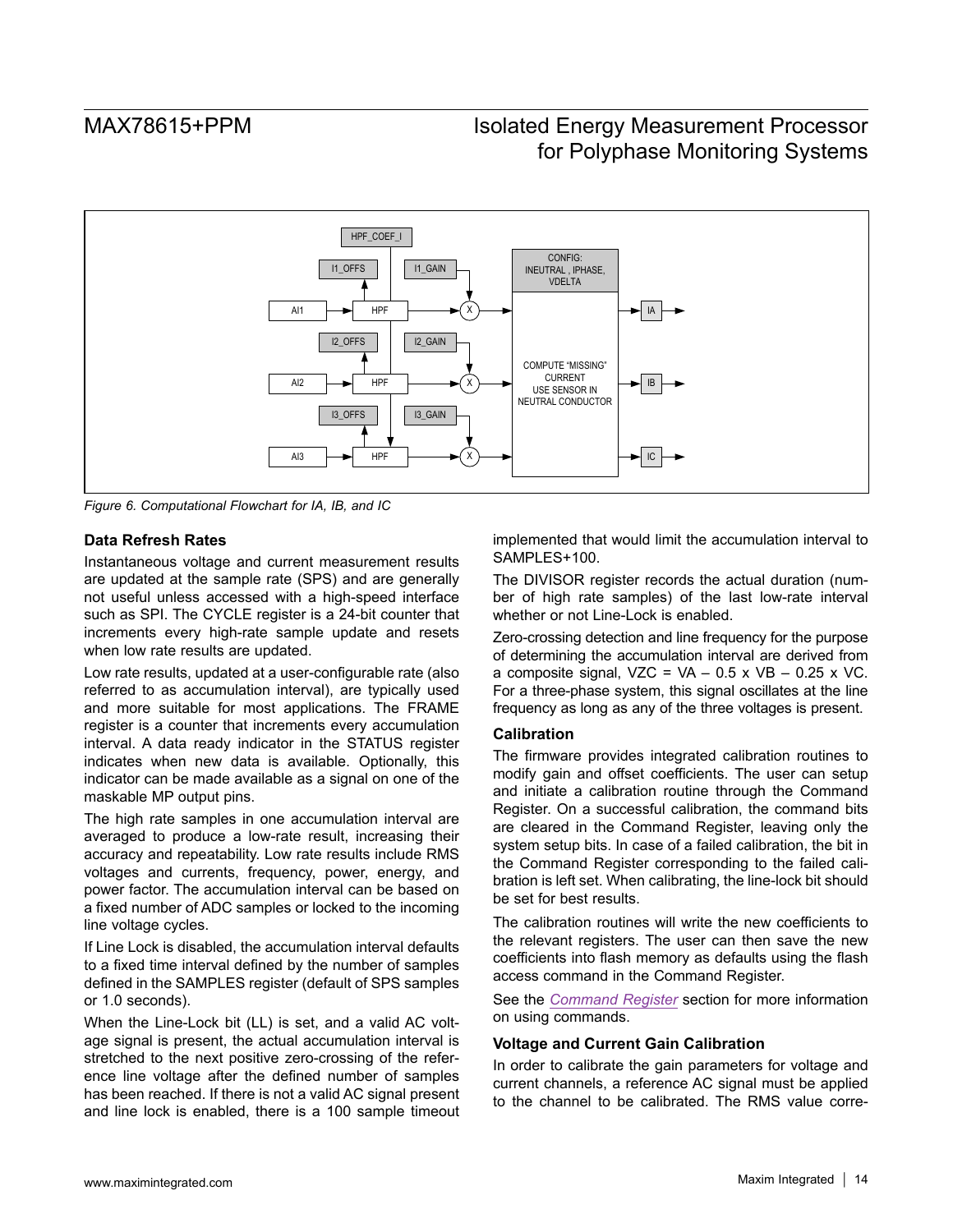sponding to the applied reference signal must be entered in the relevant target register (V\_TARGET, I\_TARGET). Considering calibration is done with low rate RMS results, the value of the target register should never be set to a value above 70.7% of full scale.

Initially, the value of the gain is set to unity for the selected channels. RMS values are then calculated on all inputs and averaged over the number of measurement cycles set by the CALCYCS register. The new gain is calculated by dividing the appropriate Target register value by the averaged measured value. The new gain is then written to the select Gain registers unless an error occurred.

Note that there is only one V\_TARGET register for voltages. It is possible to calibrate multiple or all voltage channels simultaneously, if and only if the same RMS voltage value is applied to each corresponding input. Analogous considerations apply to the current channels, which are calibrated via the I\_TARGET register.

#### **Offset Calibration**

If the highpass filters are not desired then the user can fix the DC offset compensation registers through calibration. To calibrate offset, all signals should be removed from all analog inputs although it is possible to do the calibration in the presence of AC signals. In the command, the user also specifies which channel(s) to calibrate. Target registers are not used for offset calibration.

<span id="page-14-0"></span>**Table 13. Voltage Channels Registers**

# MAX78615+PPM Isolated Energy Measurement Processor for Polyphase Monitoring Systems

During the calibration process, each input is accumulated over the entire calibration interval as specified by the CALCYCS register. The result is divided by the total number of samples and written to the appropriate offset register, if selected in the calibration command. Using the offset calibration command sets the respective HPF coefficients to zero, thereby fixing the offset registers to their calibrated values.

#### **Die Temperature Calibration**

To re-calibrate the on-chip temperature sensor offset, the user must first write the known chip temperature to the T\_TARGET register. Next, the user initiates the Temperature Calibration Command in the Command Register. This will update the T\_OFFS offset parameter with a new offset based on the known temperature supplied by the user. The T\_GAIN gain register is set by the factory and not updated with this routine.

#### **Voltage Channel Measurements**

Instantaneous voltage measurements are updated every sample, while RMS voltages are updated every accumulation interval (n samples). See [Table 13](#page-14-0).

The MAX78615+PPM reports true RMS measurements for each input. An RMS value is obtained by performing the sum of the squares of instantaneous values over a time interval (accumulation interval) and then performing a square root of the result after dividing by the number of samples in the interval. See [Figure 7.](#page-14-1)

#### **REGISTER DESCRIPTION LSB TIME SCALE**  $V\Delta$ VB VC Instantaneous voltage at time t **EXV/223** 1 sample VA\_RMS VB\_RMS VC\_RMS RMS voltage of last interval FSV/223 1 interval VT\_RMS Average of VA\_RMS, VB\_RMS, VC\_RMS FORD FSV/223

*Note that the VDELTA and VPHASE settings in the CONFIG register affect how the instantaneous and averaged values are computed as described in the Voltage Input Configuration section.* 

<span id="page-14-1"></span>

*Figure 7. True RMS Value*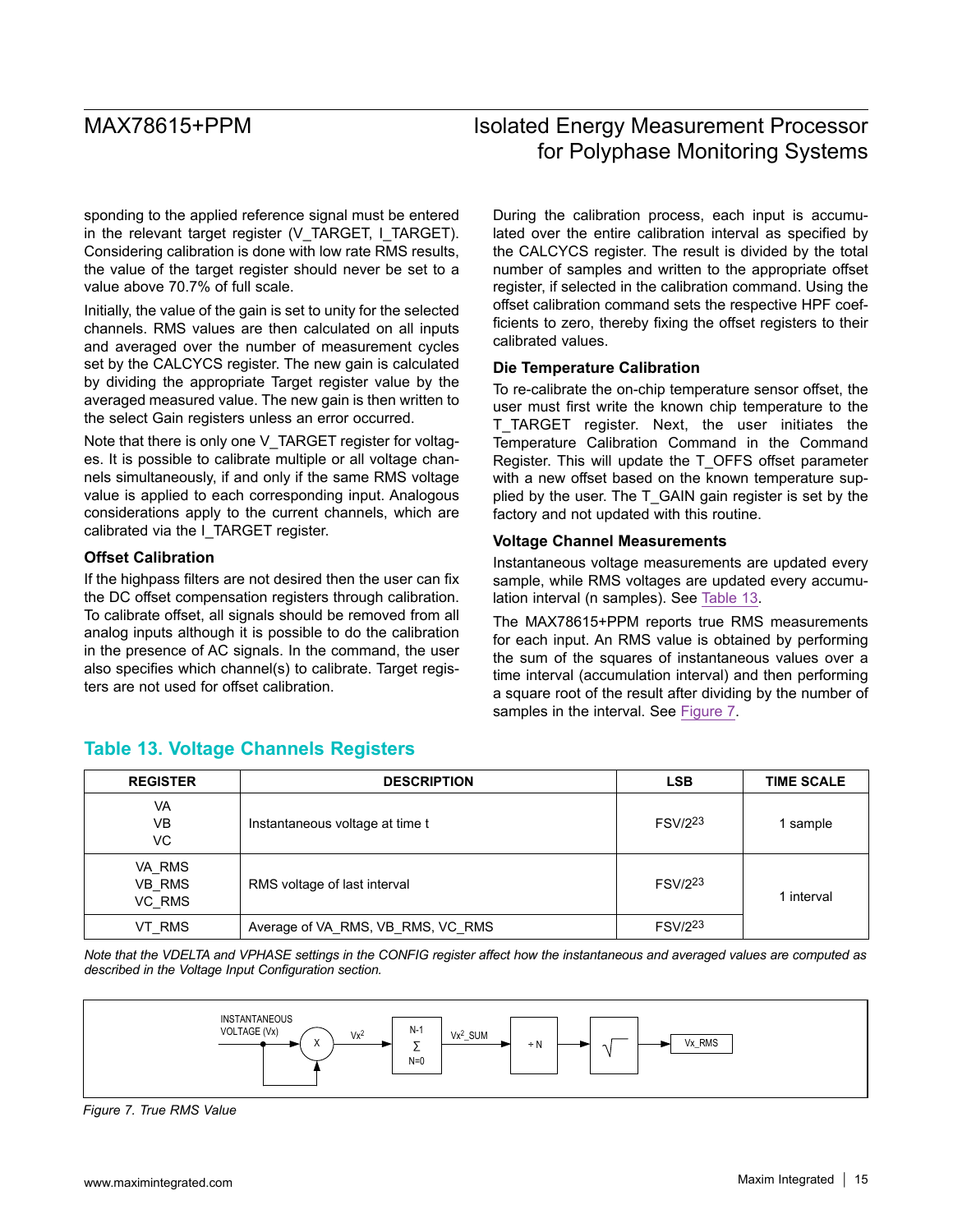### **Line Frequency**

This output is a measurement of the fundamental frequency of the AC voltage source. It is derived from a composite signal and therefore applies to all three phases (it is a single reading per device) and is updated every 64 line cycles. Frequency data is reported as binary fixedpoint number, with a range of 0 to +256Hz less one LSB (format S.16). See [Table 14](#page-15-0).

#### **Current Channel Measurements**

Instantaneous current measurements are updated every sample, while peak currents and RMS currents are updated every accumulation interval (n samples). See [Table 15.](#page-15-1)

Note that the INEUTRAL and IPHASE settings in the CONFIG register affect how the instantaneous and averaged values are computed as described in the *[Current](#page-12-2) [Input Configuration](#page-12-2)* section.

### **Peak Current**

This output is a capture of the largest magnitude instantaneous current load sample. See [Figure 8](#page-15-2).

### **RMS Current**

The MAX78615+PPM reports true RMS measurements for current inputs. The RMS current is obtained by performing the sum of the squares of the instantaneous voltage samples over the accumulation interval and then performing a square root of the result after dividing by the number of samples in the interval. See [Figure 9.](#page-15-3)

An optional "RMS offset" for the current channels can be adjusted to reduce errors due to noise or system offsets (crosstalk) exhibited at low input amplitudes. Full-scale values in the IxRMS\_OFFS registers are squared and subtracted from the accumulated/divided squares. If the resulting RMS value is negative, zero is used.

### <span id="page-15-0"></span>**Table 14. Frequency Measurement Register**

| <b>REGISTEF</b><br>_____ | <b>CRIPTION</b><br>DESCRIP | _SB<br>_____         | <b>TIME SCALE</b>               |
|--------------------------|----------------------------|----------------------|---------------------------------|
| FREC                     | requency                   | $\mathsf{Hz}/2^{16}$ | Ine cycles<br>∵ voitage .<br>64 |

### <span id="page-15-1"></span>**Table 15. Current Channels Register**

| <b>REGISTER</b>                      | <b>DESCRIPTION</b>                | <b>LSB</b>     | <b>TIME SCALE</b> |
|--------------------------------------|-----------------------------------|----------------|-------------------|
| IA<br>IB<br>IC                       | Instantaneous Current             | <b>FSI/223</b> | sample            |
| IA_PEAK<br><b>IB PEAK</b><br>IC PEAK | <b>Peak Current</b>               | <b>FSI/223</b> |                   |
| IA_RMS<br><b>IB_RMS</b><br>IC_RMS    | <b>RMS Current</b>                | <b>FSI/223</b> | 1 interval        |
| IT_RMS                               | Average of IA_RMS, IB_RMS, IC_RMS | FSI/223        |                   |

<span id="page-15-2"></span>

*Figure 8. Peak Current Value*

<span id="page-15-3"></span>

*Figure 9. True Current Input Value*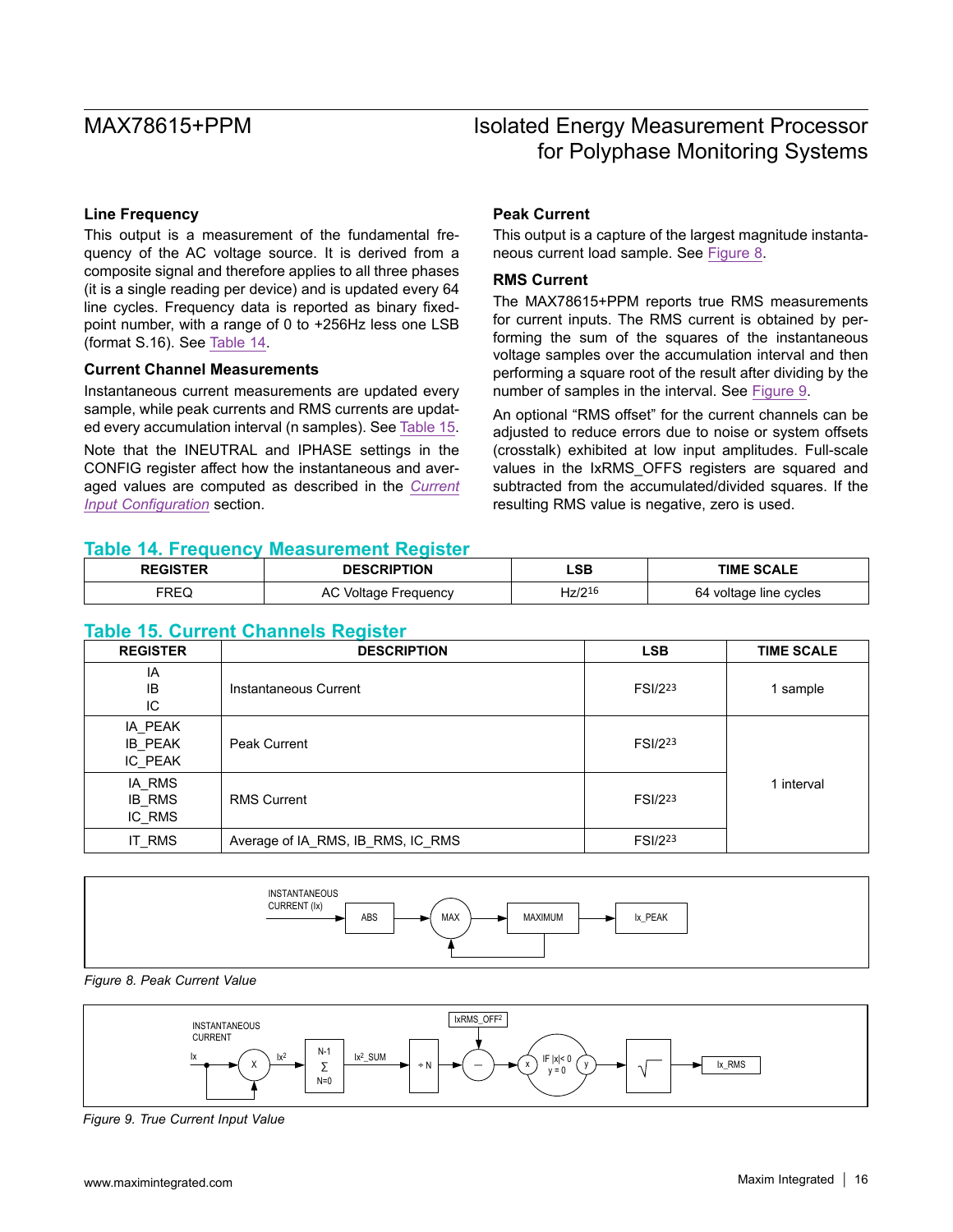#### <span id="page-16-1"></span>**Current and Voltage Imbalance**

Imbalance of a three-phase system is typically defined as the percentage of the maximum deviation of any of the phases from the average of the phases.

Voltage imbalance is obtained from Vx\_RMS and VT\_RMS as

$$
\text{max}(|\text{VARMS} - \text{VTRMS}|,\\ |\text{VBRMS} - \text{VTRMS}|,\\ \text{VIMBAL %} = \frac{|\text{VCRMS} - \text{VTRMS}|)}{\text{VTRMS}} \times 100
$$

Current imbalance is obtained from Ix\_RMS and IT\_RMS as

$$
\text{max} \left( |\text{IARMS} - \text{ITRMS}|, |\text{IBRMS} - \text{ITRMS}|, |\text{IBRMS} - \text{ITRMS}| \right)
$$
\nIIMBAL % = 
$$
\frac{|\text{ICRMS} - \text{ITRMS}|}{\text{ITRMS}} \times 100
$$

The MAX78615+PPM monitors the deviation of any phase from the average value. It generates an alarm if the deviation exceeds user programmable threshold; V\_IMB\_MAX for voltages and I\_IMB\_MAX for currents.

### <span id="page-16-0"></span>**Table 16. Power and Power Factor Registers**

# MAX78615+PPM Isolated Energy Measurement Processor for Polyphase Monitoring Systems

The thresholds are expressed as binary full-scale units with a value range of 0.0 to 1.0 less one LSB (S.23 format). 1.0 thus corresponds to 100% imbalance.

Example: generate an alarm if voltage imbalance exceeds 1.5%.

$$
V_{IMB_{MAX}} = int \left( \frac{1.5}{100} \times 2^{23} \right) = 125.829 = 0 \times 1E8b5
$$

#### **Power Calculations**

This section describes the detailed flow of power calculations in the MAX78615+PPM. [Table 16](#page-16-0) lists the available measurement results for AC power.

#### **Active Power (P)**

The instantaneous power results (PA, PB, PC) are obtained by multiplying aligned instantaneous voltage and current samples. The sum of these results are then averaged over N samples (accumulation time) to compute the average active power (WATT\_A, WATT\_B, WATT\_C). See [Figure 10](#page-17-0).

The value in the Px\_OFFS register is the "Power Offset" for the power calculations. Full-scale values in the Px\_OFFS register are subtracted from the magnitude of the averaged active power. If the resulting active power value results in a sign change, zero watts are reported.

| <b>REGISTER</b>            | <b>DESCRIPTION</b>                         | <b>LSB</b>          | <b>TIME SCALE</b> |
|----------------------------|--------------------------------------------|---------------------|-------------------|
| WATT A<br>WATT_B<br>WATT C | Average Active Power (P)                   | FSP/2 <sup>23</sup> |                   |
| VAR_A<br>VAR B<br>VAR_C    | Average Reactive Power (Q)                 | FSP/223             |                   |
| VA_A<br>VA_B<br>VA_C       | Apparent Power (S)                         | <b>FSP/223</b>      | 1 interval        |
| $PF_A$<br>$PF_B$<br>PF_C   | Power Factor                               | FSP/223             |                   |
| WATT_T                     | Average of WATT A, WATT B, WATT C          | FSP/223             |                   |
| VAR_T                      | Average of VAR A, VAR B, VAR C             | FSP/223             |                   |
| VA_T                       | Average of VA_A, VA_B, VA_C                | FSP/2 <sup>23</sup> |                   |
| PF_T                       | Total power factor: Equal to WATT_T / VA_T | FSP/223             |                   |

*Note that the voltage and current configuration settings in the CONFIG register affect the physical meaning of the computed power results.*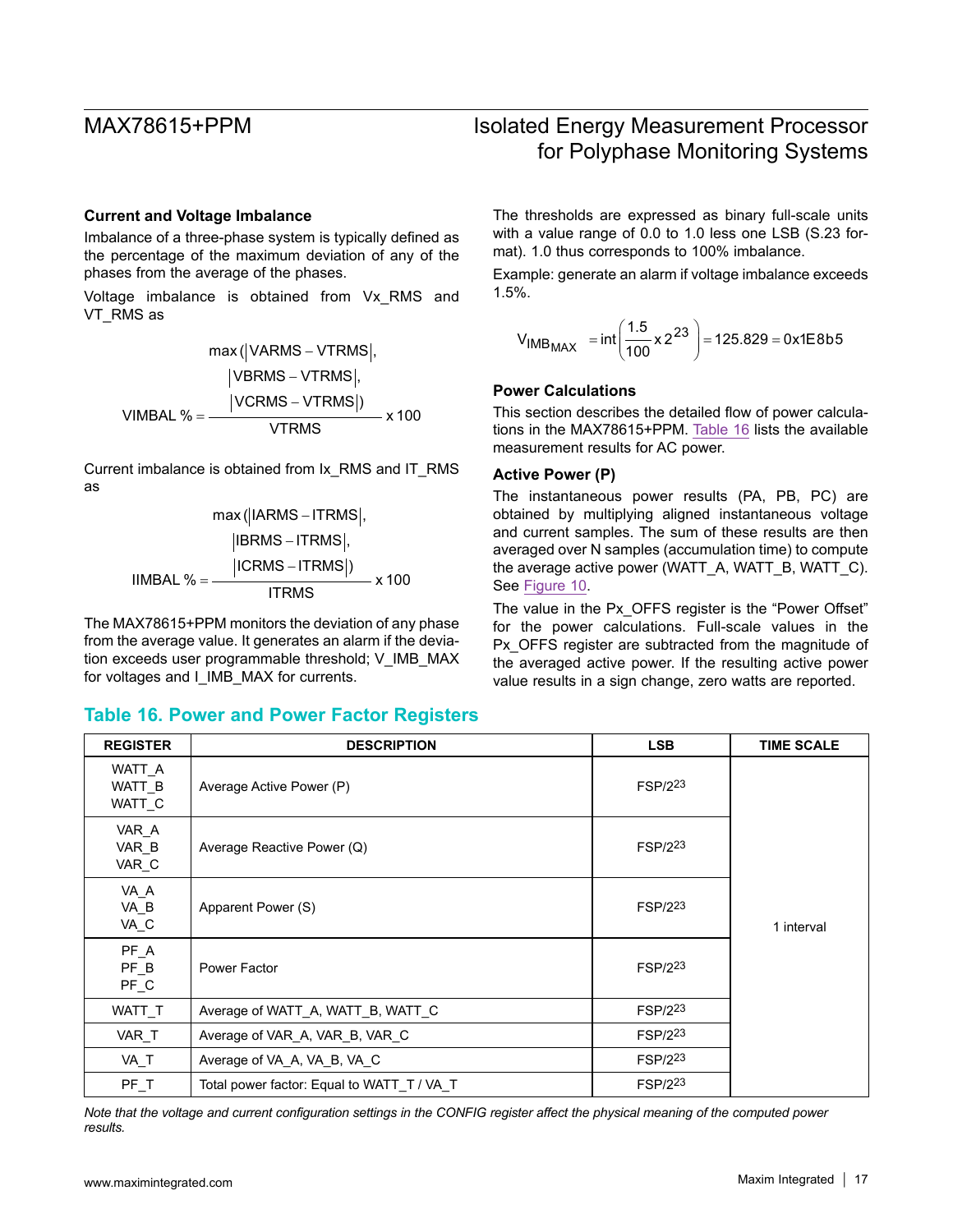### **Reactive Power (Q)**

Instantaneous reactive power results are calculated by taking the square root of the Apparent Power squared minus the Active Power squared to produce the Reactive Power (VAR\_A, VAR\_B, VAR\_C). A reactive power offset (Qx OFFS) is also provided for each channel. See [Figure 11.](#page-17-1)

### **Apparent Power (S)**

The apparent power, also referred as Volt-Amps, is the product of low-rate RMS voltage and current results. Offsets applied to RMS current will affect apparent power results.

### **Power Factor (PF)**

The power factor registers capture the ratio of active power to apparent power for the most recent accumulation interval. The sign of power factor is determined by the sign of active power. Power factors are reported as a binary fixed-point number, with a range of -2 to +2 less one LSB (format S.22).

$$
PF_x = \frac{WATT_x}{VA_x}
$$

<span id="page-17-0"></span>

*Figure 10. Active Power (P) Value*

<span id="page-17-1"></span>

*Figure 11. Reactive Power (Q) Value*



*Figure 12. Apparent Power (S) Value*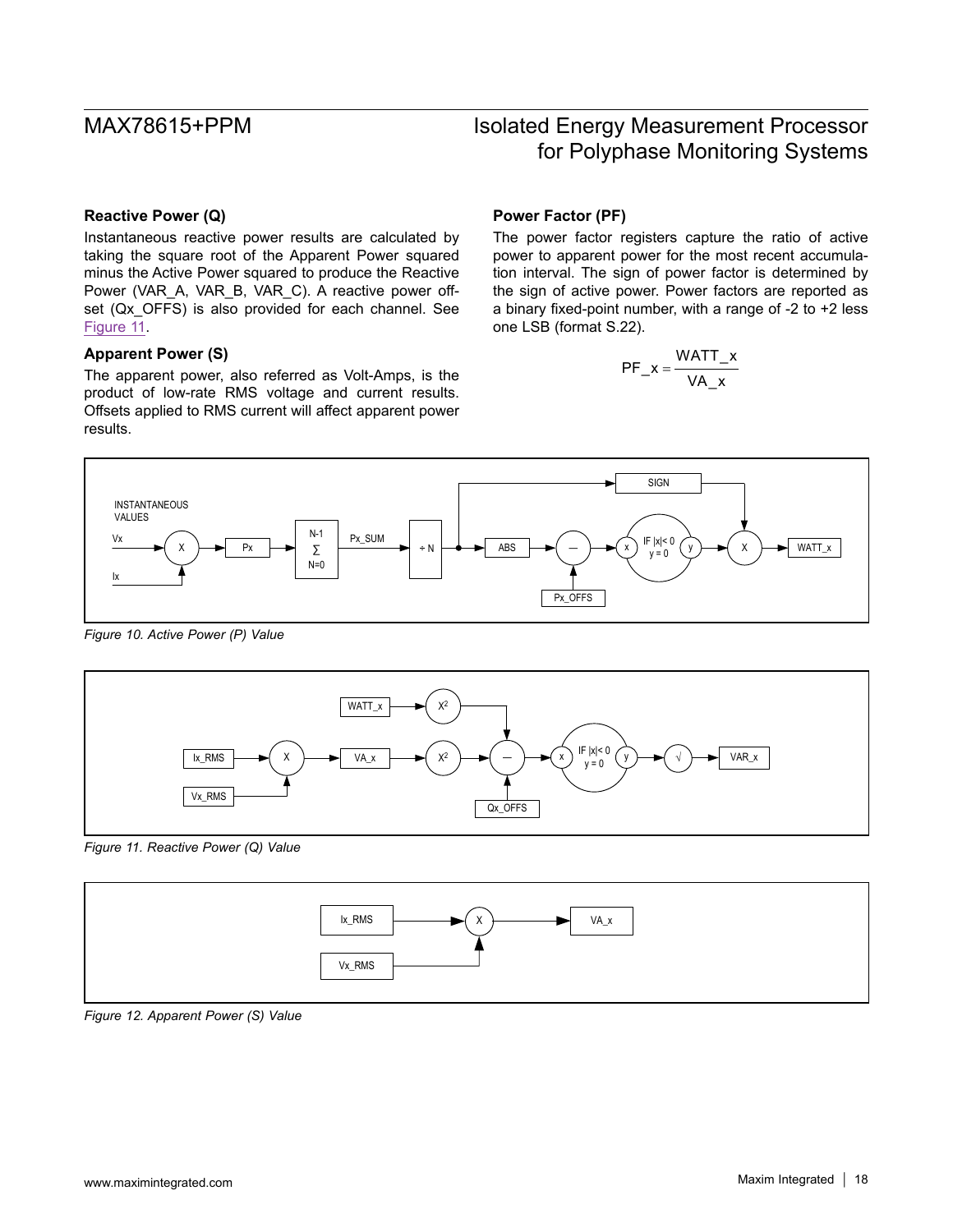#### **Totals of Active Power, Reactive Power, Apparent Power, and Power Factor**

The total power results in a three-phase system depend on how the AC source, the load, and the sensors are configured. For example, in Wye-connected systems, the totals are computed as the sum of all three per-phase results. In many Delta configurations, the total power is the sum of two per-phase results only, and the third perphase result must be ignored. The firmware requires a setting to indicate how the totals are to be computed. The PPHASE bits in the CONFIG register serve this purpose. See [Table 17.](#page-18-0)

When PPHASE is not 00, the firmware computes the totals of two phases only, as is typically done when only line currents are available in a Delta-connected load. In such cases, the total apparent power is correctly scaled by a factor of  $\sqrt{3}/2$ . In order to prevent overflows, all totals are computed as averages and must be multiplied by two by the host. When PPHASE is equal to 00, all totals are computed as averages and must be multiplied by three by the host. See [Table 18.](#page-18-1)

## The total power factor is computed as

$$
PF_T = \frac{WATT_T}{VA_T}
$$

### **Fundamental Calculations**

The MAX78615+PPM solution includes the ability to filter low rate voltage, current, active power, and reactive power measurement results into fundamental components. These outputs can be used to track individual harmonic contents for the measurements. See [Table 19.](#page-19-0)

The HARM register is used to select the single Nth harmonic of the line voltage fundamental frequency to extract. This input register is set by default to  $N =$ 0x000001 selecting the first harmonic (also known as the fundamental frequency). This setting provides the user with fundamental frequency component of the measurements. By setting the value in the HARM register to a higher harmonic, the fundamental result registers will contain measurement results of the selected harmonic at FREQ x HARM.

## <span id="page-18-0"></span>**Table 17. Phase Selection for Power Computation**

| <b>CONFIG BITS</b> | <b>NAME</b>   | <b>FUNCTION</b>                                                                                        |
|--------------------|---------------|--------------------------------------------------------------------------------------------------------|
| 7:6                | <b>PPHASE</b> | Ignore phase for total power computations<br>$00:$ none<br>01: phase A<br>10: phase B<br>11: $phase C$ |

### <span id="page-18-1"></span>**Table 18. Selection of Power Calculation Equations**

| <b>PPHASE</b> | <b>TOTAL ACTIVE POWER</b>            | <b>TOTAL REACTIVE POWER</b>    | <b>TOTAL APPARENT POWER</b>                                           |
|---------------|--------------------------------------|--------------------------------|-----------------------------------------------------------------------|
|               | $WATT_T =$                           | $VAR_T =$                      | $VA_T =$                                                              |
| 00            | $(WATT_A + WATT_B + WATT_C)$         | $(VAR_A + VAR_B + VAR_C)$<br>3 | $(VA_A + VA_B + VA_C)$<br>3                                           |
| 01            | $(WATT_B + WATT_C)$<br>$\mathcal{P}$ | $(VAR_B + VAR_C)$<br>2         | $\frac{\sqrt{3}}{x}$ x $\frac{(VA_{B} + VA_{C})}{x}$<br>$\mathcal{P}$ |
| 10            | $(WATT_A + WATT_C)$<br>2             | $(VAR_A + VAR_C)$<br>2         | $\frac{\sqrt{3}}{2}$ x $\frac{(VA_A + VA_C)}{2}$                      |
| 11            | $(WATT_A + WATT_B)$<br>2             | $(VAR_A + VAR_B)$<br>2         | $\frac{\sqrt{3}}{2}$ x $\frac{(VA_A + VA_B)}{2}$                      |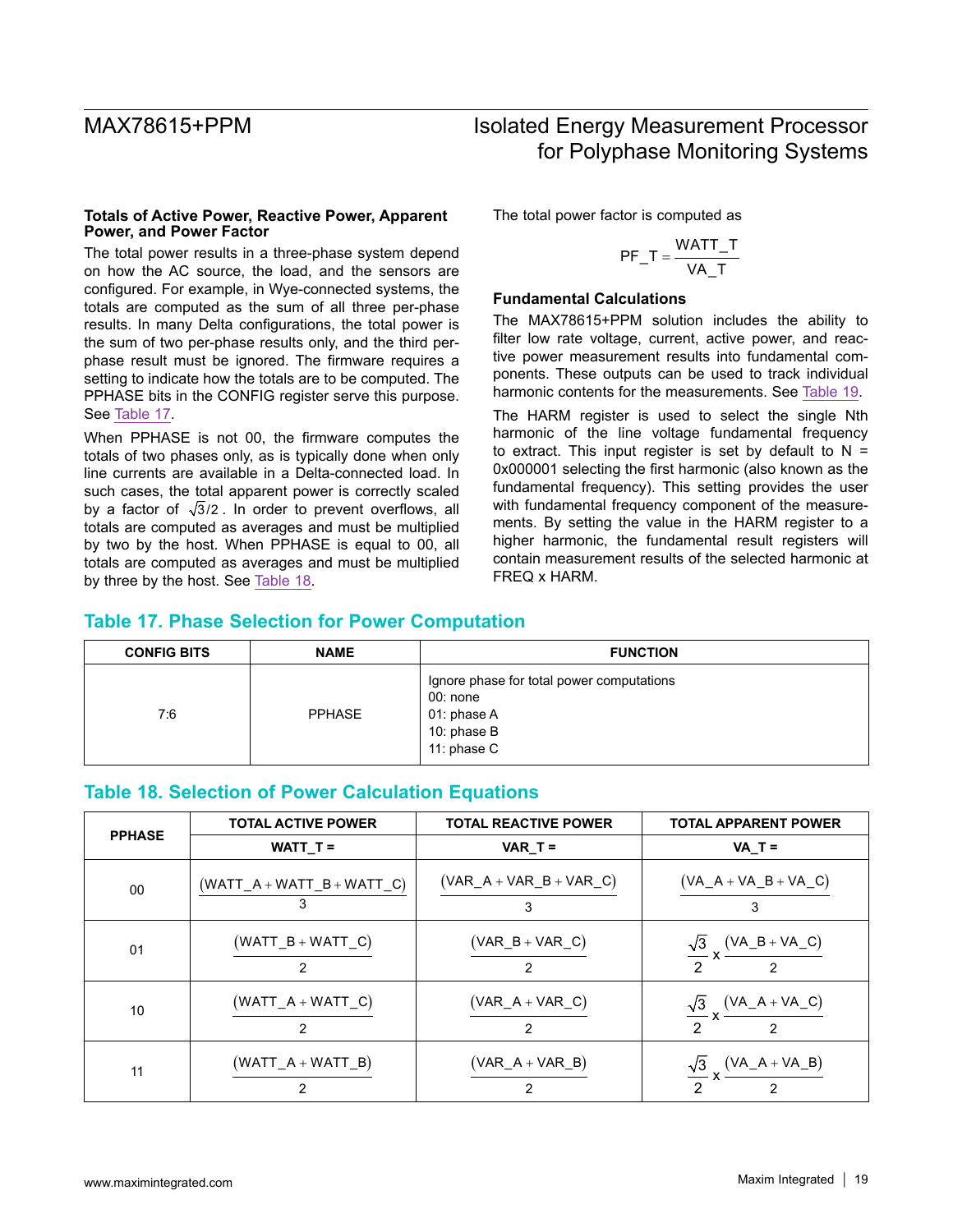### **Energy Calculations**

Energy calculations are included in the MAX78615+PPM to minimize the traffic on the host interface and simplify system design. Low rate power measurement results are multiplied by the number of samples (register DIVISOR) to calculate the energy in the last accumulation interval. Energy results are summed together until a user defined "bucket size" is reached. For every bucket of energy is reached, the value in the energy counter register is incremented by one.

All energy counter registers are low-rate 24-bit output registers that contain values calculated over multiple accumulation intervals. Both import (positive) and export

#### (negative) results are provided for active and reactive energy. See [Table 20.](#page-19-1)

Energy results are cleared upon any power-down or reset and can be manually cleared by the external host using the Energy Clear command (0xECxxxx).

### **Bucket Size for Energy Counters**

The BUCKET register allows the user to define the unit of measure for the energy counter registers. BUCKET is an unsigned 48-bit fixed-point number with 24 bits for the integer part (BUCKETH =  $U.0$ ) and 24 bits for the fractional part (BUCKETL =  $U.24$ ). The bucket value can be saved to flash memory as the register default. BUCKETH must be set to nonzero to ensure proper energy counting. See [Table 21.](#page-20-0)

## <span id="page-19-0"></span>**Table 19. Results Registers for Single Harmonic**

| <b>REGISTER</b>                      | <b>DESCRIPTION</b>                           | <b>LSB</b>     | <b>TIME SCALE</b> |
|--------------------------------------|----------------------------------------------|----------------|-------------------|
| VFUND A<br><b>VFUND B</b><br>VFUND_C | Voltage content at specified harmonic        | FSP/223        |                   |
| IFUND A<br>IFUND B<br>IFUND C        | Current content at specified harmonic        | FSP/223        | 1 interval        |
| PFUND A<br>PFUND B<br>PFUND C        | Active power content at specified harmonic   | <b>FSP/223</b> |                   |
| QFUND A<br>QFUND B<br>QFUND C        | Reactive power content at specified harmonic | <b>FSP/223</b> |                   |

## <span id="page-19-1"></span>**Table 20. Energy Counter Registers**

| <b>REGISTER</b>                     | <b>LSB</b>                | <b>DESCRIPTION</b>                          |
|-------------------------------------|---------------------------|---------------------------------------------|
| WHA POS<br>WHB POS<br>WHC_POS       | <b>BUCKET x FSV x FSI</b> | Positive Active Energy Counter, per phase   |
| WHA NEG<br>WHB NEG<br>WHC NEG       |                           | Negative Active Energy Counter, per phase   |
| VARHA POS<br>VARHB POS<br>VARHC_POS | watt-sec·<br><b>SPS</b>   | Positive Reactive Energy Counter, per phase |
| VARHA NEG<br>VARHB NEG<br>VARHC_NEG |                           | Negative Reactive Energy Counter, per phase |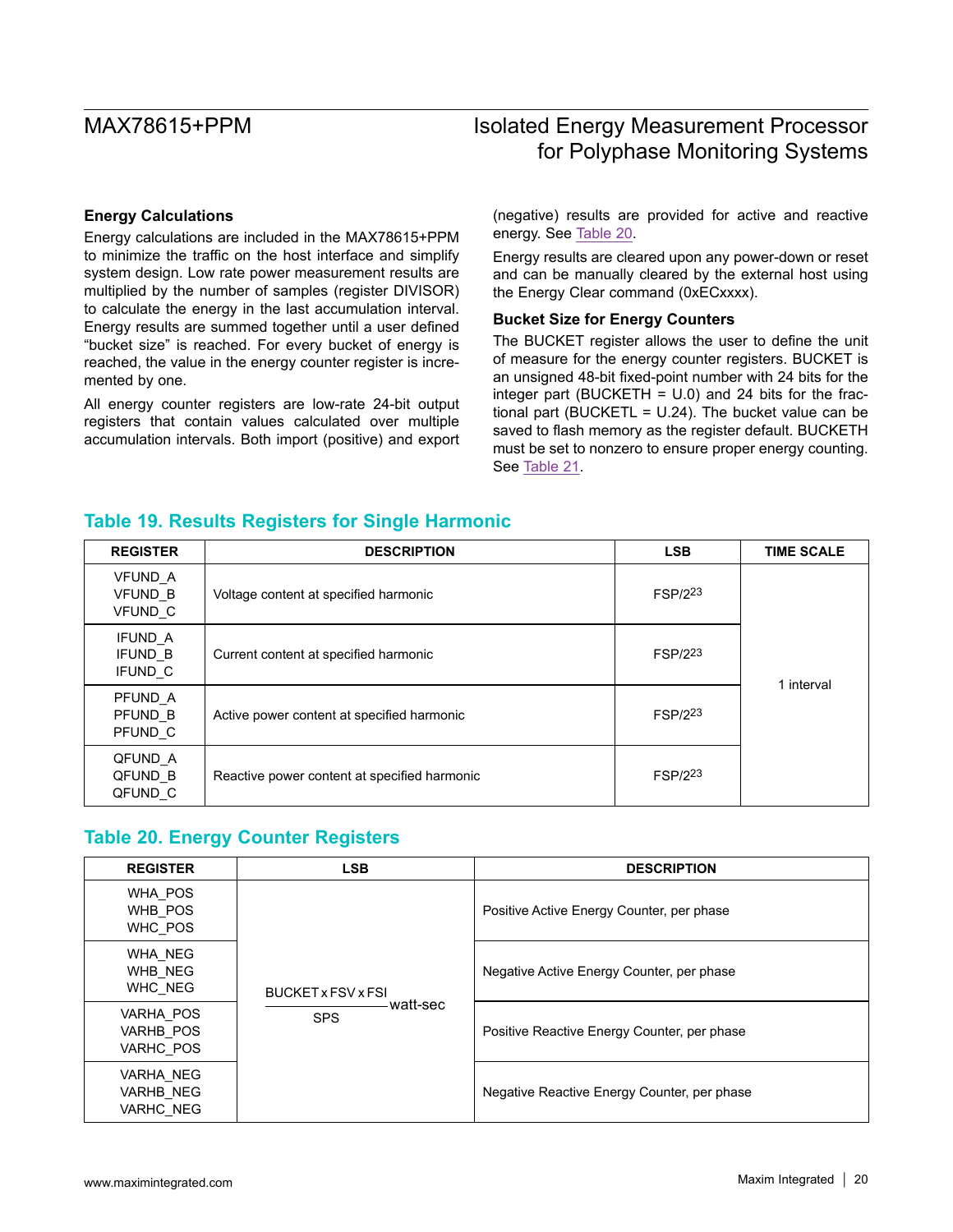Example: 1Watt-hr bucket with a MAX78700

In this example, the full scale is assumed to be set as follows:

FSV = 667V; FSI = 62A

Watthours (Wh) per count  $x$ 3600 sec / hr x SPS  $BUCKET = -$ FSV x FSI

In order to set the energy bucket to 1Wh:

$$
BUCKET = \frac{1 \times 3600 \times 3174.6}{667 \times 62} = 276.3592
$$

Therefore, the bucket register(s) value should be set as follows:

BUCKET = BUCKETH + BUCKETL/224

## <span id="page-20-0"></span>**Table 21. BUCKET Register Bitmap**

# MAX78615+PPM Isolated Energy Measurement Processor for Polyphase Monitoring Systems

BUCKETH = INT(BUCKET)

| BUCKETL = $(BUCKET - INT(BUCKET))$ x 2 <sup>24</sup> |            |              |  |  |
|------------------------------------------------------|------------|--------------|--|--|
| <b>BUCKETH</b>                                       | $= 276$    | $= 0x000114$ |  |  |
| <b>BUCKETL</b>                                       | $= 0.3592$ | $= 0x5BF722$ |  |  |

### **Min/Max Tracking**

The MAX78615+PPM provides a set of output registers for tracking the minimum and/or maximum values of up to eight (8) different low-rate measurement results over multiple accumulation intervals. The user can select which measurements to track through an address table. The values in MM\_ADDR# are word addresses for all host interfaces and can be saved to flash memory by the user as the register defaults. Results are stored in RAM and cleared upon any power-down or reset and can be cleared by the host using the RTRK bit in the COMMAND register. See [Table 22](#page-20-1).

| <b>NAME</b>         |     |           |          |                |         |                | <b>BUCKET</b> |         |         |                |          |          |          |
|---------------------|-----|-----------|----------|----------------|---------|----------------|---------------|---------|---------|----------------|----------|----------|----------|
|                     |     |           |          | <b>BUCKETH</b> |         |                |               |         |         | <b>BUCKETL</b> |          |          |          |
| Description         |     | High word |          |                |         |                | Low word      |         |         |                |          |          |          |
| <b>Bit Position</b> | 23  | 22        | $\cdots$ | ົ              |         |                | 23            | 22      | 21      | $\cdots$       |          |          |          |
| Value               | 223 | 222       | $\cdots$ | 2 <sup>2</sup> | 21<br>∠ | 2 <sup>0</sup> | $2 - 1$       | $2 - 2$ | $2 - 3$ | $\cdots$       | $2 - 22$ | $2 - 23$ | $2 - 24$ |

## <span id="page-20-1"></span>**Table 22. Min/Max Tracking Function Registers**

| <b>REGISTER</b>  | <b>DESCRIPTION</b>                                             | <b>TIME SCALE</b>  |  |
|------------------|----------------------------------------------------------------|--------------------|--|
| MM_ADDR0         |                                                                |                    |  |
| MM_ADDR1         |                                                                |                    |  |
| MM_ADDR2         |                                                                |                    |  |
| MM_ADDR3         | Word addresses to track minimum and maximum values. A value of |                    |  |
| MM_ADDR4         | zero disables tracking for that address slot.                  |                    |  |
| MM_ADDR5         |                                                                |                    |  |
| MM_ADDR6         |                                                                |                    |  |
| MM_ADDR7         |                                                                |                    |  |
| <b>MINO</b>      |                                                                |                    |  |
| MIN1             |                                                                |                    |  |
| MIN2             | Minimum low rate value at MM_ADDR#.                            | Multiple intervals |  |
| MIN3             |                                                                |                    |  |
| MIN4             |                                                                |                    |  |
| MIN <sub>5</sub> |                                                                |                    |  |
| MIN6             |                                                                |                    |  |
| MIN7             |                                                                |                    |  |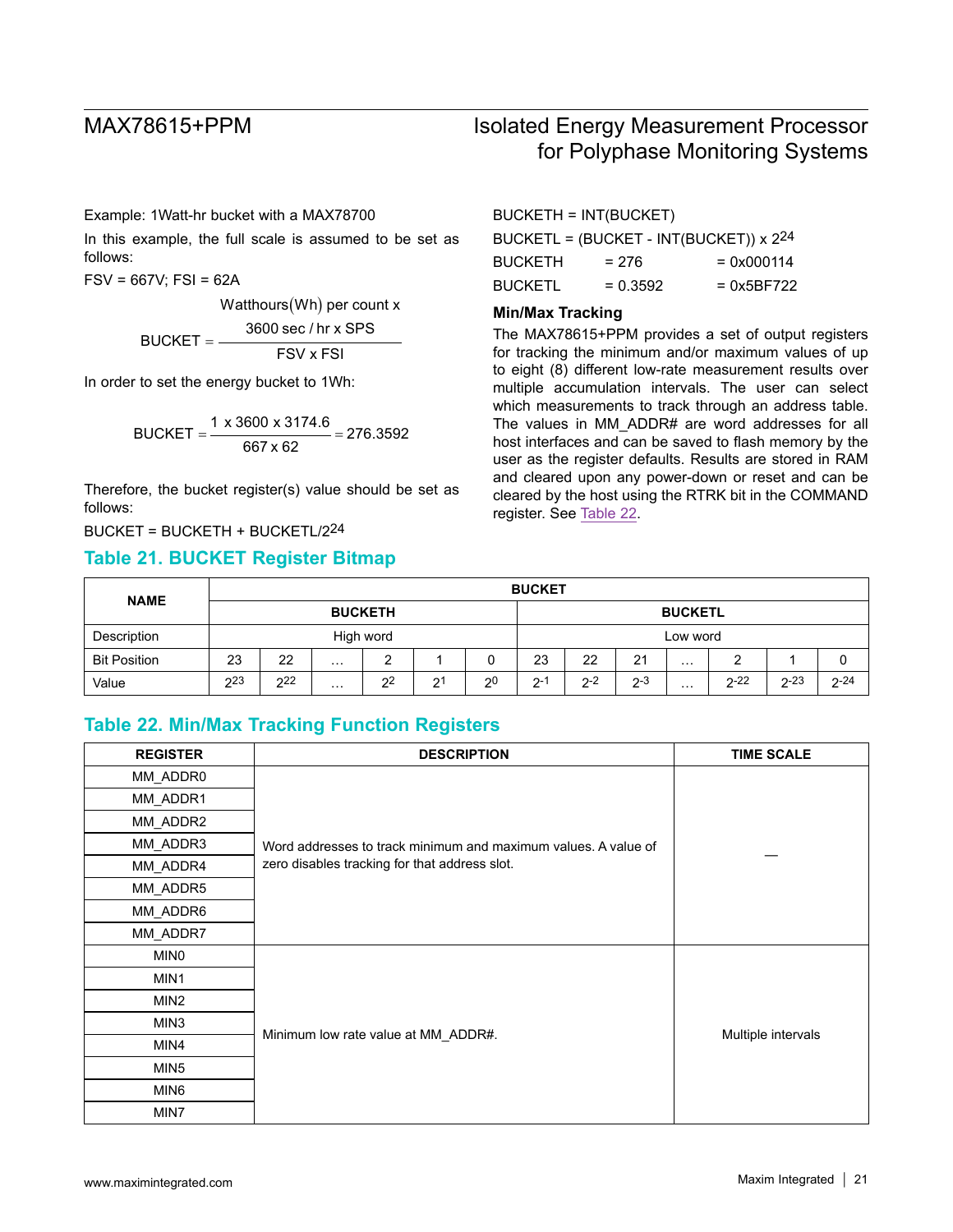## **REGISTER DESCRIPTION TIME SCALE** MAX0 Maximum low rate value at MM\_ADDR#. Multiple intervals MAX1 MAX2 MAX3 MAX4 MAX5 MAX6 MAX<sub>7</sub>

## **Table 22. Min/Max Tracking Function Registers (continued)**



*Figure 13. Min/Max Tracking*

### <span id="page-21-0"></span>**Voltage Sag Detection**

The MAX78615+PPM implements a voltage sag detection function for each of the three phases. When a phase voltage drops below a programmable threshold, a corresponding alarm is generated. The firmware computes the following indicator to detect whether the voltage falls below the threshold.

$$
V_{SAGX} = \sum_{n=0}^{VSAG_NT-1} (v_{Xn}^{2} - VSAG_LIM^2)
$$

where:

- VSAG LIM is the user-settable RMS value of the voltage threshold.
- VSAG INT is the user-settable number of high-rate samples over which the indicators should be computed. For optimal performance, this should be set so that the resulting interval is an integer multiple of the line period (at least one half line period)
- $X$  is the phase  $(A, B, C)$ .

If V<sub>SAGX</sub> becomes negative, the firmware sets the VX\_SAG bit for the corresponding phase in the STATUS register. If VX\_SAG is enabled in a MASK register, the corresponding pin is also be asserted low. If the VX\_SAG bit is set in the STICKY register, then the alarm bit will remain set and any unmasked AL pin will remain low until the VX SAG alarm is cleared via the STATUS CLEAR register or the MAX78615+PPM is reset. If the VX\_SAG bit is cleared in the STICKY register, then the alarm bit will be automatically cleared and any unmasked AL pin set high as soon as the indicator  $V_{SAGX}$  is greater than the programmable threshold.

The sag detection can be used to monitor or record the quality of the power line or utilize the sag alarm pin to notify external devices (for example a host microprocessor) of a pending power-down. The external device can then enter a power-down mode (for example saving data or recording the event) before a power outage. [Figure 14](#page-22-0) shows a sag event and how the alarm bit is set by the firmware (in the case of the STICKY register bit cleared).

Example: Set the detection interval to one-half of a line cycle (60Hz line frequency) with a MAX78700.

$$
\text{VSAG\_INT} = \frac{\frac{T_{\text{line}}}{2}}{\frac{1}{f_{\text{sample}}}} = \frac{f_{\text{sample}}}{2f_{\text{line}}} = \frac{3174.6}{2 \times 60} = 26.455
$$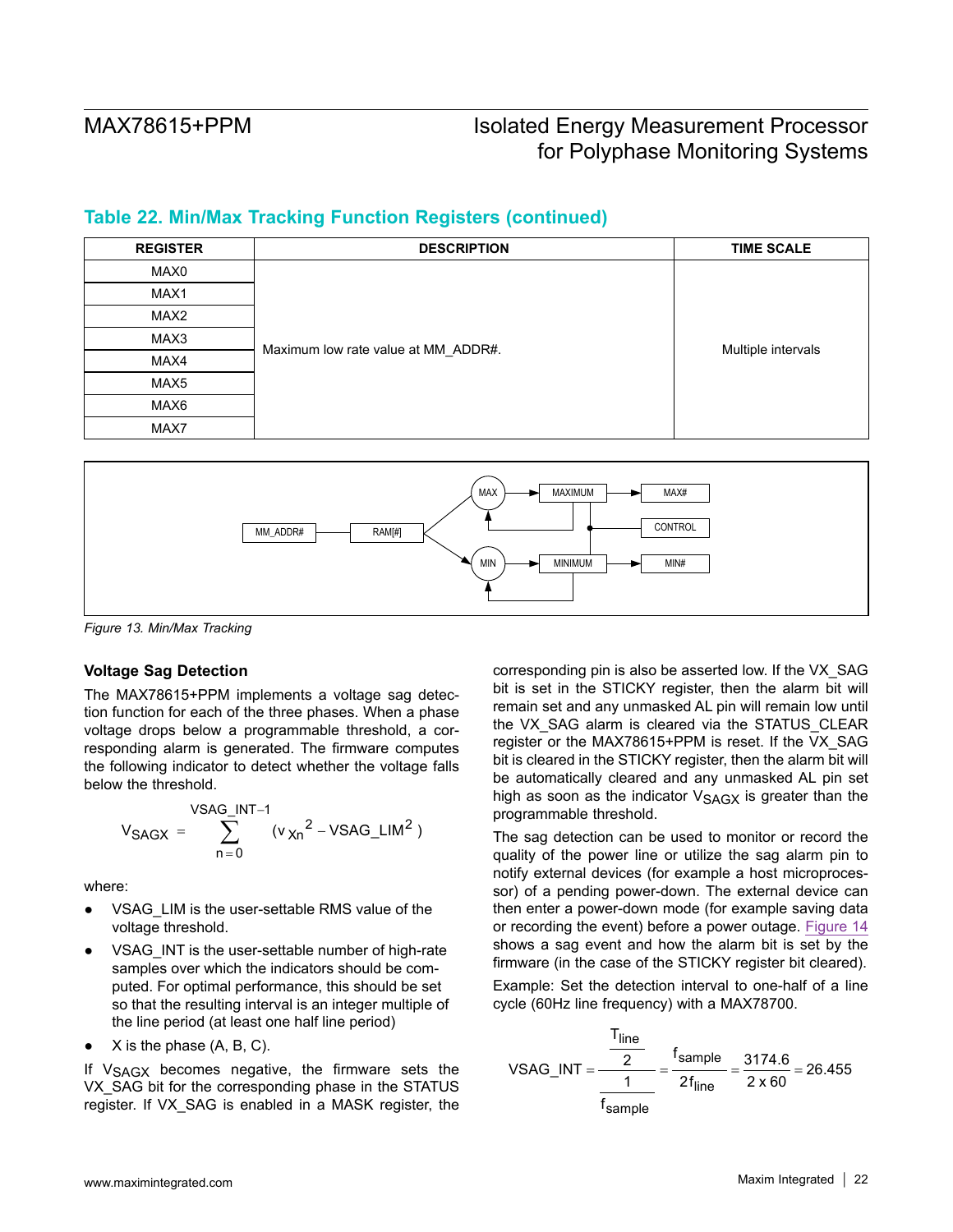### **Voltage Sign Outputs**

The device can optionally output the sign of the phase or line voltages VA, VB, VC on dedicated pins. This functionality is enabled individually for each phase by setting the VSGNA, VSGNB and VSGNC bits in the CONFIG register. If a VSGNx bit is set, the sign of the voltage Vx drives the state of the corresponding pin if enabled as an output. The time delay of the sign output versus the sign of the actual voltage is approximately 2 sample times. Resetting a VSGNx bit disables this functionality and makes the corresponding pin available as a general-purpose input/ output. See [Table 23.](#page-22-1)

### **Alarm Monitoring**

Low-rate alarm conditions are determined every accumulation interval. If results for Die Temperature, AC Frequency, or RMS Voltage exceeds or drops below user-configurable thresholds, then a respective alarm bit in the STATUS register is set. For RMS Current results, a maximum threshold is provided for detecting over current conditions with the load. For Power Factor results, a minimum threshold is provided. See [Table 24.](#page-22-2)

<span id="page-22-0"></span>

*Figure 14. Voltage Sag Event*

## <span id="page-22-1"></span>**Table 23. Line Voltage Sign Output Enable**

| DIO_STATE<br>DIO_DIR<br>DIO_POL | <b>24-PIN TQFN</b> | <b>VSGNx</b> |
|---------------------------------|--------------------|--------------|
| Bit 6                           |                    | <b>VSGNA</b> |
| Bit 7                           |                    | <b>VSGNB</b> |
| Bit 8                           |                    | <b>VSGNC</b> |

## <span id="page-22-2"></span>**Table 24. Alarms Thresholds Registers**

| <b>REGISTER</b> | <b>LSB</b>                  | <b>DESCRIPTION</b>                                                   |
|-----------------|-----------------------------|----------------------------------------------------------------------|
| T MAX           | $\degree$ C/2 <sup>10</sup> | Threshold value which Temperature must exceed to trigger alarm.      |
| T MIN           | $\degree$ C/210             | Threshold value which Temperature must drop below to trigger alarm.  |
| F MAX           | Hz/216                      | Threshold value which Frequency must exceed to trigger alarm.        |
| F MIN           | Hz/2 <sup>16</sup>          | Threshold value which Frequency must drop below to trigger alarm.    |
| VRMS MAX        | <b>FSV/223</b>              | Threshold value which RMS Voltage must exceed to trigger alarm.      |
| VRMS_MIN        | <b>FSV/223</b>              | Threshold value which RMS Voltage must drop below to trigger alarm.  |
| <b>IRMS MAX</b> | <b>FSI/223</b>              | Threshold value which RMS current must exceed to trigger alarm.      |
| PF_MIN          | 1/2 <sup>22</sup>           | Threshold value which power factor must drop below to trigger alarm. |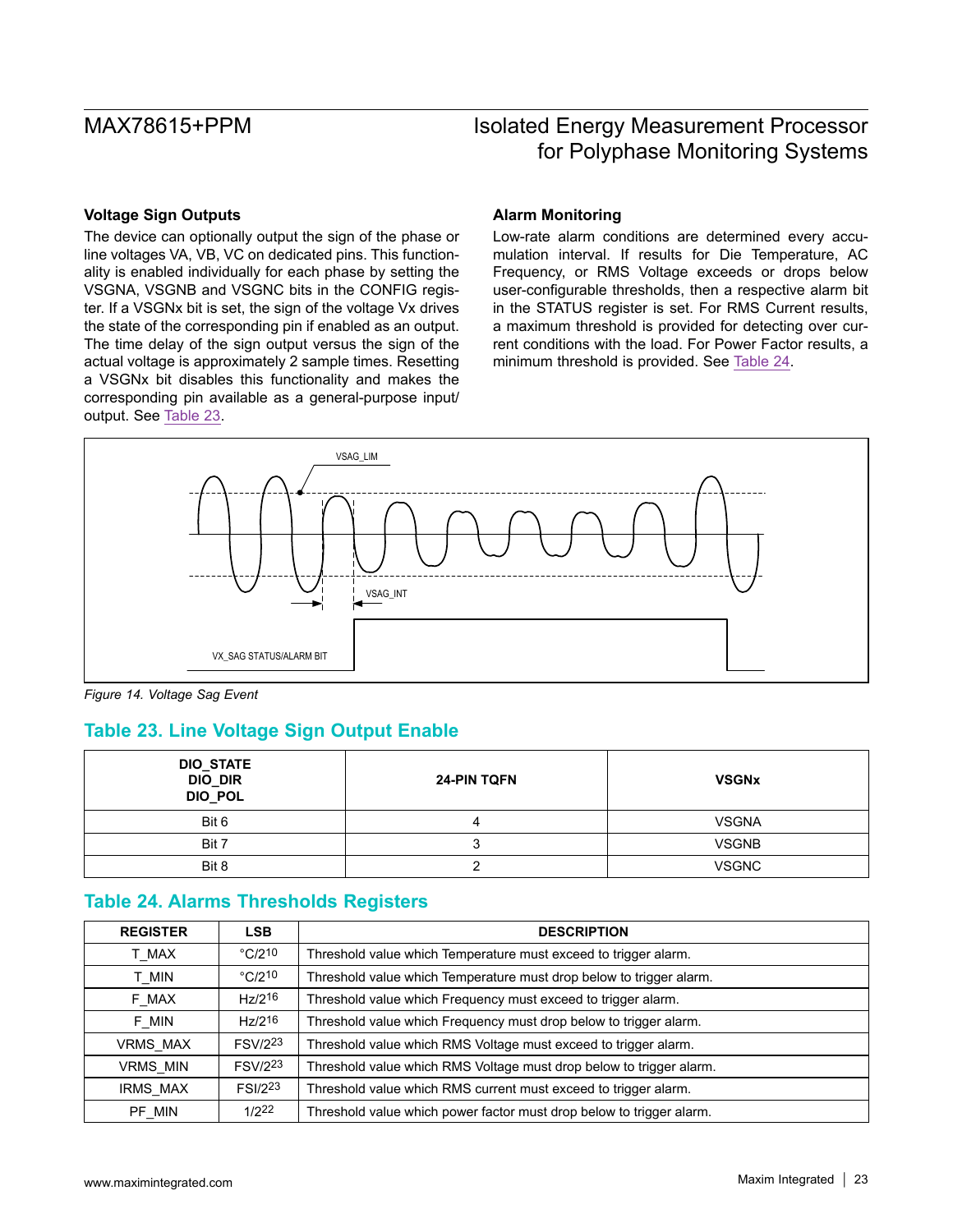Imbalance of the three voltages and three currents is monitored and reported via dedicated alarm bits if they exceed respective maximum threshold V\_IMB\_MAX and I\_IMB\_MAX. See the *[Current and Voltage Imbalance](#page-16-1)* section for details. See [Table 25](#page-23-0).

The STATUS register also provides Sag voltage alarms. A configurable RMS voltage threshold and selectable Interval is provided as described below and in the *[Voltage](#page-21-0) [Sag Detection](#page-21-0)* section. See [Table 26](#page-23-1).

### **Status Registers**

The STATUS register is used to monitor the status of the device and user-configurable alarms. All other registers mentioned in this section share the same bit descriptions.

The STICKY register determines which alarm/status bits are sticky and which track the current status of the condition. Each alarm bit defined as sticky (once triggered) holds its alarm status until the user clears it using the STATUS RESET register. Any sticky bit not set allows the respective status bit to clear when the condition clears.

The STATUS SET and the STATUS RESET registers allow the user to force status bits on or off, respectively, without fear of affecting unintended bits. A bit set in the STATUS SET register sets the respective bit in the STATUS register, and a bit set in the STATUS\_RESET register clears it. STATUS\_SET and STATUS\_RESET are both cleared after the status bit is set or reset. [Table](#page-24-0) 27 lists the bit mapping for the all status-related registers.

### **Reset State**

During and immediately after reset, all DIOs are configured as inputs until configured. Interface configuration

# MAX78615+PPM Isolated Energy Measurement Processor for Polyphase Monitoring Systems

pins (IFC0/MP8, IFC1/MP0) and address pins (AD1/MP6, SCK/AD0/MP1) are input pins sampled during reset/initialization to select the serial host interface and set device addresses (for I2C and UART modes). If the IFC0 pin is low, the device operates in the SPI mode. Otherwise, the state of IFC1 and the AD[1:0] pins determine the operating mode and device address.

### **DIO\_STATE**

The DIO STATE register contains the current status of the DIOs. The user can acquire the state of a DIO, if configured as input (1 = high,  $0 = low$ ), or control its state, if configured as output.

### **DIO\_DIR**

The DIO DIR register sets the direction of the pins, where 1 is input and 0 is output. For pins used as part of the selected serial interface, the DIO\_DIR register has no effect. If a DIO is defined as an input, a weak internal pullup is active. DIO pins must remain configured as an input if directly connecting to GND/VDD. Otherwise, it is recommended to use external pullup or pulldown resistors accordingly.

### **DIO\_POL**

DIOs configured as outputs are by default active low. The logic 0 state is on. This can be modified using the DIO POL register using the same bit definition as the DIO\_STATE register. Any corresponding bit set in the DIO\_POL register inverts the same DIO output so that it becomes active high.

### <span id="page-23-0"></span>**Table 25. Imbalance Thresholds Registers**

| <b>REGISTER</b> | <b>DESCRIPTION</b>                                                               |
|-----------------|----------------------------------------------------------------------------------|
| V IMB MAX       | Percentage Threshold value which Voltage Imbalance must exceed to trigger alarm. |
| IMB MAX         | Percentage Threshold value which Current Imbalance must exceed to trigger alarm. |

## <span id="page-23-1"></span>**Table 26. Voltage Sag Thresholds Registers**

| <b>REGISTER</b> | <b>DESCRIPTION</b>                                                                                                                                                 |
|-----------------|--------------------------------------------------------------------------------------------------------------------------------------------------------------------|
| VSAG LIM        | Threshold value (in RMS) which voltage must go below to trigger a sag alarm.                                                                                       |
| <b>VSAG INT</b> | Interval (in samples) over which the voltage must be below the threshold. Should be set in increments of half<br>cycles (i.e., 22 samples per half cycle at 60Hz). |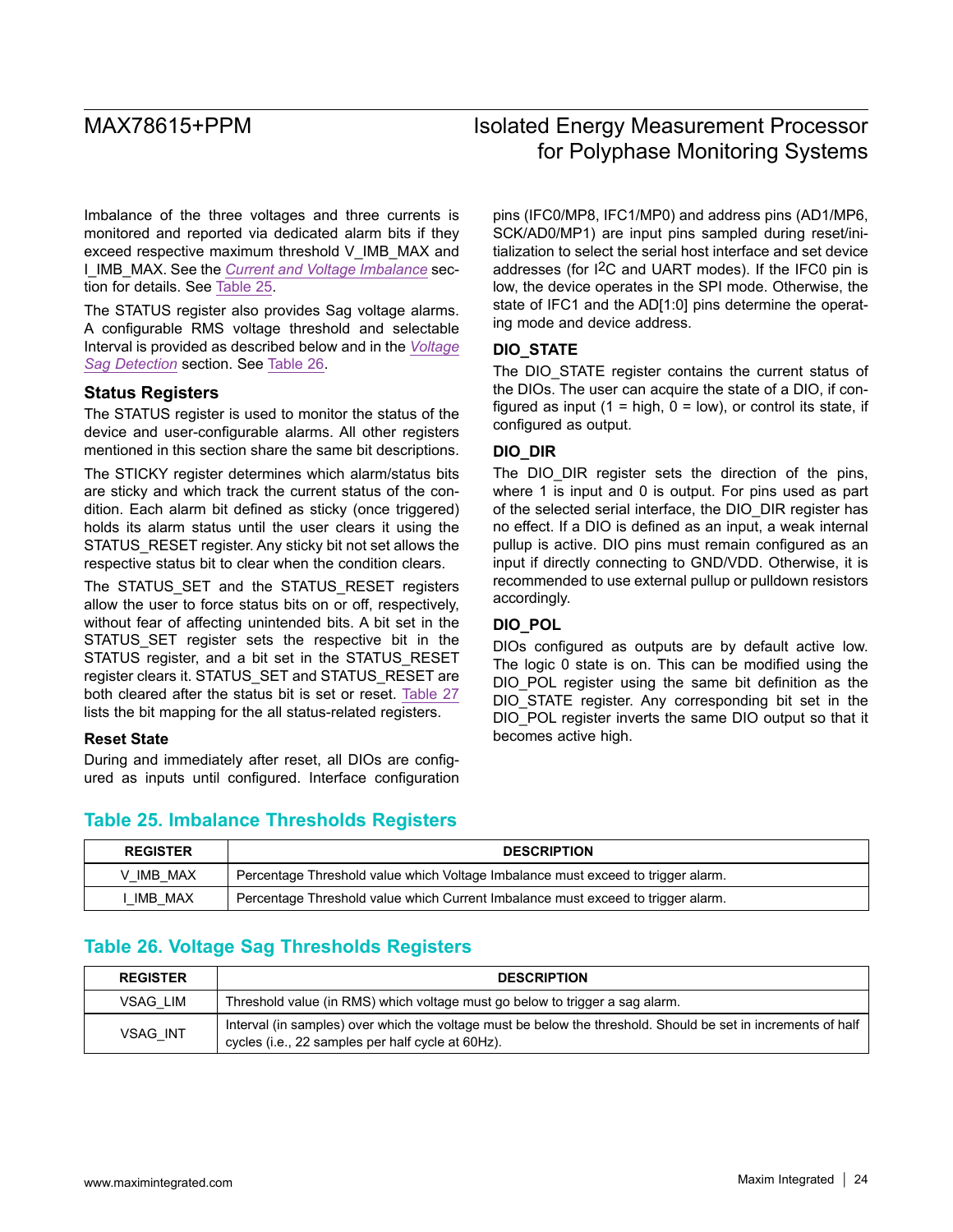| <b>BIT</b>     | <b>NAME</b>   | <b>STICKABLE?</b> | <b>DESCRIPTION</b>                     |
|----------------|---------------|-------------------|----------------------------------------|
| 23             | <b>DRDY</b>   | Yes               | New low rate results (data) ready      |
| 22             | OV FREQ       | Yes               | Frequency over High Limit              |
| 21             | UN_FREQ       | Yes               | <b>Under Low Frequency Limit</b>       |
| 20             | OV_TEMP       | Yes               | Temperature over High Limit            |
| 19             | UN TEMP       | Yes               | Under Low Temperature Limit            |
| 18             | OV_VRMSC      | Yes               | RMS Voltage C Over Limit               |
| 17             | UN_VRMSC      | Yes               | RMS Voltage C Under Limit              |
| 16             | OV_VRMSB      | Yes               | RMS Voltage B Over Limit               |
| 15             | UN_VRMSB      | Yes               | RMS Voltage B Under Limit              |
| 14             | OV_VRMSA      | Yes               | RMS Voltage A Over Limit               |
| 13             | UN_VRMSA      | Yes               | RMS Voltage A Under Limit              |
| 12             | UN_PFC        | Yes               | Power Factor C Under Limit             |
| 11             | UN PFB        | Yes               | Power Factor B Under Limit             |
| 10             | UN_PFA        | Yes               | Power Factor A Under Limit             |
| 9              | OV_IRMSC      | Yes               | RMS Current C Over Limit               |
| 8              | OV_IRMSB      | Yes               | RMS Current B Over Limit               |
| $\overline{7}$ | OV_IRMSA      | Yes               | RMS Current A Over Limit               |
| 6              | VC_SAG        | Yes               | Voltage C Sag Condition Detected       |
| 5              | VB_SAG        | Yes               | Voltage B Sag Condition Detected       |
| 4              | VA_SAG        | Yes               | Voltage A Sag Condition Detected       |
| 3              | V_IMBAL       | Yes               | Voltage Imbalance Detected             |
| 2              | I IMBAL       | Yes               | <b>Current Imbalance Detected</b>      |
| 1              | <b>XSTATE</b> | <b>No</b>         | External Oscillator is clocking source |
| 0              | <b>RESET</b>  | Always            | Set by device after any type of reset  |

## <span id="page-24-0"></span>**Table 27. Status-Related Registers Bitmap**

## **Table 28. Digital I/O Functionality**

| <b>DIO_STATE</b><br>DIO_DIR<br>DIO_POL | <b>24-PIN TOFN</b> | <b>FUNCTION AT POWER-</b><br><b>ON/RESET</b> | <b>SPI</b> | <b>UART</b>     | 2C          | <b>MASK</b> |
|----------------------------------------|--------------------|----------------------------------------------|------------|-----------------|-------------|-------------|
| Bit 0                                  | 16                 | IFC1                                         |            | MP <sub>0</sub> |             |             |
| Bit 1                                  | 15                 | AD <sub>0</sub>                              | <b>SCK</b> | MP1             |             |             |
| Bit 2                                  | 14                 |                                              | <b>SDI</b> | <b>RX</b>       | <b>SDAI</b> |             |
| Bit 3                                  | 13                 |                                              | <b>SDO</b> | <b>TX</b>       | <b>SDAO</b> |             |
| Bit 4                                  | 4                  |                                              |            | MP4             |             | MASK4       |
| Bit 5                                  | 5                  |                                              | <b>SSB</b> | MP <sub>5</sub> | <b>SCL</b>  |             |
| Bit 6                                  | 4                  | AD1                                          |            | MP <sub>6</sub> |             |             |
| Bit 7                                  | 3                  |                                              |            | MP7             |             | MASK7       |
| Bit 8                                  | 2                  | IFC0                                         |            | MP8             |             |             |
| Bit 9:23                               |                    |                                              |            |                 |             |             |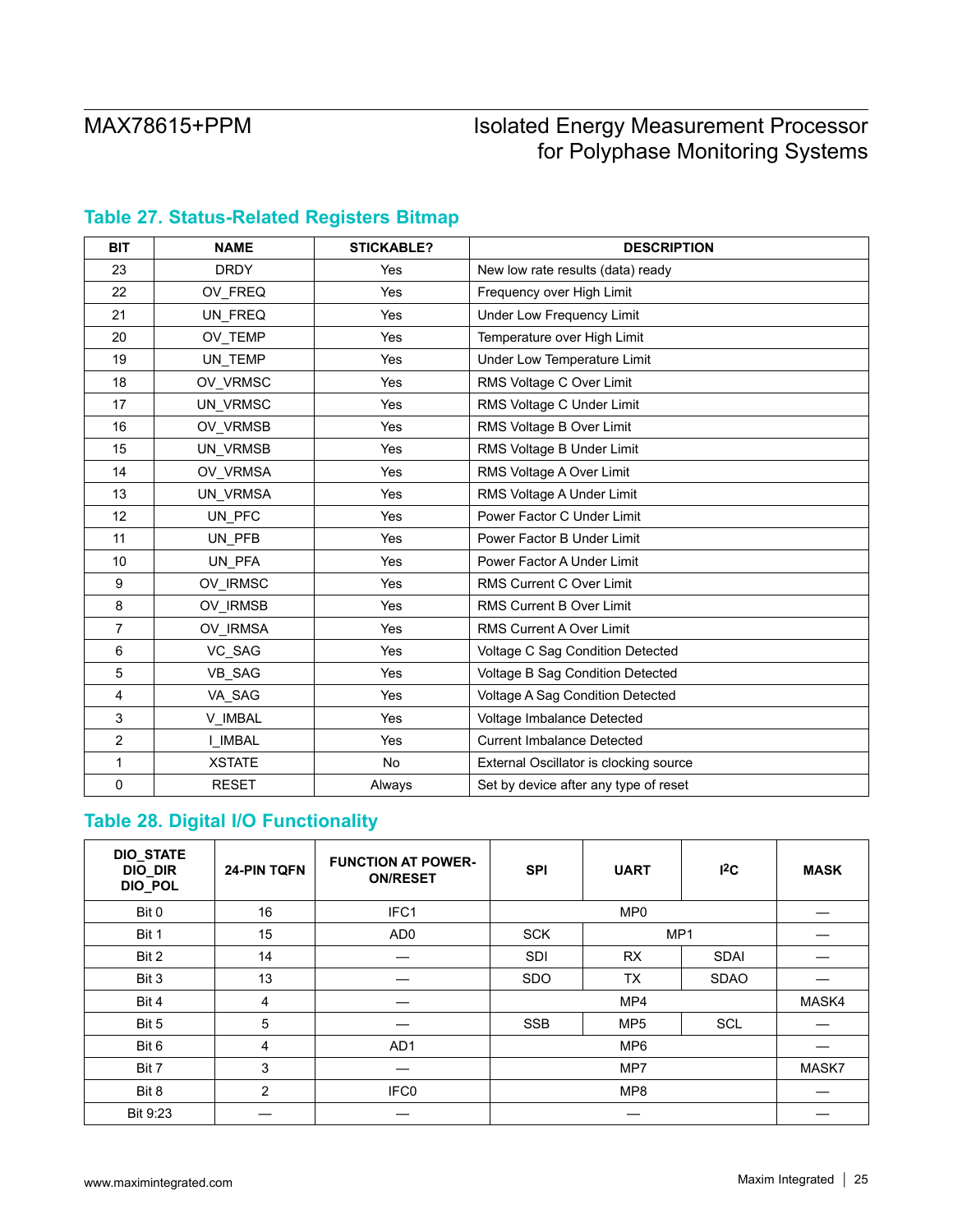#### **Alarm Masks**

The device provides MASK registers for signaling the status of any STATUS bits to one of the MP pins. These MASK registers have the same bit mapping as the STATUS register. The user must first enable the respective pin as an output before the MP can be driven to its active state. See [Table 29.](#page-25-1)

### <span id="page-25-0"></span>**Command Register**

The Command Register is located at address 0x00. Use this register to perform specific tasks such as saving coefficients and nonvolatile register defaults into flash memory. It also allows initiation of integrated calibration routines. See [Table 30](#page-25-2).

## <span id="page-25-1"></span>**Table 29. Mask Registers**

# **Normal Operation**

The Normal Operations Command bits are applied in all normal operating cases. See [Table 31](#page-25-3).

### **Calibration Command**

The Calibration Command starts the calibration process for the selected inputs. It is assumed that appropriate input signals and target values are applied. When a gain calibration process completes, bits 23:17 are cleared along with bits associated with channels that calibrated successfully. When an offset calibration completes, 23:17 are cleared but the corresponding offset bits will remain set. See [Table 32.](#page-25-4)

| <b>PIN NAME</b> | <b>REGISTER</b> | <b>DESCRIPTION</b>                                                                |
|-----------------|-----------------|-----------------------------------------------------------------------------------|
| MP4             | MASK4           | A combination of a bit set in both the STATUS register and a MASK register causes |
| MP7             | MASK7           | the assigned DIO_STATE/pin to be activated (default active-low).                  |

## <span id="page-25-2"></span>**Table 30. Command Register Commands Table 31. Normal Operation Command**

| <b>VALUE (HEX)</b> | <b>DESCRIPTION</b>          |
|--------------------|-----------------------------|
| 0x00xxxx           | Normal Operations Command   |
| 0xCA/CBxxxx        | <b>Calibration Command</b>  |
| 0xACCxxx           | Flash Access Command        |
| 0xBDxxxx           | Soft Reset Command          |
| 0xECxxxx           | <b>Reset Energy Command</b> |

# <span id="page-25-3"></span>**Details**

| BIT(S) | <b>VALUE</b> | <b>DESCRIPTION</b>                                                                                                                             |
|--------|--------------|------------------------------------------------------------------------------------------------------------------------------------------------|
| 6      | <b>RTRK</b>  | 1= reset the minima and maxima<br>registers for all monitored variables.<br>This bit automatically clears to zero<br>when the reset completes. |

## <span id="page-25-4"></span>**Table 32. Calibration Command Details**

| BIT(S)          | <b>VALUE</b> | <b>DESCRIPTION</b>                                                   |
|-----------------|--------------|----------------------------------------------------------------------|
| 23:17           | 0x65         | "Calibrate" Command                                                  |
| 16              |              | = Calibrate Voltage for Phase C, $0 =$ no action                     |
| 15              |              | $=$ Calibrate Voltage for Phase B, 0 = no action                     |
| 14              |              | 1 = Calibrate Voltage for Phase A, $0 =$ no action                   |
| 13              |              | = Calibrate Current for Phase C, $0 =$ no action                     |
| 12 <sup>°</sup> |              | $1 =$ Calibrate Current for Phase B, $0 =$ no action                 |
| 11              |              | $=$ Calibrate Current for Phase A, $0 =$ no action                   |
| 10              |              | $1 =$ Calibrate Temperature, $0 =$ no action                         |
| 9               |              | Calibrate Offset vs. Gain (0 = calibrate Gain; 1 = calibrate Offset) |
| 8:0             |              | Reserved, set to 0                                                   |

*Note: During calibration, the "line-lock" bit should be set for best results.*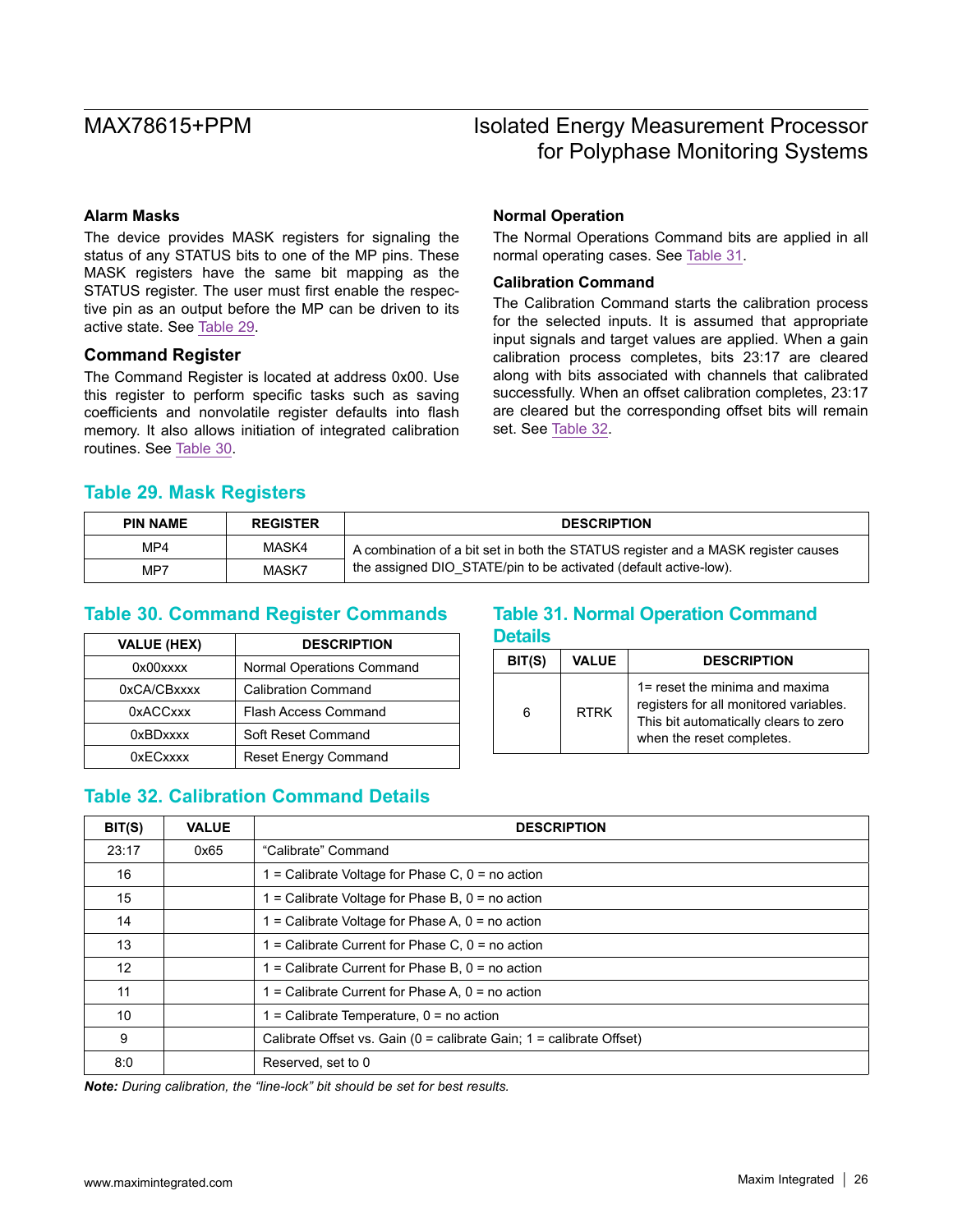#### Examples:

Calibrate gains of voltage and current of Phase A

Start Command: COMMAND = 0xCA4830

Successful Calibration: COMMAND is reset to 0x000030

Calibration of current failed: COMMAND is reset to 0x000830

Calibrate gains of all three voltages.

Start Command: COMMAND = 0xCBC030

Successful Calibration: COMMAND is reset to 0x000030

Calibration of voltages B and C failed: COMMAND is reset to 0x018030

#### **Save to Flash Command**

Use the 0xACC command to save to flash the calibration coefficients and defaults for nonvolatile registers. Upon reset or power-on, the values stored in flash will become new system defaults. [Table 33](#page-26-0) describes the ACC command bits. After execution of this command, the device resets the COMMAND register bits [23:8] to zero.

Example:

Save all current settings to flash memory, to make then permanent.

Write COMMAND = 0xACC230. After execution of this command, the MAX78615+PPM resets the COMMAND register to 0x000030.

#### **Soft Reset Command**

Use the 0xBD command to soft reset the device firmware. [Table 34](#page-26-1) describes the command bits. After execution of this command, the device resets the firmware and restarts.

#### **Energy Clear Command**

Use this command to clear all energy counters. [Table 35](#page-26-2) describes the command bits.

### **Configuration Register**

A CONFIG register is provided for system settings, such as sensor configuration, current sensor type, power computations and hardware gains. See [Table 36](#page-27-0) for register bit descriptions.

## <span id="page-26-0"></span>**Table 33. Save to Flash Command Bits**

| BIT(S) | <b>VALUE</b> | <b>DESCRIPTION</b>                              |
|--------|--------------|-------------------------------------------------|
| 23:0   | 0xACC200     | Save defaults to flash memory for NV registers. |

## <span id="page-26-1"></span>**Table 34. Soft Reset Command Bits**

| BIT(S) | VALUE    | <b>DESCRIPTION</b>          |
|--------|----------|-----------------------------|
| 23:0   | 0xBDxxxx | t reset the device.<br>Soft |

### <span id="page-26-2"></span>**Table 35. Energy Clear Command Bits**

| BIT(S) | <b>VALUE</b> | <b>SCRIPTION</b>             |
|--------|--------------|------------------------------|
| 23:0   | 0xEC0000     | Clear All Energy<br>Counters |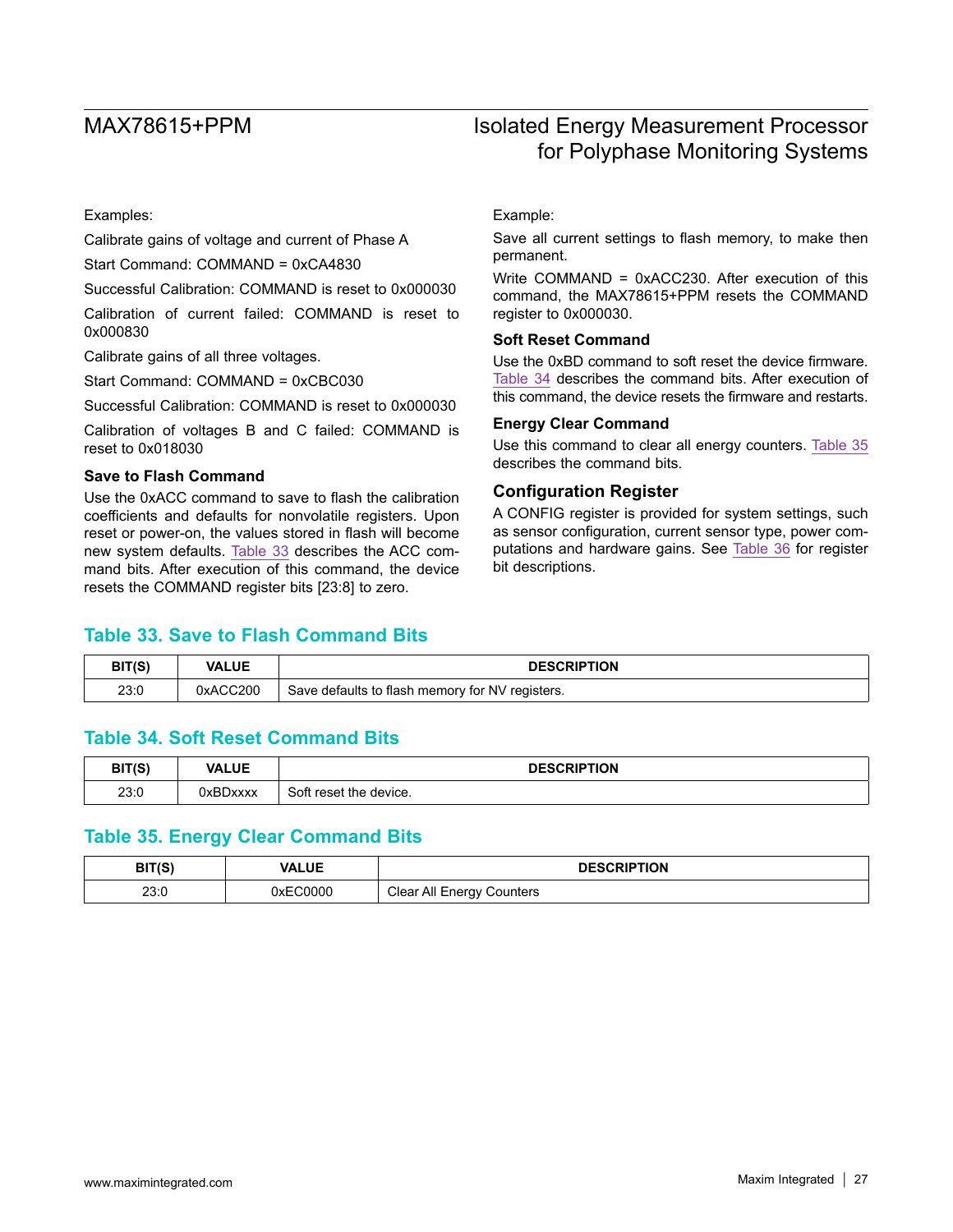# <span id="page-27-0"></span>**Table 36. CONFIG Register Bit Descriptions**

| BIT(S)         | <b>NAME</b>     | <b>DESCRIPTION</b>                                                                                 |  |
|----------------|-----------------|----------------------------------------------------------------------------------------------------|--|
| 23             |                 | Reserved for future use, write as zeroes                                                           |  |
| 22             | INV_AV3         | Invert voltage samples AV3                                                                         |  |
| 21             | INV_AV2         | Invert voltage samples AV2                                                                         |  |
| 20             | INV_AV1         | Invert voltage samples AV1                                                                         |  |
| 19             | <b>VSGNC</b>    | Drive MP8 with sign of voltage C                                                                   |  |
| 18             | <b>VSGNB</b>    | Drive MP7 with sign of voltage B                                                                   |  |
| 17             | <b>VSGNA</b>    | Drive MP6 with sign of voltage A                                                                   |  |
| 16             |                 | Reserved for future use, write as zeroes                                                           |  |
| 15             |                 | Reserved for future use, write as zeroes                                                           |  |
| 14             |                 | Reserved for future use, write as zeroes                                                           |  |
| 13             |                 | Reserved for future use, write as zeroes                                                           |  |
| 12             |                 | Reserved for future use, write as zeroes                                                           |  |
| 11             |                 | Reserved for future use, write as zeroes                                                           |  |
| 10             |                 | Reserved for future use, write as zeroes                                                           |  |
| 9              |                 | Reserved for future use, write as zeroes                                                           |  |
| 8              |                 | Reserved for future use, write as zeroes                                                           |  |
| 7:6            | <b>PPHASE</b>   | Ignore phase for total power computations<br>00: none<br>01: phase A<br>10: phase B<br>11: phase C |  |
| 5              | <b>VDELTA</b>   | Compute delta voltage between phases                                                               |  |
| 4:3            | <b>VPHASE</b>   | Missing sensor on voltage input<br>00: none missing<br>01: AV1<br>10: AV2<br>11: AV3               |  |
| $\overline{2}$ | <b>INEUTRAL</b> | Current sensor in neutral leg.                                                                     |  |
| 1:0            | <b>IPHASE</b>   | Missing sensor on current input<br>00: none missing<br>01: AI1<br>10: AI2<br>11: AI3               |  |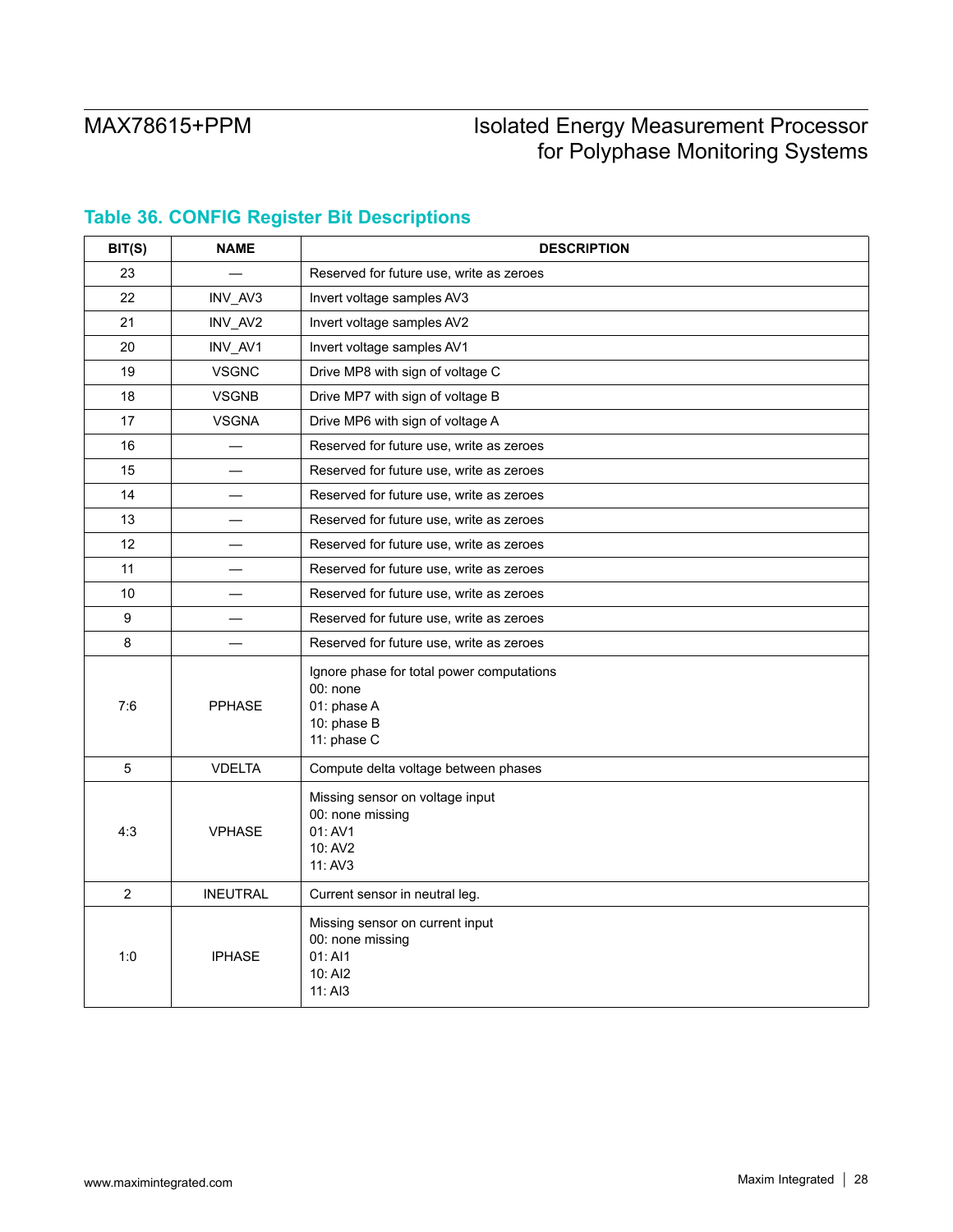### **Control Register**

This register is used to control the basic operating modes of the MAX78615+PPM. See [Table 37](#page-28-0) for register bit descriptions.

### **User Nonvolatile Storage**

The firmware provides eight scratch registers that are stored in flash on a flash save command(0xACC2xx). These registers have no direct function in the firmware functionality and can be used without effect by the user. See [Table 38.](#page-28-1)

## **Register Access**

All user registers are contained in a 256-word (24-bits each) area of the on-chip RAM and can be accessed through the UART, SPI, or I2C interfaces. These registers are byte-addressable via the UART interface and word-addressable via the SPI and I2C interfaces. These registers consist of read (output), write (input), and read/ write in the case of the Command Register. **Writing to reserved registers or to unspecified memory locations could result in device malfunction or unexpected results**.

## <span id="page-28-0"></span>**Table 37. Control Register Bit Descriptions**

### **Data Types**

The input and output registers have different data types, depending on their assignment and functions. The notation used indicates whether the number is signed, unsigned, or bit-mapped and the location of the binary point. All registers, by default, are stored as 24-bit two's complement values. This gives the registers' raw value (Rr) a theoretical range of  $2^{23}$  - 1 (0x7FFFFF) to - $2^{23}$  (0x800000). These registers are expressed, by convention, with the notation of S.N, which implies the interpreted value of the register (Ri) is the raw value (Rr) divided by  $2^N$ .

| S. | Indicates a signed fixed point two's compliment value.                                                                                                                       |
|----|------------------------------------------------------------------------------------------------------------------------------------------------------------------------------|
| U  | Indicates an unsigned fixed point value.                                                                                                                                     |
| N  | Indicates the number of bits to the right of the binary<br>point. The numbers value can be expressed by<br>dividing the binary or two's compliment value by 2 <sup>n</sup> . |

### **Example 1:**

S.0 (INT) is a 24-bit signed fixed-point number with 0 fraction bits to the right of the binary point and a range of -223 to  $+2^{23}$  - 1. 0x200000 = 2<sup>21</sup> = 2097152.

| BIT(S) | <b>NAME</b> | <b>DESCRIPTION</b>                                                                                                                                                         |
|--------|-------------|----------------------------------------------------------------------------------------------------------------------------------------------------------------------------|
| 23.6   | NA.         | Reserved/0                                                                                                                                                                 |
| 6      | DIR.        | 1: DIO STATE[5]/MP5 pin is used in UART mode to indicate the device is selected and may transmit<br>or deselected and will not transmit.<br>0. DIO STATE[5] is unaffected. |
| 5      | lock        | Line Lock $1 =$ lock to line cycle; $0 =$ independent of line voltage                                                                                                      |
| 4      | tc          | Enable Gain/Temperature compensation $1 =$ enable: $0 =$ disable.<br>This bit allows the firmware to modify the system gain based on measured chip temperature.            |
| 3      | NA.         | Reserved/0                                                                                                                                                                 |
| 2      | strg        | Single-Target SSI Mode: SSI ignores the devaddr and AD# pins. Will respond to all SSI commands.<br>Only checked during initialization.                                     |
| 1:0    | <b>NA</b>   | Reserved/0                                                                                                                                                                 |

## <span id="page-28-1"></span>**Table 38. User Nonvolatile Storage Registers**

| <b>REGISTER</b>  | <b>DEFAULT</b> | <b>DESCRIPTION</b>       |
|------------------|----------------|--------------------------|
| UNV <sub>0</sub> | 62             | User Nonvolatile Storage |
| UNV <sub>1</sub> | 667            | User Nonvolatile Storage |
| UNV <sub>2</sub> | ŋ              | User Nonvolatile Storage |
| UNV3             | O              | User Nonvolatile Storage |

| <b>REGISTER</b>  | <b>DEFAULT</b> | <b>DESCRIPTION</b>       |
|------------------|----------------|--------------------------|
| UNV4             |                | User Nonvolatile Storage |
| UNV <sub>5</sub> |                | User Nonvolatile Storage |
| UNV6             |                | User Nonvolatile Storage |
| UNV7             | O              | User Nonvolatile Storage |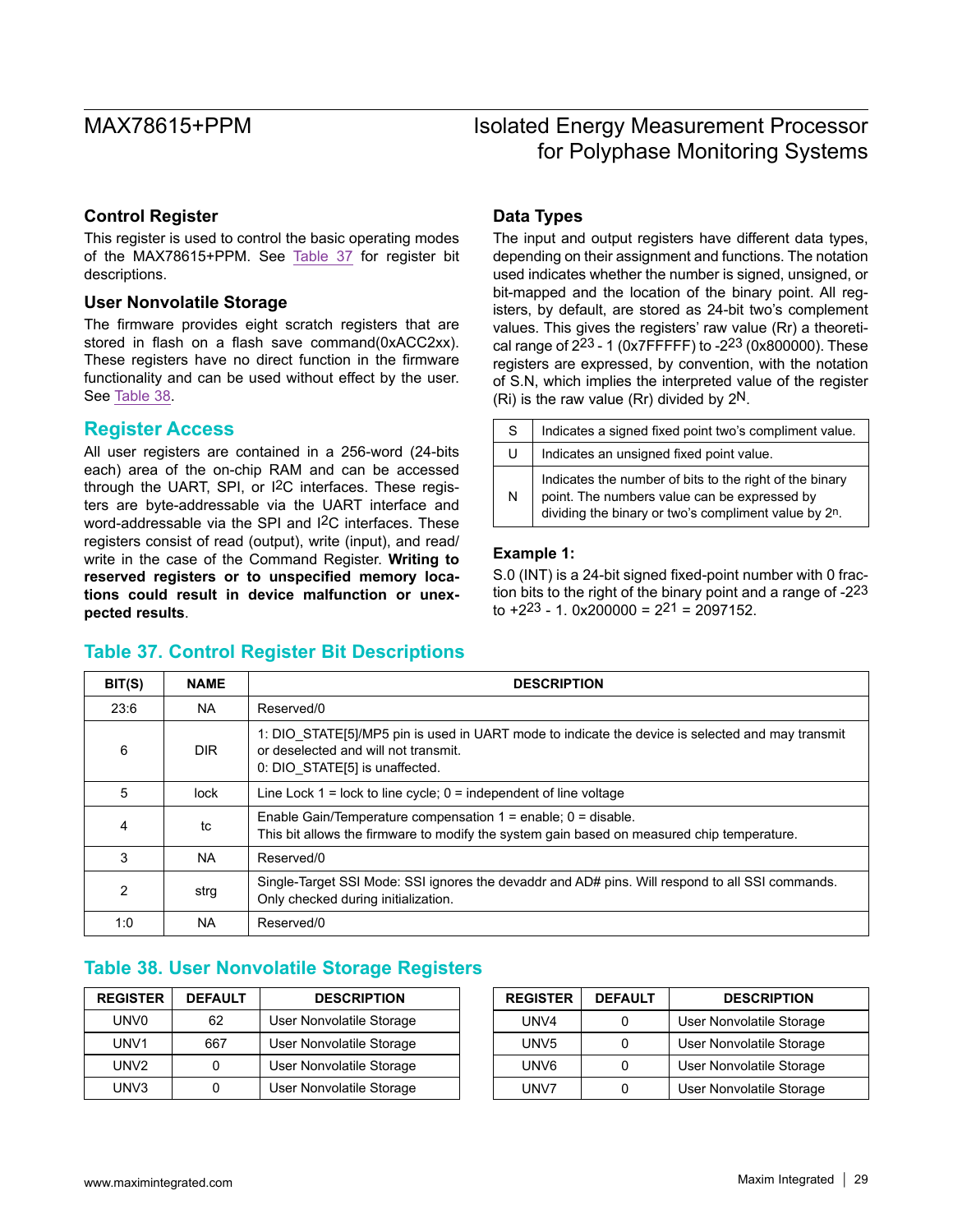# **Example 2:**

S.21 is a 24-bit signed fixed-point number with 21 fraction bits to the right of the binary point and a range of -4.0 to 4-2-21. The value can be expressed by dividing the two's compliment value by  $2^{21}$ . 0x200000 = 1. 0x800000 = -4.0.

### **Example 3:**

U.24 is a 24-bit unsigned fixed-point number with 24 fraction bits to the right of the binary point and a range of 1.0-2 $X$  to 0. The value can be expressed by dividing the binary value by  $2^X = 2^X = 0.125$ . 0x800000 =  $2^X = 0.5$ .

### **Indirect Read Access**

The device firmware supplies a method for indirect read access to the device RAM memory. The firmware writes the contents of IND\_RD\_DATA with the content of RAM at the word address indicated by (IND\_RD\_ADDR and 0x0000FF). That value (IND\_RD\_ADDR and 0x0000FF) is then written back into IND\_RD\_ADDR to indicate the read has completed. The check/action for the contents of

## <span id="page-29-0"></span>**Table 39. Indirect Read Access Registers**

| <b>REGISTER</b> | <b>DESCRIPTION</b>    |
|-----------------|-----------------------|
| IND RD ADDR     | Indirect Read Address |
| IND RD DATA     | Indirect Read Data    |

## <span id="page-29-2"></span>**Table 41. Register Map**

# MAX78615+PPM Isolated Energy Measurement Processor for Polyphase Monitoring Systems

IND\_RD\_ADDR is performed at every high rate sample. See [Table 39.](#page-29-0)

### **Indirect Write Access**

The device firmware supplies a method for indirect write access to the device RAM memory. If any of the upper 12 bits of IND WR ADDR are nonzero, the firmware writes the contents of IND\_WR\_DATA into the word address indicated by (IND\_WR\_ADDR and 0x0000FF). That value (IND\_WR\_ADDR and 0x0000FF) is then written back into IND\_WR\_ADDR to indicate the write has completed. The check/action for the contents of IND\_WR\_ADDR is performed at every high rate sample. See [Table 40](#page-29-1).

### **Register Locations**

Use word addresses for I2C and SPI interfaces and byte addresses for the SSI (UART) protocol. Nonvolatile (NV) register defaults are indicated with a "Y." All other registers are initialized as described in the *[Functional](#page-9-0)  [Description](#page-9-0)*. See [Table 41.](#page-29-2)

## <span id="page-29-1"></span>**Table 40. Direct Read Access Registers**

| <b>REGISTER</b> | <b>DESCRIPTION</b>     |
|-----------------|------------------------|
| IND WR DATA     | Indirect Write Data    |
| IND WR ADDR     | Indirect Write Address |

| <b>WORD</b><br><b>ADDR</b><br>(HEX) | <b>BYTE</b><br><b>ADDR</b><br>(HEX) | <b>REGISTER NAME</b> | <b>TYPE</b> | <b>NV</b> | <b>DESCRIPTION</b>                               |
|-------------------------------------|-------------------------------------|----------------------|-------------|-----------|--------------------------------------------------|
| $\Omega$                            | 0                                   | <b>COMMAND</b>       | <b>INT</b>  | Y         | Firmware action/commands                         |
|                                     | 3                                   | FW VERSION           | <b>INT</b>  |           | Firmware version                                 |
| 2                                   | 6                                   | <b>CONFIG</b>        | <b>INT</b>  | Y         | Selects input configuration                      |
| 3                                   | 9                                   | <b>CONTROL</b>       | <b>INT</b>  | Y         | Device behavior control                          |
| 4                                   | C                                   | <b>CYCLE</b>         | <b>INT</b>  |           | High-rate sample counter                         |
| 5                                   | F                                   | <b>DIVISOR</b>       | <b>INT</b>  |           | Actual samples in previous accumulation interval |
| 6                                   | 12                                  | <b>FRAME</b>         | <b>INT</b>  |           | Low-rate sample counter                          |
| 7                                   | 15                                  | <b>STATUS</b>        | <b>INT</b>  |           | Alarm and device status bits                     |
| 8                                   | 18                                  | DIO STATE            | <b>INT</b>  |           | State of DIO pins                                |
| 9                                   | 1B                                  | IND WR DATA          | <b>INT</b>  |           | Indirect Write Data                              |
| A                                   | 1E                                  | IND WR ADDR          | <b>INT</b>  |           | <b>Indirect Write Address</b>                    |
| B                                   | 21                                  | IND_RD_ADDR          | <b>INT</b>  |           | <b>Indirect Read Address</b>                     |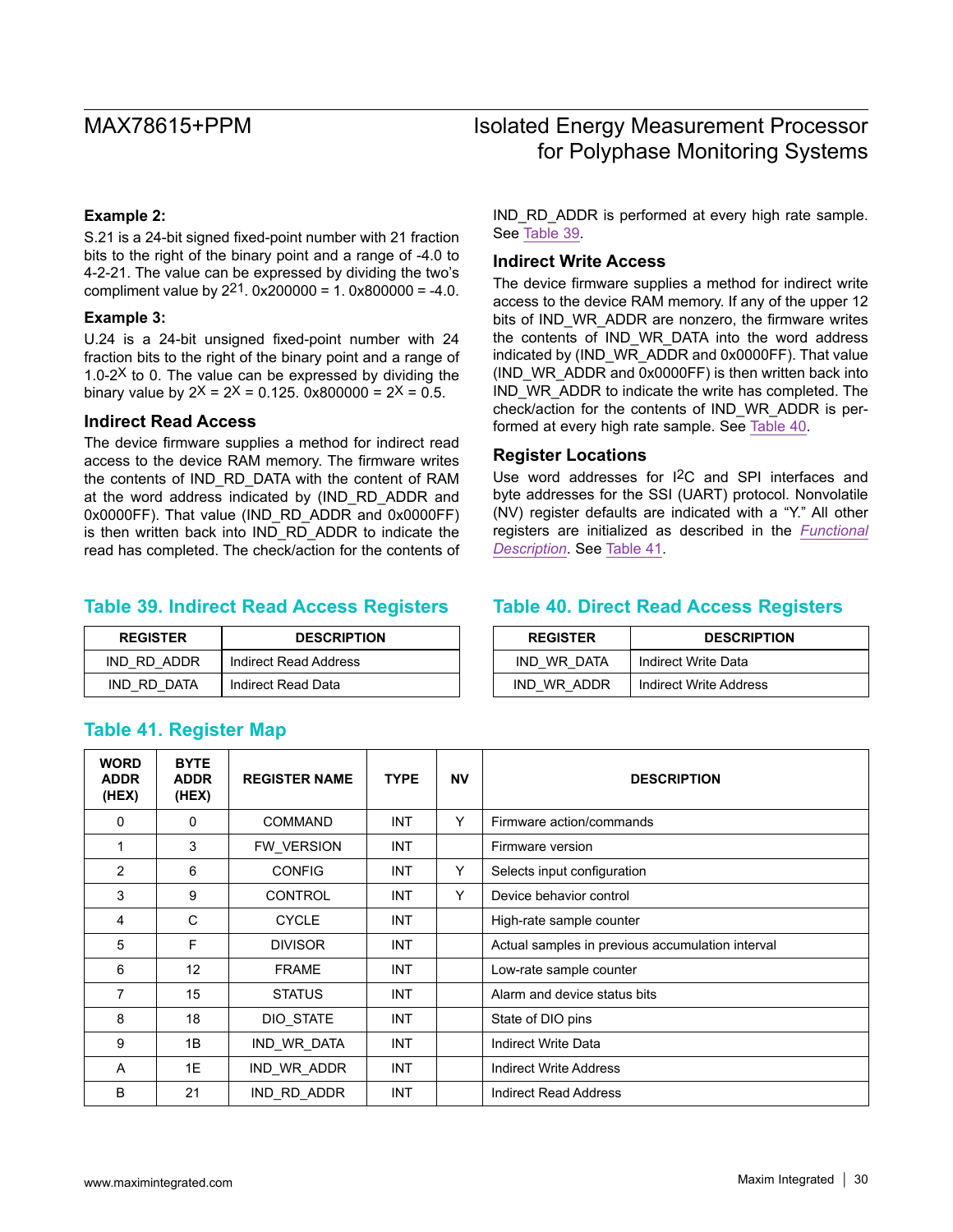## **WORD ADDR (HEX) BYTE ADDR (HEX) REGISTER NAME TYPE NV DESCRIPTION** C | 24 | IND\_RD\_DATA | INT | | Indirect Read Data D 27 | VA | S.23 | Instantaneous Voltage E 2A | VB | S.23 | Instantaneous Voltage F | 2D | VC | S.23 | | Instantaneous Voltage 10 | 30 | IA | S.23 | | Instantaneous Current 11 | 33 | IB | S.23 | Instantaneous Current 12 36 IC S.23 Instantaneous Current 13 39 VA\_RMS S.23 RMS Voltage 14 3C | VB\_RMS | S.23 | RMS Voltage 15 | 3F | VC\_RMS | S.23 | | RMS Voltage 16 | 42 | VT\_RMS | S.23 | RMS Voltage average (Total/3) 17 | 45 | VFUND A | S.23 | Fundamental Voltage 18 | 48 | VFUND\_B | S.23 | | Fundamental Voltage 19 4B VFUND C S.23 Fundamental Voltage 1A | 4E | IA PEAK | S.23 | | Peak Current 1B | 51 | IB PEAK | S.23 | Peak Current 1C | 54 | IC\_PEAK | S.23 | Peak Current 1D | 57 | IA\_RMS | S.23 | RMS Current 1E | 5A | IB\_RMS | S.23 | RMS Current 1F | 5D | IC\_RMS | S.23 | | RMS Current 20 60 | IT\_RMS | S.23 | RMS Current average (Total/3) 21 63 | IFUND A | S.23 | Fundamental Current 22 66 | IFUND B | S.23 | Fundamental Current 23 69 | IFUND C | S.23 | Fundamental Current 24 6C WATT\_A S.23 Active Power 25 6F WATT\_B S.23 Active Power 26 72 WATT C S.23 Active Power 27 | 75 | VAR A | S.23 | Reactive Power 28 78 VAR B S.23 Reactive Power 29 | 7B | VAR C | S.23 | Reactive Power 2A | 7E | VA\_A | S.23 | | Apparent Power 2B 81 VA\_B S.23 Apparent Power 2C | 84 | VA\_C | S.23 | Apparent Power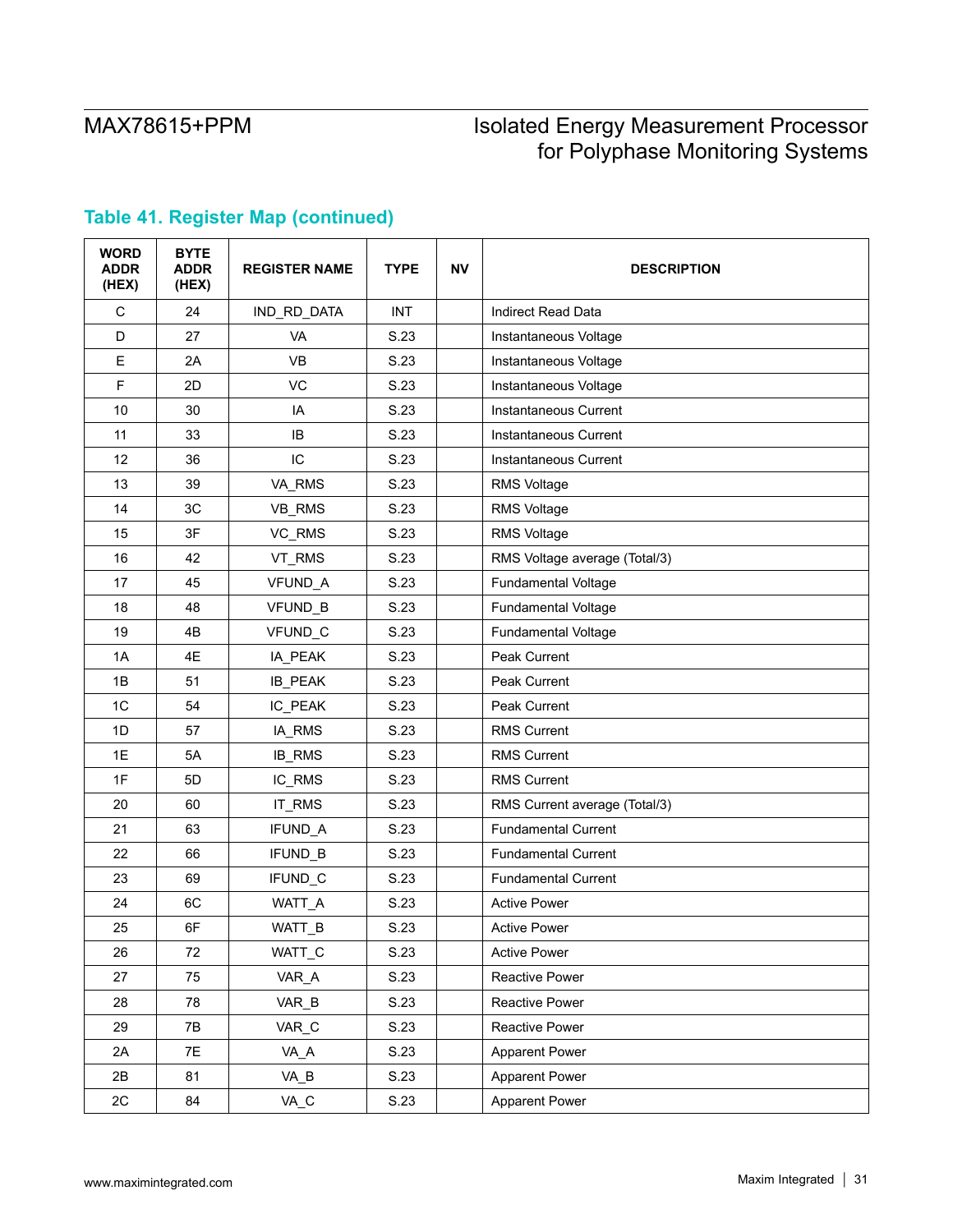## **WORD ADDR (HEX) BYTE ADDR (HEX) REGISTER NAME TYPE NV DESCRIPTION** 2D 87 | WATT T | S.23 | Active Power Total 2E 8A VAR\_T S.23 Reactive Power Total 2F | 8D | VA\_T | S.23 | | Apparent Power Total 30 90 | PFUND\_A | S.23 | Fundamental Power 31 93 PFUND B S.23 Fundamental Power 32 96 PFUND C S.23 Fundamental Power 33 99 | QFUND\_A | S.23 | | Fundamental Reactive Power 34 | 9C | QFUND B | S.23 | Fundamental Reactive Power 35 9F | QFUND C | S.23 | Fundamental Reactive Power 36 | A2 | VAFUNDA | S.23 | | Fundamental Volt Amperes 37 | A5 | VAFUNDB | S.23 | | Fundamental Volt Amperes 38 | A8 | VAFUNDC | S.23 | | Fundamental Volt Amperes 39 | AB | PFA | S.22 | Power Factor 3A | AE | PFB | S.22 | Power Factor 3B B1 PFC S.22 Power Factor 3C | B4 | PFT | S.22 | Total Power Factor 3D | B7 | FREQ | S.16 | Line Frequency 3E | BA | TEMPC\_A | S.10 | Chip Temperature (Celsius<sup>°</sup>) Channel A 3F BD TEMPC B S.10 Chip Temperature (Celsius<sup>°</sup>) Channel B 40 | C0 | TEMPC\_C | S.10 | Chip Temperature (Celsius<sup>°</sup>) Channel C 41 | C3 | WHA\_POS | INT | Received Active Energy Counter 42 | C6 | WHB\_POS | INT | Received Active Energy Counter 43 | C9 | WHC\_POS | INT | Received Active Energy Counter 44 | CC | WHA\_NEG | INT | Delivered Active Energy Counter 45 CF WHB NEG INT Delivered Active Energy Counter 46 | D2 | WHC\_NEG | INT | Delivered Active Energy Counter 47 | D5 | VARHA\_POS | INT | | Reactive Energy Leading Counter 48 | D8 | VARHB\_POS | INT | Reactive Energy Leading Counter 49 | DB | VARHC\_POS | INT | Reactive Energy Leading Counter 4A DE | VARHA\_NEG | INT | Reactive Energy Lagging Counter 4B | E1 | VARHB\_NEG | INT | Reactive Energy Lagging Counter 4C | E4 | VARHC\_NEG | INT | Reactive Energy Lagging Counter 4D | E7 | MIN0 | NA | Minimum Recorded Value 1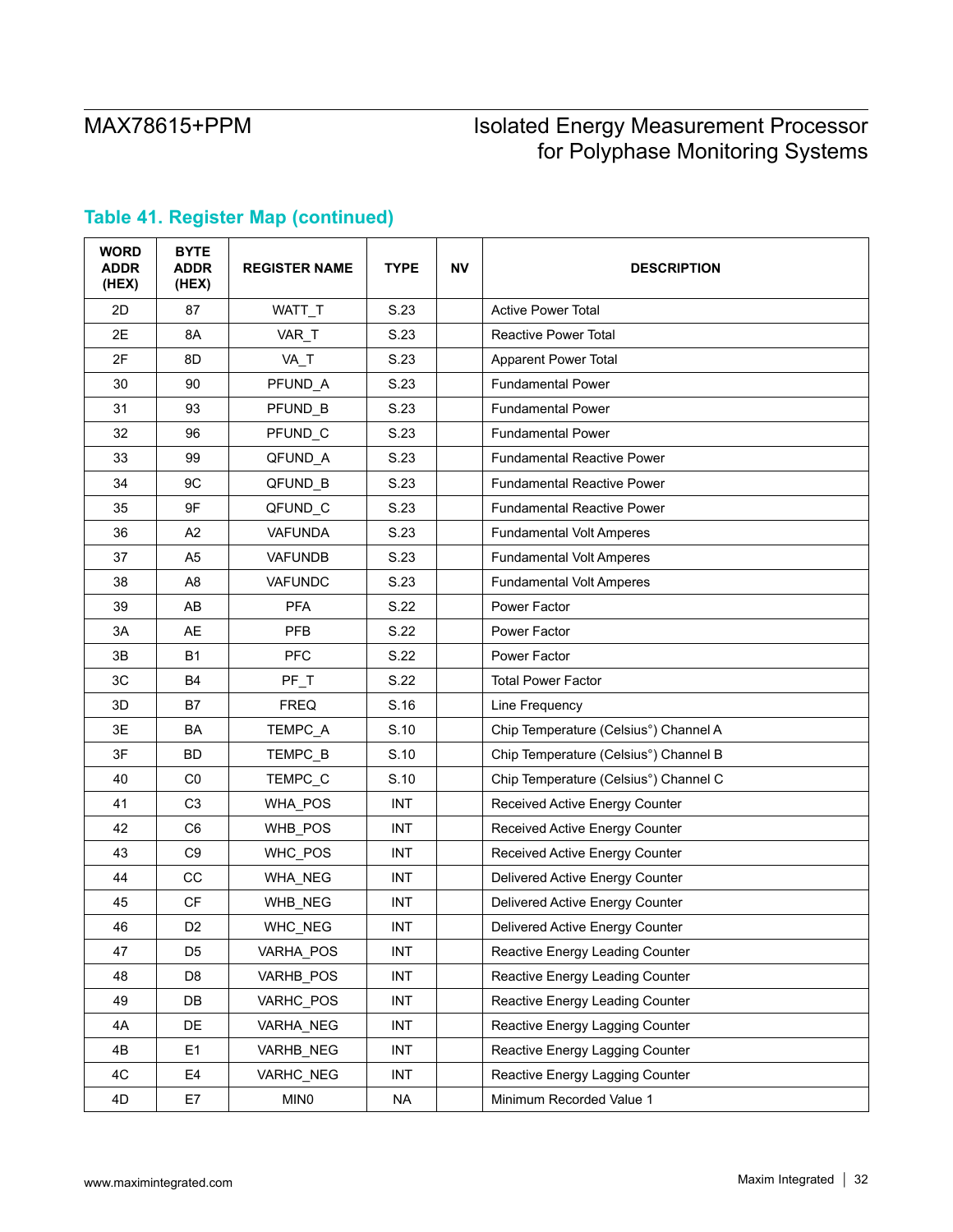| <b>WORD</b><br><b>ADDR</b><br>(HEX) | <b>BYTE</b><br><b>ADDR</b><br>(HEX) | <b>REGISTER NAME</b> | <b>TYPE</b> | <b>NV</b> | <b>DESCRIPTION</b>                                        |
|-------------------------------------|-------------------------------------|----------------------|-------------|-----------|-----------------------------------------------------------|
| 4E                                  | EA                                  | MIN1                 | <b>NA</b>   |           | Minimum Recorded Value 2                                  |
| 4F                                  | ED                                  | MIN <sub>2</sub>     | <b>NA</b>   |           | Minimum Recorded Value 3                                  |
| 50                                  | F <sub>0</sub>                      | MIN <sub>3</sub>     | ΝA          |           | Minimum Recorded Value 4                                  |
| 51                                  | F <sub>3</sub>                      | MIN4                 | <b>NA</b>   |           | Minimum Recorded Value 5                                  |
| 52                                  | F6                                  | MIN <sub>5</sub>     | NA          |           | Minimum Recorded Value 6                                  |
| 53                                  | F <sub>9</sub>                      | MIN6                 | <b>NA</b>   |           | Minimum Recorded Value 7                                  |
| 54                                  | FC                                  | MIN7                 | NA          |           | Minimum Recorded Value 8                                  |
| 55                                  | FF                                  | MAX0                 | <b>NA</b>   |           | Maximum Recorded Value 1                                  |
| 56                                  | 102                                 | MAX1                 | <b>NA</b>   |           | Maximum Recorded Value 2                                  |
| 57                                  | 105                                 | MAX <sub>2</sub>     | ΝA          |           | Maximum Recorded Value 3                                  |
| 58                                  | 108                                 | MAX3                 | <b>NA</b>   |           | Maximum Recorded Value 4                                  |
| 59                                  | 10B                                 | MAX4                 | ΝA          |           | Maximum Recorded Value 5                                  |
| 5A                                  | 10E                                 | MAX <sub>5</sub>     | ΝA          |           | Maximum Recorded Value 6                                  |
| 5B                                  | 111                                 | MAX6                 | <b>NA</b>   |           | Maximum Recorded Value 7                                  |
| 5C                                  | 114                                 | MAX7                 | <b>NA</b>   |           | Maximum Recorded Value 8                                  |
| 5D                                  | 117                                 | MMADDR0              | <b>INT</b>  | Y         | Min/Max Monitor address 1                                 |
| 5E                                  | 11A                                 | MMADDR1              | INT         | Y         | Min/Max Monitor address 2                                 |
| 5F                                  | 11 <sub>D</sub>                     | MMADDR2              | <b>INT</b>  | Y         | Min/Max Monitor address 3                                 |
| 60                                  | 120                                 | MMADDR3              | INT         | Y         | Min/Max Monitor address 4                                 |
| 61                                  | 123                                 | MMADDR4              | <b>INT</b>  | Y         | Min/Max Monitor address 5                                 |
| 62                                  | 126                                 | MMADDR5              | INT         | Y         | Min/Max Monitor address 6                                 |
| 63                                  | 129                                 | MMADDR6              | <b>INT</b>  | Y         | Min/Max Monitor address 7                                 |
| 64                                  | 12C                                 | MMADDR7              | INT         | Y         | Min/Max Monitor address 8                                 |
| 65                                  | 12F                                 | <b>BUCKETL</b>       | <b>INT</b>  | Υ         | Energy Bucket Size - Low word                             |
| 66                                  | 132                                 | <b>BUCKETH</b>       | INT         | Y         | Energy Bucket Size - High word                            |
| 67                                  | 135                                 | <b>SAMPLES</b>       | <b>INT</b>  | Y         | Minimum high-rate samples per accumulation interval       |
| 68                                  | 138                                 | STATUS_CLEAR         | INT         |           | Used to reset alarm/status bits                           |
| 69                                  | 13B                                 | STATUS_SET           | INT         |           | Used to set/force alarm/status bits                       |
| 6A                                  | 13E                                 | <b>DEVADDR</b>       | INT         | Y         | High order address bits for I2C and UART interfaces       |
| 6B                                  | 141                                 | <b>BAUD</b>          | INT         | Υ         | Baud rate for UART interface                              |
| 6C                                  | 144                                 | DIO_DIR              | <b>INT</b>  | Υ         | Direction of DIO pins. $1 =$ Input; $0 =$ Output          |
| 6D                                  | 147                                 | DIO_POL              | INT         | Υ         | Polarity of DIO pins. $1 =$ Active High; $0 =$ Active Low |
| 6E                                  | 14A                                 | CALCYCS              | INT         | Υ         | Number of calibration cycles to average                   |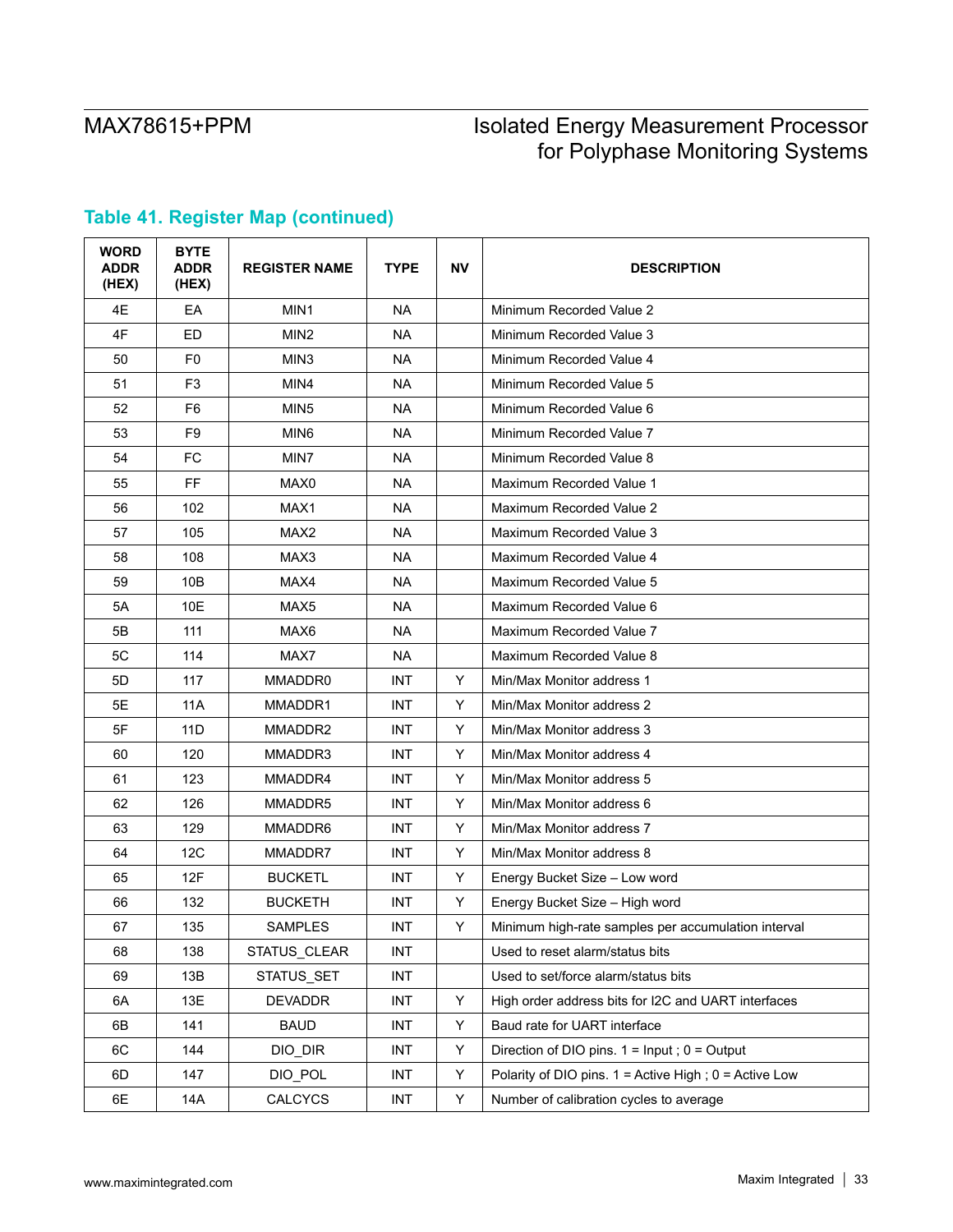| <b>WORD</b><br><b>ADDR</b><br>(HEX) | <b>BYTE</b><br><b>ADDR</b><br>(HEX) | <b>REGISTER NAME</b> | <b>TYPE</b> | <b>NV</b> | <b>DESCRIPTION</b>                                          |
|-------------------------------------|-------------------------------------|----------------------|-------------|-----------|-------------------------------------------------------------|
| 6F                                  | 14D                                 | HPF_COEF_I           | S.23        | Y         | Current input HPF coefficient. Positive values only         |
| 70                                  | 150                                 | HPF_COEF_V           | S.23        | Υ         | Voltage input HPF coefficient. Positive values only         |
| 71                                  | 153                                 | PHASECOMP1           | S.21        | Υ         | Phase compensation (±4 samples) for AV1 input               |
| 72                                  | 156                                 | PHASECOMP2           | S.21        | Υ         | Phase compensation (±4 samples) for AV2 input               |
| 73                                  | 159                                 | PHASECOMP3           | S.22        | Υ         | Phase compensation (±4 samples) for AV3 input               |
| 74                                  | 15C                                 | <b>HARM</b>          | <b>INT</b>  | Υ         | Harmonic Selector, default: 1 (fundamental)                 |
| 75                                  | 15E                                 | V1_OFFS              | S.23        | Y         | Voltage Offset Calibration                                  |
| 76                                  | 162                                 | V <sub>2_OFFS</sub>  | S.23        | Υ         | Voltage Offset Calibration                                  |
| 77                                  | 165                                 | V3_OFFS              | S.23        | Υ         | Voltage Offset Calibration                                  |
| 78                                  | 168                                 | V1_GAIN              | S.21        | Y         | Voltage Gain Calibration. Positive values only              |
| 79                                  | 16B                                 | V <sub>2_</sub> GAIN | S.21        | Υ         | Voltage Gain Calibration. Positive values only              |
| 7A                                  | 16E                                 | V3_GAIN              | S.21        | Υ         | Voltage Gain Calibration. Positive values only              |
| 7B                                  | 171                                 | I1_OFFS              | S.23        | Υ         | <b>Current Offset Calibration</b>                           |
| 7C                                  | 174                                 | I2_OFFS              | S.23        | Υ         | <b>Current Offset Calibration</b>                           |
| 7D                                  | 177                                 | <b>I3_OFFS</b>       | S.23        | Υ         | <b>Current Offset Calibration</b>                           |
| 7E                                  | 17A                                 | I1_GAIN              | S.21        | Y         | Current Gain Calibration. Positive values only.             |
| 7F                                  | 17D                                 | I2_GAIN              | S.21        | Y         | Current Gain Calibration. Positive values only.             |
| 80                                  | 180                                 | I3_GAIN              | S.21        | Υ         | Current Gain Calibration. Positive values only.             |
| 81                                  | 183                                 | IARMS_OFF            | S.23        | Y         | RMS Current dynamic offset adjust. Positive values only.    |
| 82                                  | 186                                 | IBRMS_OFF            | S.23        | Υ         | RMS Current dynamic offset adjust. Positive values only.    |
| 83                                  | 189                                 | ICRMS_OFF            | S.23        | Y         | RMS Current dynamic offset adjust. Positive values only.    |
| 84                                  | 18C                                 | QA_OFFS              | S.23        | Υ         | Reactive Power dynamic offset adjust. Positive values only. |
| 85                                  | <b>18F</b>                          | QB_OFFS              | S.23        | Υ         | Reactive Power dynamic offset adjust. Positive values only. |
| 86                                  | 192                                 | QC_OFFS              | S.23        | Υ         | Reactive Power dynamic offset adjust. Positive values only. |
| 87                                  | 195                                 | PA_OFFS              | S.23        | Υ         | Active Power dynamic offset adjust. Positive values only.   |
| 88                                  | 198                                 | PB OFFS              | S.23        | Υ         | Active Power dynamic offset adjust. Positive values only.   |
| 89                                  | 19B                                 | PC_OFFS              | S.23        | Y         | Active Power dynamic offset adjust. Positive values only.   |
| 8A                                  | 19E                                 | T_GAIN               | S.21        | Υ         | Temperature Slope Calibration (Factory Set)                 |
| 8B                                  | 1A1                                 | T_OFFS1              | <b>INT</b>  | Υ         | Temperature Offset Calibration Remote Channel 1             |
| 8C                                  | 1A4                                 | T_OFFS2              | INT         | Υ         | Temperature Offset Calibration Remote Ch. B                 |
| 8D                                  | 1A7                                 | T_OFFS3              | INT         | Υ         | Temperature Offset Calibration Remote Ch. C                 |
| 8E                                  | 1AA                                 | VSAG_INT             | INT         | Υ         | Voltage sag detect interval (high-rate samples)             |
| 8F                                  | 1AD                                 | V_IMB_MAX            | S.23        | Y         | Voltage imbalance alarm limit. Positive values only         |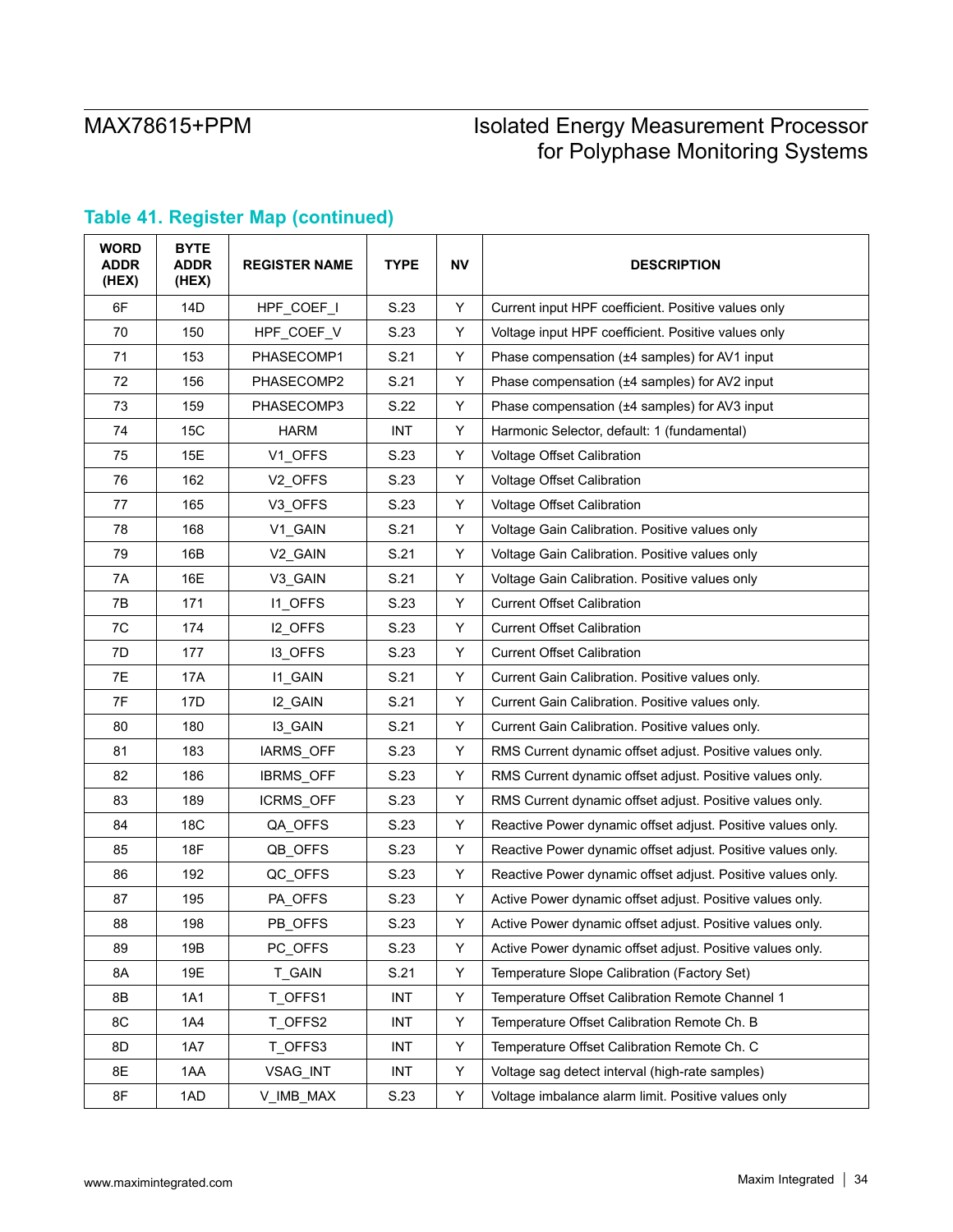| <b>WORD</b><br><b>ADDR</b><br>(HEX) | <b>BYTE</b><br><b>ADDR</b><br>(HEX) | <b>REGISTER NAME</b> | <b>TYPE</b> | <b>NV</b> | <b>DESCRIPTION</b>                                     |
|-------------------------------------|-------------------------------------|----------------------|-------------|-----------|--------------------------------------------------------|
| 90                                  | 1B0                                 | I_IMB_MAX            | S.23        | Y         | Current imbalance alarm limit. Positive values only.   |
| 91                                  | 1B <sub>3</sub>                     | V_TARGET             | S.23        | Y         | Calibration Target for Voltages. Positive values only. |
| 92                                  | 1B6                                 | VRMS_MIN             | S.23        | Y         | Voltage lower alarm limit. Positive values only.       |
| 93                                  | 1 <sub>B9</sub>                     | VRMS_MAX             | S.23        | Y         | Voltage upper alarm limit. Positive values only.       |
| 94                                  | 1BC                                 | VSAG_LIM             | S.23        | Y         | RMS Voltage Sag threshold. Positive values only.       |
| 95                                  | 1BF                                 | I TARGET             | S.23        | Y         | Calibration Target for Currents. Positive values only. |
| 96                                  | 1C <sub>2</sub>                     | IRMS_MAX             | S.23        | Y         | Current upper alarm limit. Positive values only.       |
| 97                                  | 1C <sub>5</sub>                     | T_TARGET             | S.10        | Y         | Temperature calibration target                         |
| 98                                  | 1C8                                 | T_MIN                | S.10        | Y         | Temperature Alarm Lower Limit                          |
| 99                                  | 1CB                                 | T MAX                | S.10        | Y         | Temperature Alarm Upper Limit                          |
| <b>9A</b>                           | 1CE                                 | PF_MIN               | S.22        | Y         | Power Factor lower alarm limit                         |
| <b>9B</b>                           | 1D1                                 | F_MIN                | S.16        | Y         | Frequency Alarm Lower Limit                            |
| 9C                                  | 1D4                                 | F_MAX                | S.16        | Y         | Frequency Alarm Upper Limit                            |
| 9D                                  | 1D7                                 | MASK4                | <b>INT</b>  | Y         | Alarm/status mask for MP4 output pin                   |
| 9E                                  | 1DA                                 | MASK7                | <b>INT</b>  | Y         | Alarm/status mask for MP7 output pin                   |
| 9F                                  | 1DD                                 | <b>STICKY</b>        | <b>INT</b>  | Y         | Alarm/status bits to hold until cleared by host        |
| A <sub>0</sub>                      | <b>1E0</b>                          | <b>RSVD</b>          | <b>NA</b>   | Y         | Reserved                                               |
| A1                                  | 1E3                                 | <b>RSVD</b>          | <b>NA</b>   | Υ         | Reserved                                               |
| A2                                  | 1E6                                 | UNV <sub>0</sub>     | <b>NA</b>   | Y         | User Nonvolatile Storage                               |
| A <sub>3</sub>                      | 1E9                                 | UNV1                 | <b>NA</b>   | Y         | User Nonvolatile Storage                               |
| A4                                  | 1FC                                 | UNV <sub>2</sub>     | <b>NA</b>   | Y         | User Nonvolatile Storage                               |
| A <sub>5</sub>                      | 1EF                                 | UNV3                 | <b>NA</b>   | Y         | User Nonvolatile Storage                               |
| A <sub>6</sub>                      | 1F <sub>2</sub>                     | UNV4                 | <b>NA</b>   | Υ         | User Nonvolatile Storage                               |
| A7                                  | 1F5                                 | UNV <sub>5</sub>     | <b>NA</b>   | Y         | User Nonvolatile Storage                               |
| A <sub>8</sub>                      | 1F <sub>8</sub>                     | UNV6                 | <b>NA</b>   | Y         | User Nonvolatile Storage                               |
| A <sub>9</sub>                      | 1FB                                 | UNV7                 | <b>NA</b>   | Y         | User Nonvolatile Storage                               |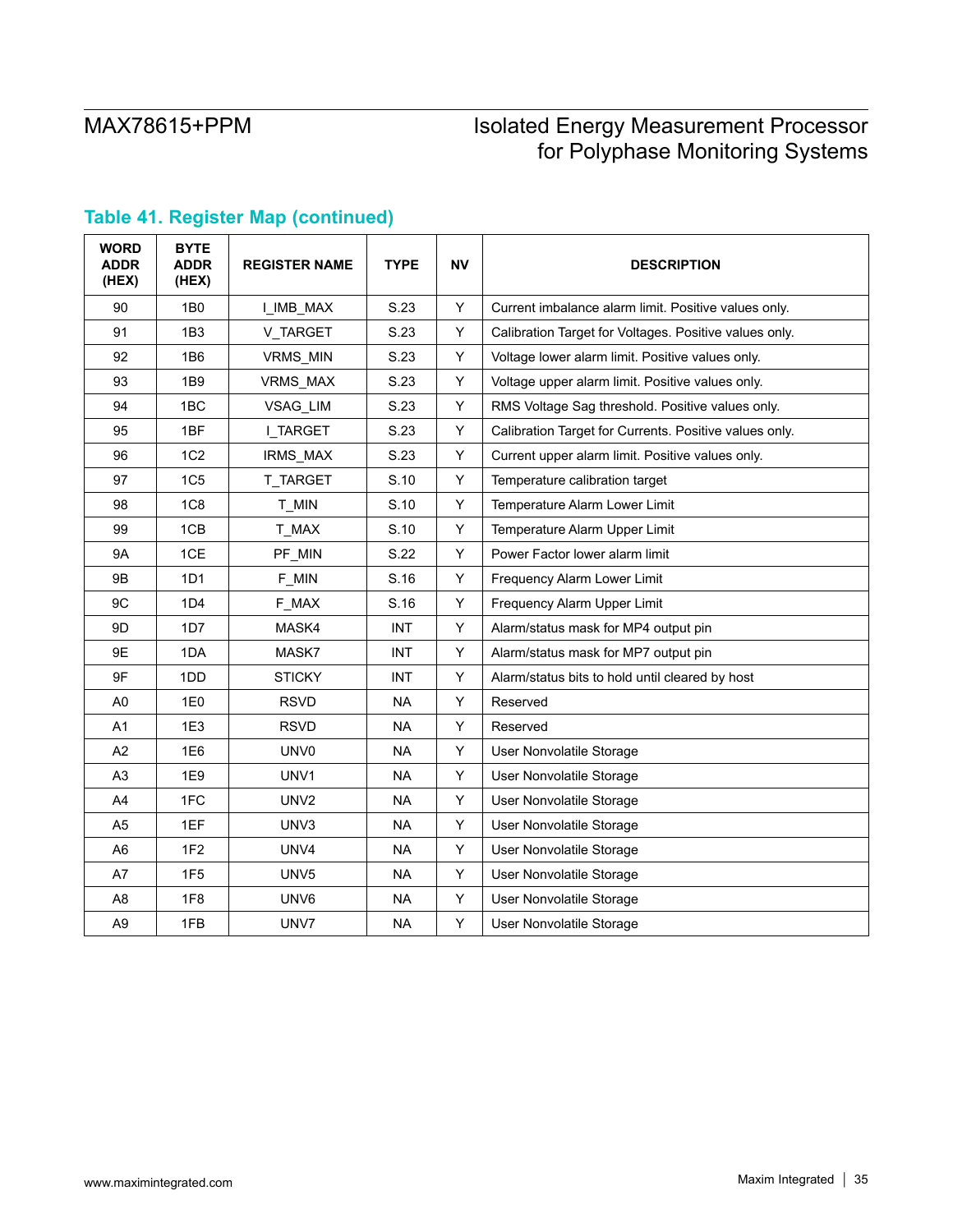## **Serial Interfaces**

All user registers are contained in a 256-word (24-bits each) area of the on-chip RAM and can be accessed through the UART, SPI, or I2C interfaces. While access to a single byte is possible with some interfaces, it is highly recommended that the user access words (or multiple words) of data with each transaction.

Only one interface can be active at a time. The interface selection pins are sampled at the end of a reset or power-on sequence to determine the operating mode. See [Table 42.](#page-35-0)

### **UART Interface**

The device implements a "simple serial interface" (SSI) protocol on the UART interface that features:

- Support for single and multipoint communications
- Transmit (direction) control for an RS-485 transceiver
- Efficient use of a low bandwidth serial interface
- Data integrity checking

The default configuration is 38400 baud, 8-bit, no-parity, 1 stop-bit, no flow control. The value in the BAUD register determines the baud rate to be used. Example: To select a 9600 baud rate, the user writes a decimal 9600 to the BAUD register. The new rate will not take effect immediately. It must be saved to flash and takes effect at the next reset. The maximum BAUD value is limited to 115200.

### **RS-485 Support**

The SSB/MP5/SCL pin can be used to drive an RS-485 transceiver output enable or direction pin. The implemented protocol supports a full-duplex 4-wire RS-485 bus. When the DIR bit is set in the Control Register, then the DIO\_STATE[5] pin reflects if the device has been selected or deselected by an SSI target command. If DIO\_DIR[5] is also set to an output, then the MP5 pin reflects this state. See [Figure 15](#page-35-1).

### <span id="page-35-0"></span>**Table 42. Serial Interface Selection**

| <b>INTERFACE MODE</b> | <b>IFC0</b> | IFC <sub>1</sub> |
|-----------------------|-------------|------------------|
| <b>SPI</b>            |             | X (don't care)   |
| <b>UART</b>           |             |                  |
| 12C                   |             |                  |

<span id="page-35-1"></span>

*Figure 15. RS-485 Bus Protocol*

<span id="page-35-2"></span>

*Figure 16. Multipoint Device Address Communication System*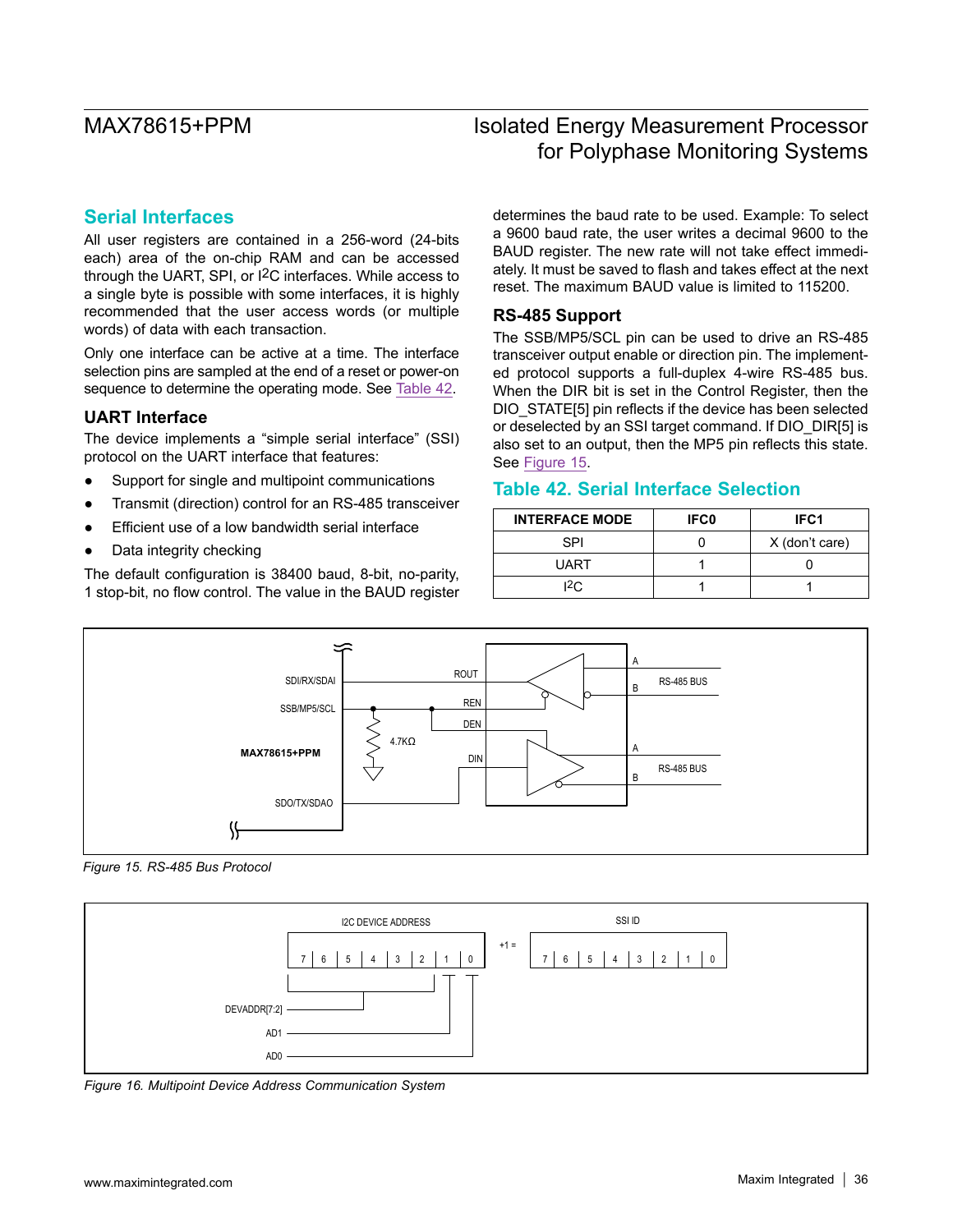### **Device Address Configuration**

The SSI protocol utilizes 8-bit addressing for multipoint communications. The usable SSI ID range is 1 to 254. In multipoint systems with more than four targets, the user must configure device address bits in the DEVADDR according to the formula SSI  $ID = Device$  Address  $+1$ [\(Figure 16\)](#page-35-2).

If the CONTROL[2]/strg bit is set on startup, then the SSI protocol assumes it is the only device in the system and ignore the SSI ID and responds to all commands. See [Table 43](#page-36-0).

### **SSI Protocol Description**

The SSI protocol is command response system supporting a single master and one or more targets. The host (master) sends commands to a selected target that first verifies the integrity of the packet before sending a reply or executing a command. Failure to decode a host packet will cause the selected target to send a fail code. If the condition of a received packet is uncertain, no reply is sent.

Each target must have a unique SSI ID. Zero is not a valid SSI ID for a target device as it is used by the host to deselect all target devices.

With both address pins low on the MAX78615+PPM, the SSI ID defaults to 1 and is the "Selected" device following a reset. This configuration is intended for single target (point-to-point) systems that do not require the use of device addressing or selecting targets.

# MAX78615+PPM Isolated Energy Measurement Processor for Polyphase Monitoring Systems

In multipoint systems, the master typically de-selects all target devices by selecting SSI ID #0. The master must then select the target with a valid SSI ID and get an acknowledgement from the slave before setting the target's register address pointer and performing read or write operations. If no target is selected, no reply is sent. The SSB/MP5/SCL pin is asserted while the device is selected. [Figure 17](#page-36-1) shows the sequence of operation.

### **Master Packets**

Master packets always start with the 1-byte header (0xAA) for synchronization purposes. The master then sends the byte count of the entire packet (up to 255 byte packets) followed by the payload (up to 253 bytes) and a 1-byte modulo-256 checksum of all packet bytes for data integrity checking. See [Figure 18](#page-36-2).

The payload can contain either a single command or multiple commands if the target is already selected. It can also include device addresses, register addresses, and data. All multibyte payloads are sent and received leastsignificant-byte first. See [Table 44](#page-37-0) for the master packet command summary.

Users only need to implement commands they actually need or intend to use. For example, only one address command is required, either 0xA1 for systems with 8 address bits or less or 0xA3 for systems with 9 to 16 address bits. Likewise, only one write, read, or select target command needs to be implemented. Select Target is not needed in systems with only one target.

## <span id="page-36-0"></span>**Table 43. Single Target Mode Bit**

| <b>NAME</b> | <b>DEFAULT</b> | <b>DESCRIPTION</b>                                                                                                          |
|-------------|----------------|-----------------------------------------------------------------------------------------------------------------------------|
| strg        |                | 1: Single-Target SSI Mode: SSI ignores devaddr and will respond to all SSI commands.<br>Only checked during initialization. |

<span id="page-36-1"></span>

*Figure 17. SSI Protocol System Sequence*

<span id="page-36-2"></span>

*Figure 18. Master Packets*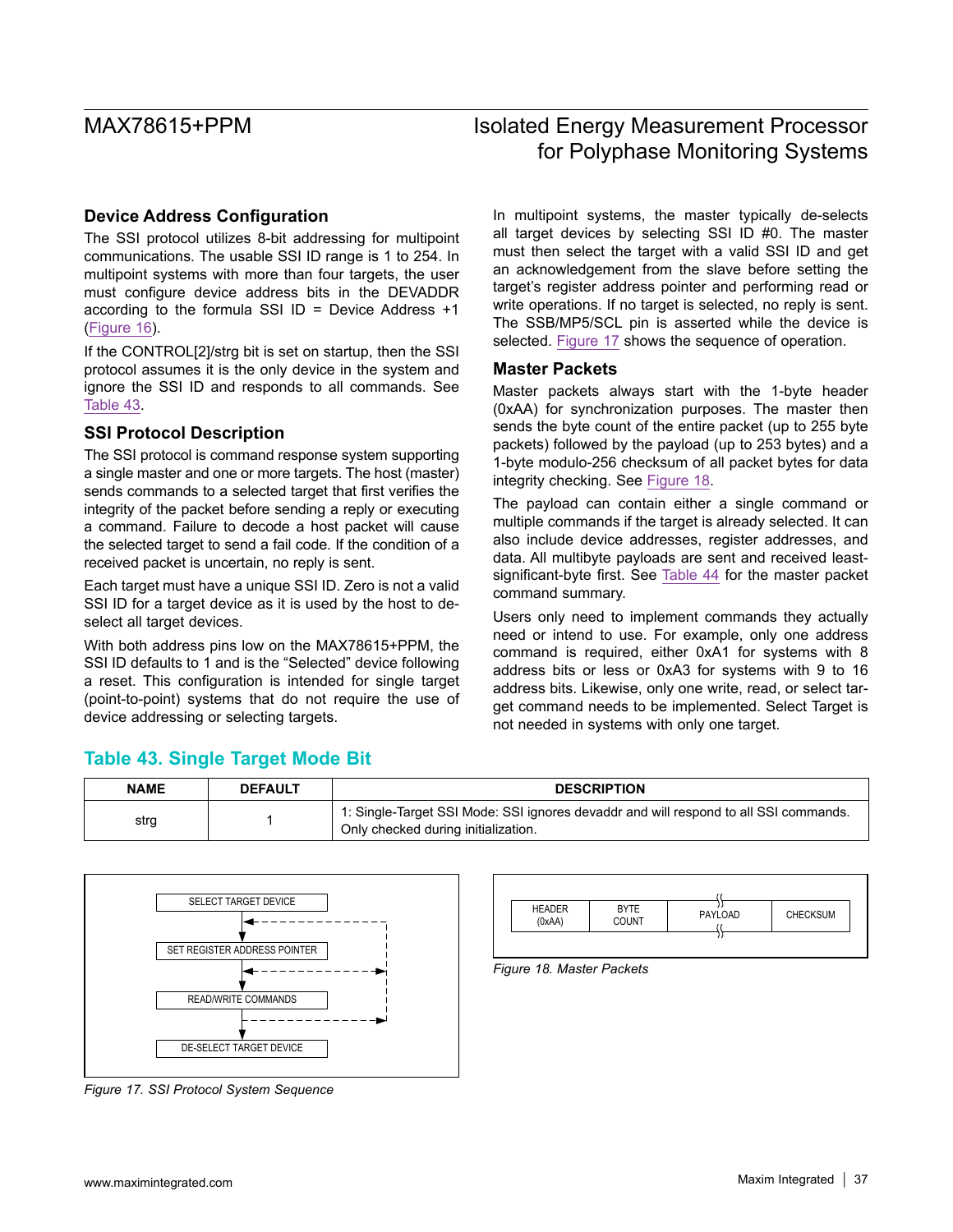| <b>COMMAND</b> | <b>PARAMETERS</b> | <b>DESCRIPTION</b>                               |
|----------------|-------------------|--------------------------------------------------|
| $0-7F$         |                   | (invalid)                                        |
| 80-9F          |                   | (not used)                                       |
| A0             |                   | Clear address                                    |
| A <sub>1</sub> | [byte-L]          | Set Read/Write address bits [7:0]                |
| A2             | [byte-H]          | Set Read/Write address bits [15:8]               |
| A <sub>3</sub> | [byte-L][byte-H]  | Set Read/Write address bits [15:0]               |
| $A4 - AF$      |                   | (reserved for larger address targets)            |
| B0-BF          |                   | (not used)                                       |
| C <sub>0</sub> |                   | De-select Target (target will Acknowledge)       |
| $C1-CE$        |                   | Select target 1 to 14 (target will Acknowledge)  |
| <b>CF</b>      | [byte]            | Select target 0 to 255 (target will Acknowledge) |
| D <sub>0</sub> | [data]            | Write bytes set by remainder of Byte Count       |
| $D1-DF$        | [data]            | Write 1 to 15 bytes                              |
| E <sub>0</sub> | [byte]            | Read 0 to 255 bytes                              |
| $E1-EF$        |                   | Read 1 to 15 bytes                               |
| $F0-FF$        |                   | (not used)                                       |

## <span id="page-37-0"></span>**Table 44. Master Packet Command Summary**

#### Device Selection

| <b>PAYLOAD</b> |        |  |
|----------------|--------|--|
| 0xCF Command   | SSL ID |  |

Register Address Pointer Selection

| <b>PAYLOAD</b>                             |  |  |  |  |
|--------------------------------------------|--|--|--|--|
| Register Address (2 Bytes)<br>0xA3 Command |  |  |  |  |

Small Read Command (3 bytes)

| <b>PAYLOAD</b> |  |
|----------------|--|
| 0xE3 Command   |  |

Large Read Command (30 bytes)

| <b>PAYLOAD</b> |                |  |  |  |
|----------------|----------------|--|--|--|
| 0xE0 Command   | 0x1E(30 bytes) |  |  |  |

Small Write Command (3 bytes)

| <b>PAYLOAD</b> |                 |  |  |  |  |
|----------------|-----------------|--|--|--|--|
| 0xD3 Command   | 3 Bytes of Data |  |  |  |  |

#### Large Write Command (30 bytes)

| <b>BYTE COUNT</b> | <b>PAYLOAD</b> |             |  |
|-------------------|----------------|-------------|--|
| $0x21$ (34 bytes) | 0xD0           | 30 Bytes of |  |
|                   | Command        | Data        |  |

**Command Payload Examples Command Payload Examples After each read or write operation, the internal address** pointer is incremented to point to the address that followed the target of the previous read or write operation.

### **Slave Packets**

The type of slave packet depends upon the type of command from the master device and the successful execution by the slave device. Standard replies include "Acknowledge" and "Acknowledge with Data."

| <b>ACKNOWLEDGE</b> |
|--------------------|
| without data       |

| ACKNOWLEDGE | RYTF   | RFAD | <b>CHECK</b> |
|-------------|--------|------|--------------|
| with data   | COLINT | ገATA | SUM          |

If no data is expected from the slave or there is a fail code, a single byte reply is sent. If a successfully decoded command is expected to reply with data, the slave sends a packet format similar to the master packet where the header is replaced with a Reply Code and the payload contains the read data.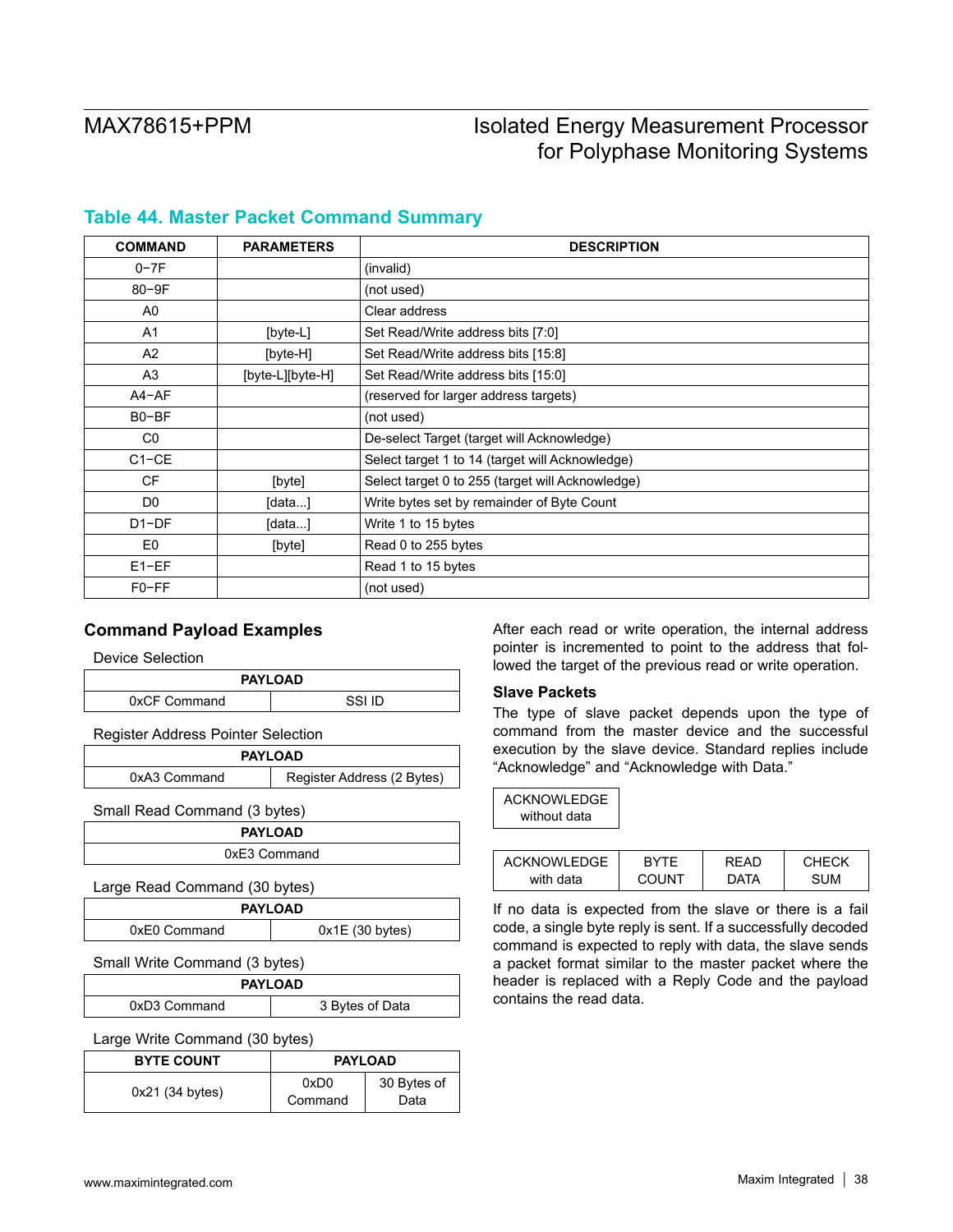Failure to decode a host packet will cause the selected target to send a fail code (0xB0–0xBF) acknowledgement depending on mode of failure. Masters wishing to simplify could accept any unimplemented fail code as a Negative Acknowledge.

If no target is selected or the condition of a received packet is uncertain, no reply is sent. Timeouts can also occur when data is corrupt or no target is selected. The master should implement the appropriate timeout control logic after approximately 50 byte times at the current baud rate. When a first reply byte is received, the master should check to see if it is an SSI header or an Acknowledge. If so, the timeout timer is reset, and each subsequent receive byte will also reset the timer. If no byte is received within the timeout interval, the master can expect the slave timed out and re-send a new command.

### **SPI Interface**

The Maxim device operates as an SPI slave. The host is expected to instigate and control all transactions. The signals used for SPI communication are defined as:

- **SSB** : (also known as CSB) the device SPI chip/ slave select signal (active low)
- **SCK** : the clocking signal that clocks **MISO** and **MOSI** (data)
- **SDI** : (also known as **MOSI**) the data shifted into the measurement device
- **SDO** : (also known as **MISO**) the data shifted out of the measurement device

### In Maxim embedded-measurement devices, these signals may have alternate functionality depending upon the device mode and/or firmware.

### **SPI Mode**

The device operates as a slave in mode  $3$  (CPOL = 1, CPHA == 1) and as such the data is captured on the rising edge and propagated on the falling edge of the serial data clock (SCK). [Figure 19](#page-38-0) shows a single-byte transaction on the SPI bus. Bytes are transmitted/received MSB first.

### **Table 45. SSI Responses**

| <b>REPLY CODE</b> | <b>DEFINITION</b>                                      |
|-------------------|--------------------------------------------------------|
| 0xAA              | Acknowledge with data                                  |
| 0xAB              | Acknowledge with data (half duplex)                    |
| 0xAD              | Acknowledge without data.                              |
| 0xB0              | Negative Acknowledge (NACK).                           |
| 0xBC              | Command not implemented.                               |
| 0xBD              | Checksum failed.                                       |
| 0xBF              | Buffer overflow (or packet too long).                  |
| - timeout -       | Any condition too difficult to handle with a<br>reply. |

<span id="page-38-0"></span>

*Figure 19. Signal Timing on the SPI Bus*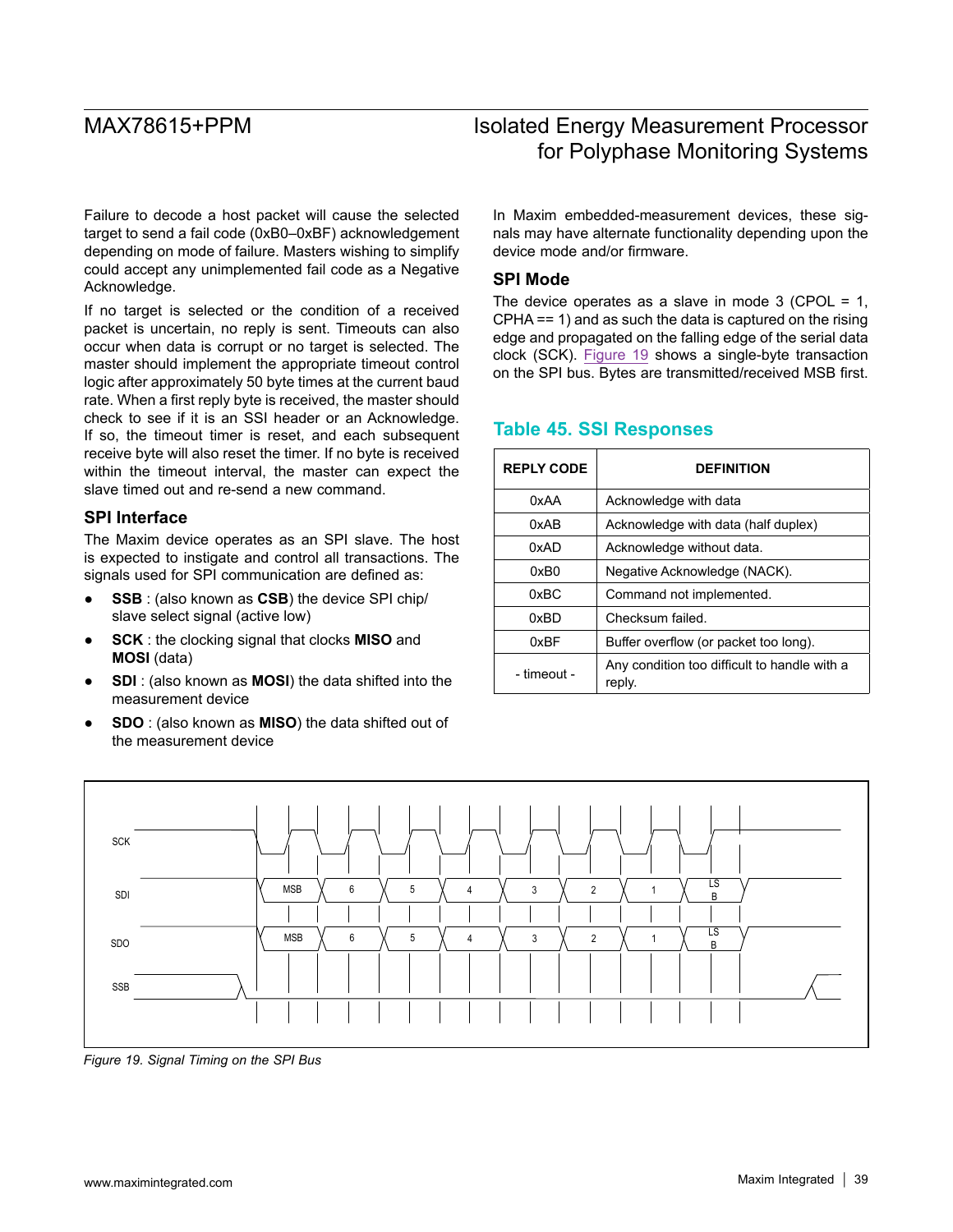#### **Single Word SPI Reads**

The device supplies direct read access to the device RAM memory. To read the RAM the master device must send a read command to the slave device and then clock out the resulting read data. SSB must be kept active low for the entire read transaction (command and response). SCK may be interrupted as long as SSB remains low. ADDR[5:0] is filled with the word address of the read transaction. RAM data contents are transmitted most significant byte first. ADDR[5:0] cannot exceed 0x3F. RAM words, and therefore the results, are natively 24 bits (3 bytes) long. See [Table 46](#page-39-0) for the single word SPI read command (SDI). The slave responds with the data contents of the requested RAM addresses. See [Table 47](#page-39-1) for the single word SPI read response (SDO).

#### **Single Word SPI Writes**

The device supplies direct write access to the device RAM memory. To write the RAM the master device must send a write command to the slave device and then clock out the

write data. SSB must be kept active low for the entire write transaction (command and data). SCK may be interrupted as long as SSB remains low. ADDR[5:0] is filled with the word address of the write transaction. RAM data contents are transmitted most significant byte first. ADDR[5:0] cannot exceed 0x3F. RAM words are natively 24 bits (3 bytes) long. See [Table 48](#page-40-0) for the single word SPI write command and data (SDI). The slave SDO remains high impedance during a write access ([Figure 21](#page-40-1)).

### **I2C Interface**

The MAX78615+PPM has an I2C interface available at the SDAI, SDAO, and SCL pins. The interface supports I2C slave mode with a 7-bit address and operates at a data rate up to 400kHz. [Figure 22](#page-40-2) shows two possible configurations. Configuration A is the standard configuration. The double pin for SDA also allows for isolated configuration B.

## <span id="page-39-0"></span>**Table 46. Single Word SPI Read Command (SDI)**

| BYTE# | BIT <sub>7</sub> | BIT 6 | BIT <sub>5</sub> | BIT <sub>4</sub> | BIT <sub>3</sub> | BIT 2 | BIT <sub>1</sub> | BIT 0 |
|-------|------------------|-------|------------------|------------------|------------------|-------|------------------|-------|
|       | 0x01             |       |                  |                  |                  |       |                  |       |
|       | ADDR[5:0]<br>0x0 |       |                  |                  |                  |       |                  |       |
|       |                  |       |                  |                  |                  |       |                  |       |
|       |                  |       |                  |                  |                  |       |                  |       |
|       |                  |       |                  |                  |                  |       |                  |       |

### <span id="page-39-1"></span>**Table 47. Single Word SPI Read Response (SDO)**

| BYTE# | BIT <sub>7</sub>           | BIT 6 | BIT <sub>5</sub> | BIT <sub>4</sub> | BIT <sub>3</sub> | BIT <sub>2</sub> | BIT <sub>1</sub> | <b>BIT 0</b> |
|-------|----------------------------|-------|------------------|------------------|------------------|------------------|------------------|--------------|
|       | Hi-Z (during Read Command) |       |                  |                  |                  |                  |                  |              |
|       | Hi-Z (during Read Command) |       |                  |                  |                  |                  |                  |              |
| ົ     | DATA[23:16] at ADDR        |       |                  |                  |                  |                  |                  |              |
| າ     | DATA[15:8] at ADDR         |       |                  |                  |                  |                  |                  |              |
|       | DATA[7:0] at ADDR          |       |                  |                  |                  |                  |                  |              |



*Figure 20. Single Word Read Access Timing*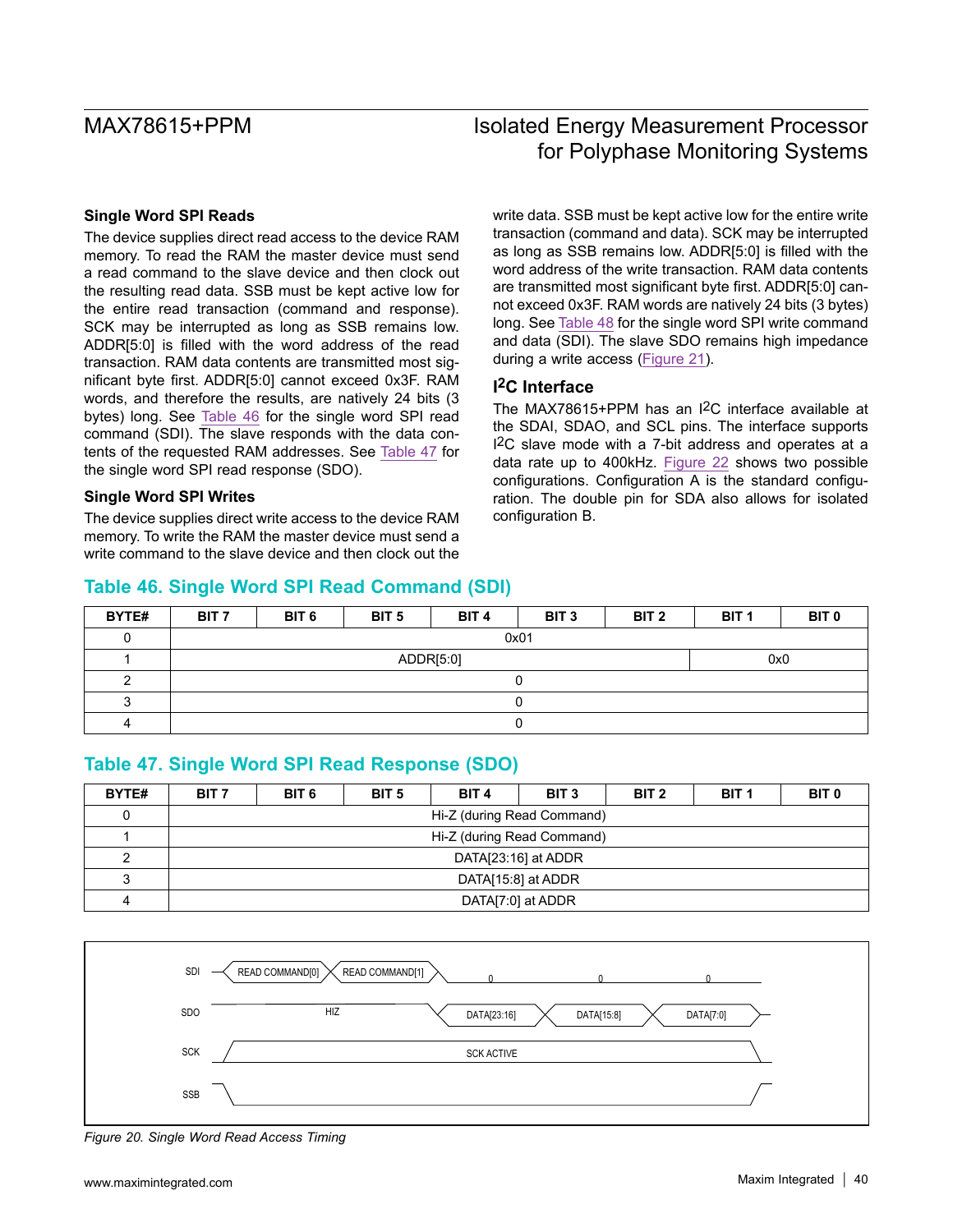## **BYTE# BIT 7 BIT 6 BIT 5 BIT 4 BIT 3 BIT 2 BIT 1 BIT 0**  $0$  0x01 1 | ADDR[5:0] 0x02 2 DATA[23:16] @ ADDR 3 DATA[15:8] @ ADDR 4 DATA[7:0] @ ADDR

<span id="page-40-0"></span>

<span id="page-40-1"></span>



<span id="page-40-2"></span>

*Figure 22. Configurations for I2C Interface*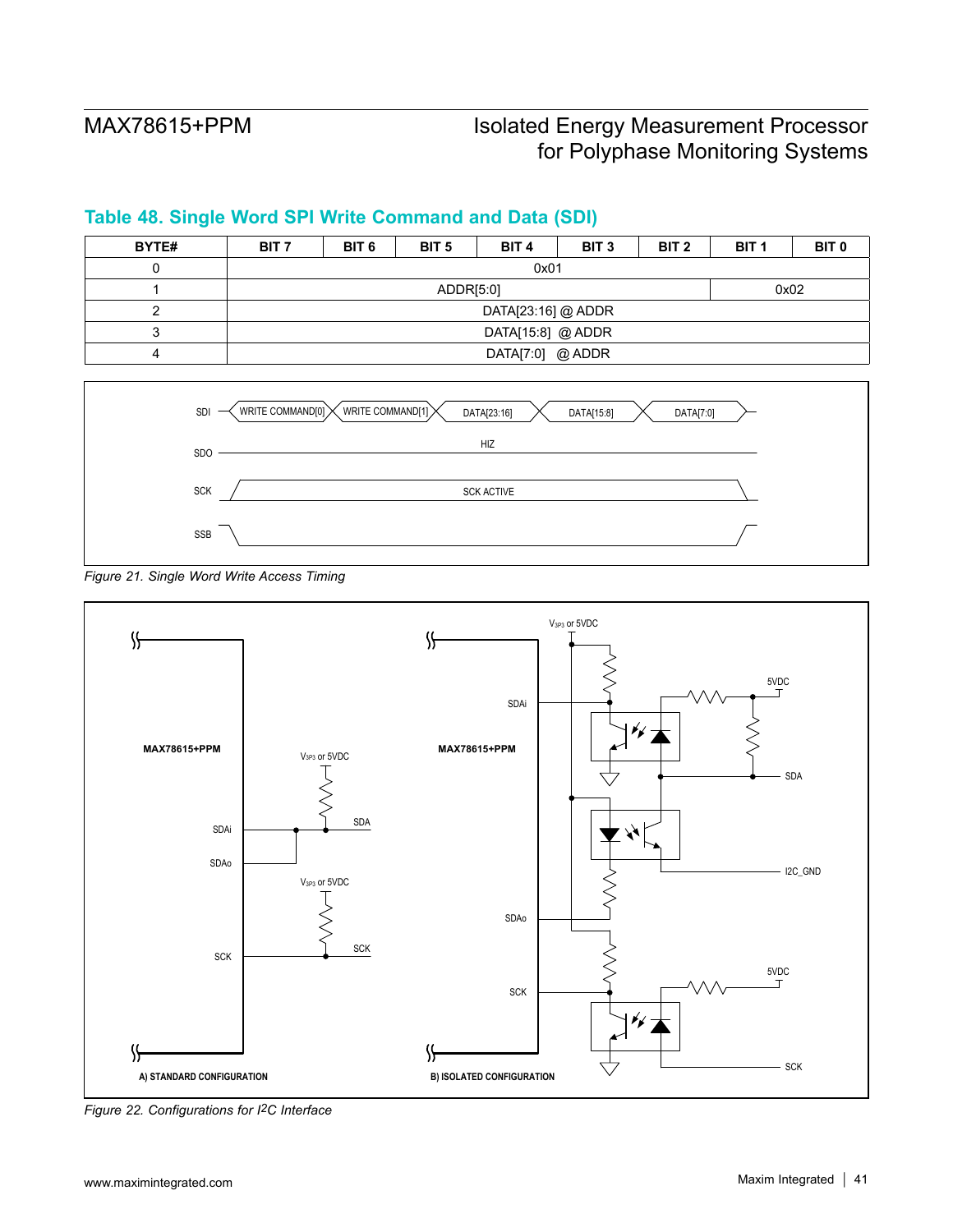### **Device Address Configuration**

By default, there are only four possible addresses for the MAX78615+PPM as defined by two external address pins. Bits 7 through 2 of the device address can then be defined by DEVADDR register (bits 7:2).

### **Bus Characteristics**

- A data transfer may be initiated only when the bus is not busy.
- During data transfer, the data line must remain stable whenever the clock line is HIGH. Changes in the data line while the clock line is HIGH will be interpreted as a START or STOP condition.

### **Bus Conditions:**

- **Bus not Busy (I): Both data and clock lines are HIGH** indicating an Idle Condition.
- **Start Data Transfer (S):** A HIGH to LOW transition of the SDA line while the clock (SCL) is HIGH determines a START condition. All commands must be preceded by a START condition.
- **Stop Data Transfer (P):** A LOW to HIGH transition of the SDA line while the clock (SCL) is HIGH determines a STOP condition. All operations must be ended with a STOP condition.

# MAX78615+PPM Isolated Energy Measurement Processor for Polyphase Monitoring Systems

- **Data Valid:** The state of the data line represents valid data when, after a START condition, the data line is stable for the duration of the HIGH period of the clock signal. The data on the line must be changed during the LOW period of the clock signal. There is one clock pulse per bit of data. Each data transfer is initiated with a START condition and terminated with a STOP condition.
- Acknowledge (A): Each receiving device, when addressed, is obliged to generate an acknowledge after the reception of each byte. The master device must generate an extra clock pulse, which is associated with this Acknowledge bit. The device that acknowledges has to pull down the SDA line during the acknowledge clock pulse in such a way that the SDA line is stable LOW during the HIGH period of the acknowledge-related clock pulse. Of course, setup and hold times must be taken into account. During reads, a master must signal an end of data to the slave by not generating an Acknowledge bit on the last byte that has been clocked out of the slave. In this case, the slave (MAX78615+PPM) will leave the data line HIGH to enable the master to generate the STOP condition.



*Figure 23. I2C Device Address Configuration*



*Figure 24. I2C Data Transfer*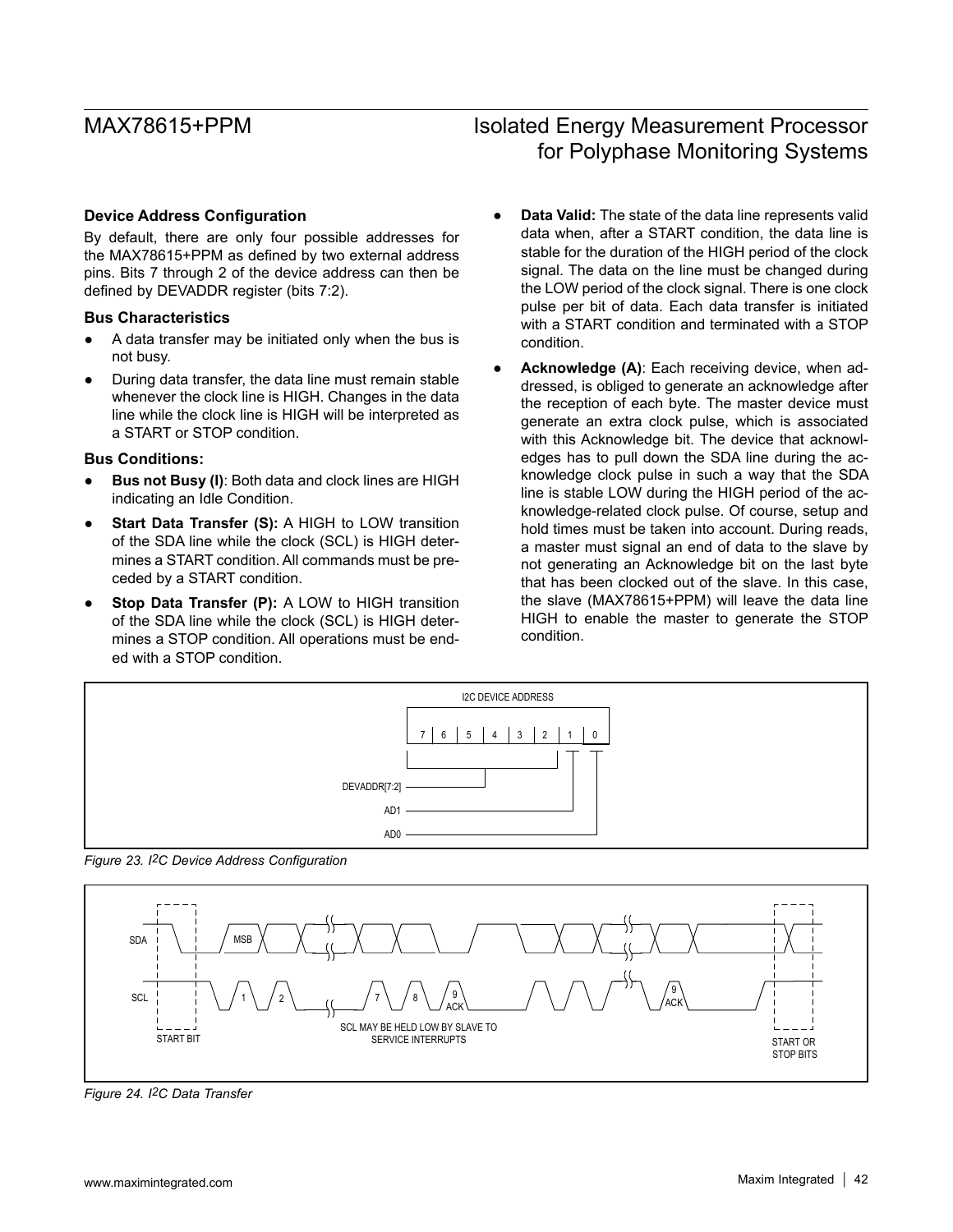#### **Device Addressing**

A control byte is the first byte received following the START condition from the master device.

The control byte consists of a seven bit address and a bit (LSB) indicating the type of access  $(0 = \text{write}; 1 = \text{read})$ .

#### **Write Operations**

Following the START (S) condition from the master, the device address (7 bits) and the  $R/\overline{W}$  bit (logic-low for write) are clocked onto the bus by the master. This indicates to the addressed slave receiver that the register address will follow after it has generated an acknowledge bit (A) during the ninth clock cycle. Therefore, the next byte transmitted by the master is the register address and will be written into the address pointer of the MAX78615+PPM. After receiving another acknowledge (A) signal from the MAX78615+PPM, the master device transmits the data byte(s) to be written into the addressed memory location. The data transfer ends when the master generates a stop (P) condition. This initiates the internal write cycle. [Figure 26](#page-42-0) shows a 3-byte data write (24-bit register write).

Upon receiving a STOP (P) condition, the internal register address pointer will be incremented. The write access can be extended to multiple sequential registers. [Figure 27](#page-43-0) shows a single transaction with multiple registers written sequentially.



*Figure 25. I2C Device Address*

### **Read Operations**

Read operations are initiated in the same way as write operations with the exception that the  $R/\overline{W}$  bit of the control byte is set to one. There are two basic types of read operations: current address read and random read.

**Current Address Read:** The MAX78615+PPM contains an address counter that maintains the address of the last register accessed, internally incremented by one when the stop bit is received. Therefore, if the previous read access was to register address n, the next current address read operation would access data from address  $n + 1$ .

Upon receipt of the control byte with  $R/\overline{W}$  bit set to one, the MAX78615+PPM issues an acknowledge (A) and transmits the eight bit data byte. The master does not acknowledge the transfer, but generates a STOP condition to end the transfer and the MAX78615+PPM discontinues the transmission.

This read operation is not limited to 3 bytes, but can be extended until the register address pointer reaches its maximum value. If the register address pointer has not been set by previous operations, it is necessary to set it issuing a command as follows:

**Random Read:** Random read operations allow the master to access any register in a random manner. To perform this operation, the register address must be set as part of the write operation. After the address is sent, the master generates a start condition following the acknowledge response. This sequence completes the write operation. The master should issue the control byte again this time, with the  $R/\overline{W}$  bit set to 1 to indicate a read operation. The MAX78615+PPM issues the acknowledge response, and transmits the data. At the end of the transaction, the master does not acknowledge the transfer and generates a STOP condition.

This read operation is not limited to 3 bytes, but can be extended until the register address pointer reaches its maximum value.

<span id="page-42-0"></span>

*Figure 26. 3-Byte Data Write (24-Bit Register Write)*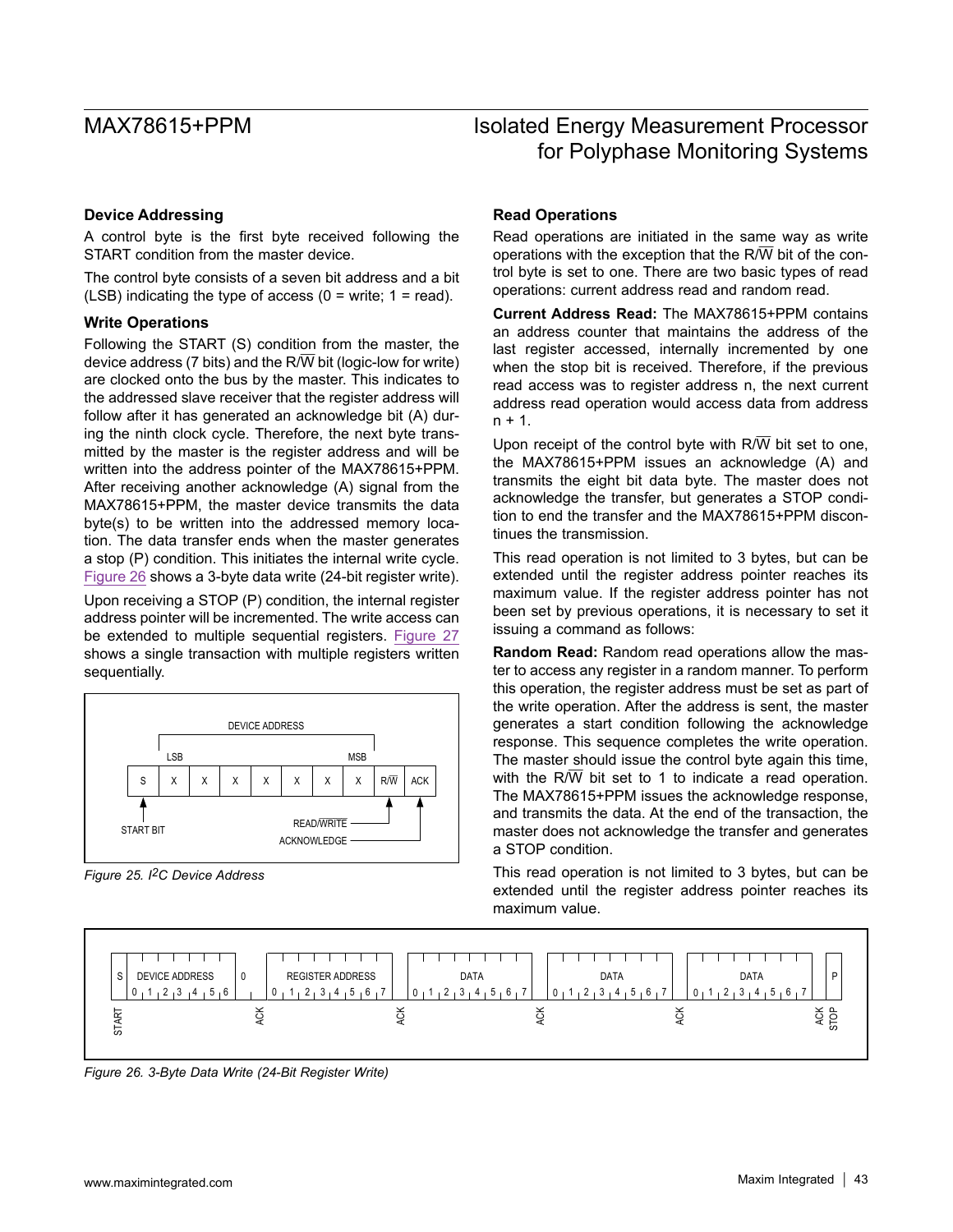<span id="page-43-0"></span>

*Figure 27. Single Transaction with Multiple Registers*



*Figure 28. Register Read Transaction*

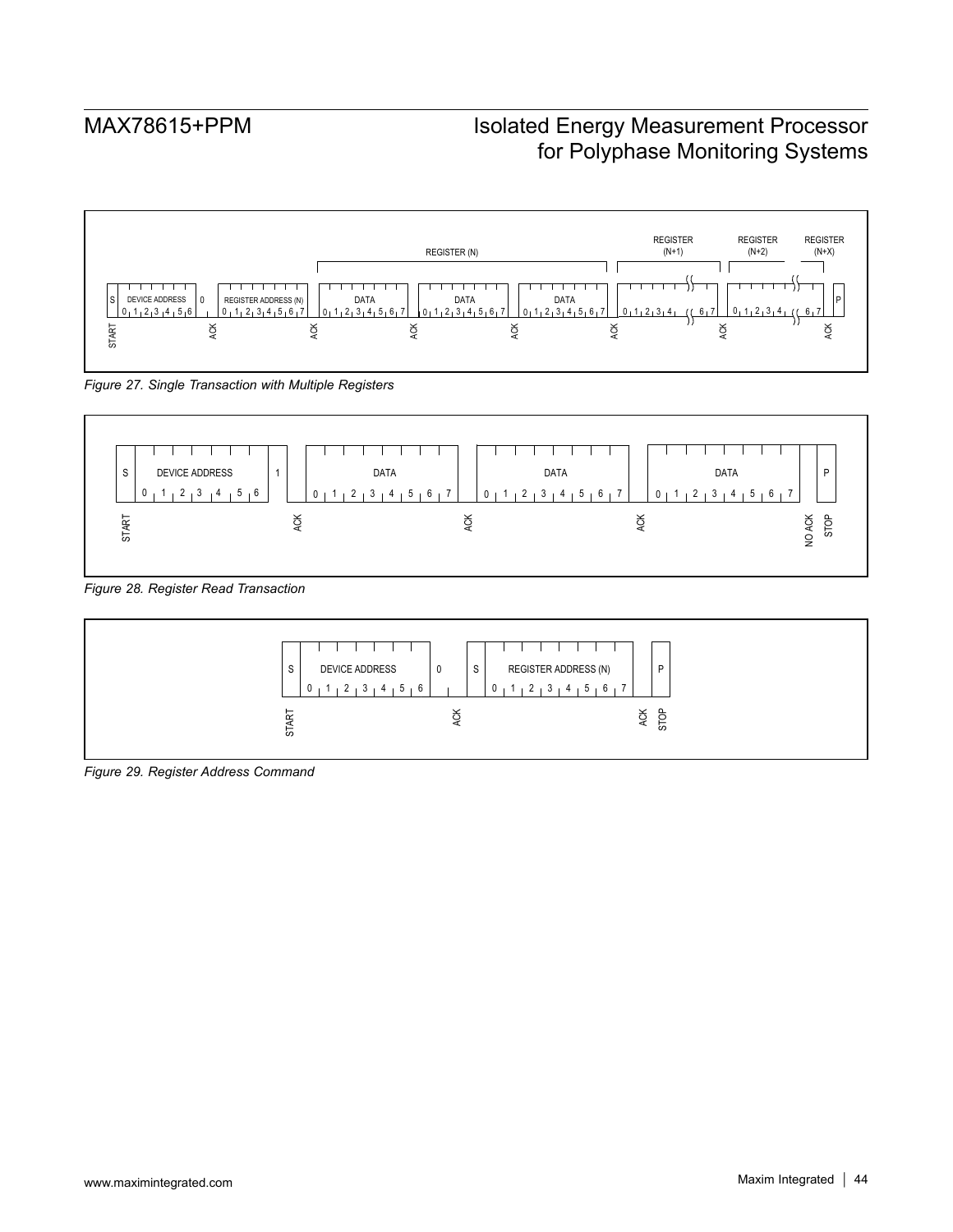## <span id="page-44-0"></span>**Ordering Information**

| <b>PART</b>       | <b>TEMP RANGE</b> | <b>PIN-PACKAGE</b> | <b>TOP MARK</b> | <b>ISOLATED AFE</b> |
|-------------------|-------------------|--------------------|-----------------|---------------------|
| MAX78615+PPM/A03  |                   |                    |                 | MAX78700            |
| MAX78615+PPM/A03T | -40°C to +85°C    | 24 TQFN-EP*        |                 |                     |
| MAX78615+PPM/C01  |                   |                    |                 | MAX71071            |
| MAX78615+PPM/C01T |                   |                    |                 |                     |

+*Denotes a lead(Pb)-free/RoHS-compliant package.*

*T = Tape and reel.*

*\*EP = Exposed pad.*

*YY = Last two digits of year of assembly.*

*WW = Week of assembly.*

*RRRR = Die rev code from reliability database.*

*### = Last 3 numeric characters from the lot number.*

*@@ = First two alpha characters after the numeric characters from the lot number.*

## **Package Information**

For the latest package outline information and land patterns (footprints), go to **[www.maximintegrated.com/packages](http://www.maximintegrated.com/packages)**. Note that a "+", "#", or "-" in the package code indicates RoHS status only. Package drawings may show a different suffix character, but the drawing pertains to the package regardless of RoHS status.

| <b>PACKAGE TYPE</b> | <b>PACKAGE CODE</b> | <b>OUTLINE NO.</b> | <b>LAND PATTERN NO.</b> |
|---------------------|---------------------|--------------------|-------------------------|
| 24<br>. JUFN-FP     | T2444+4             | -0420              |                         |